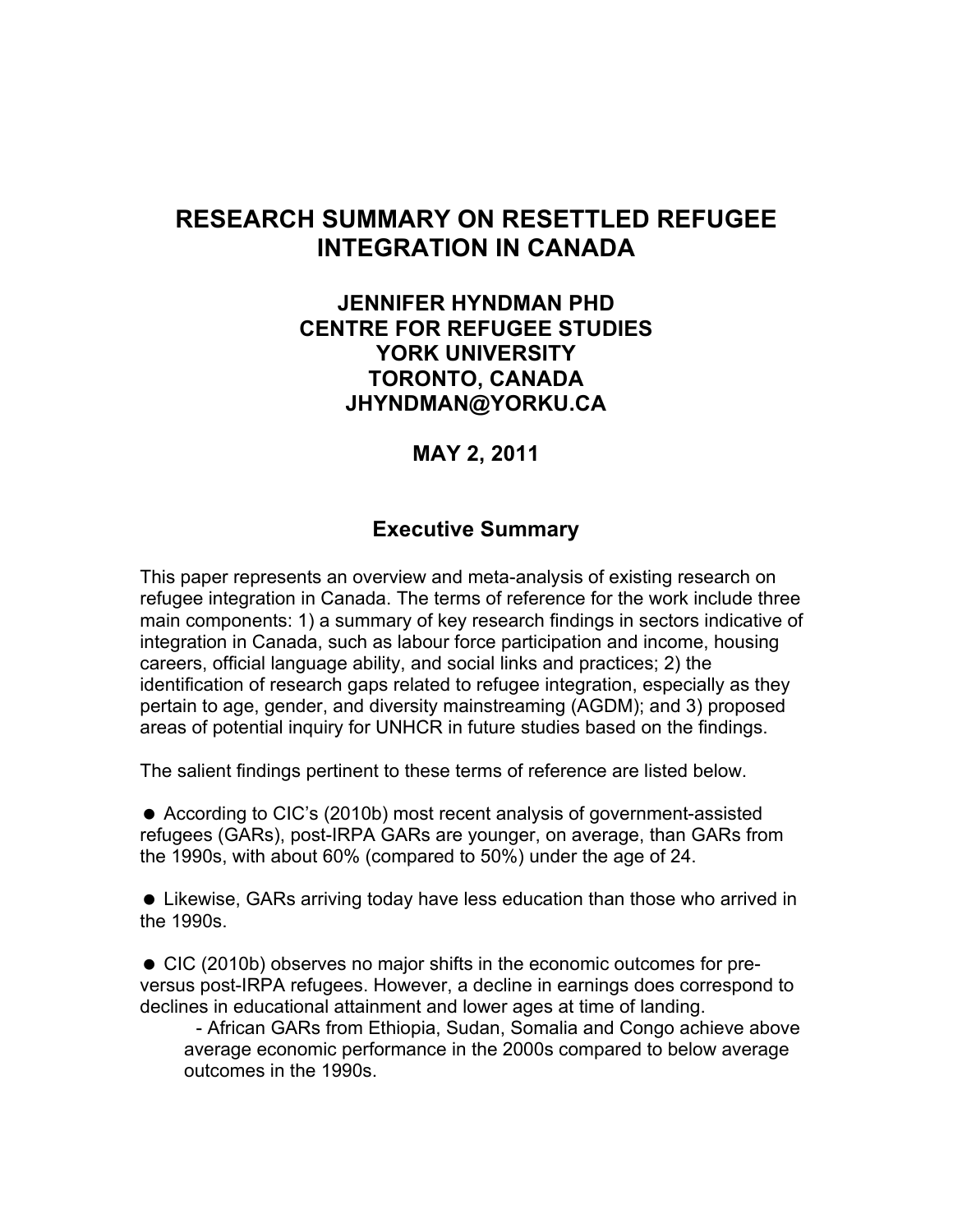CIC (2007) reports that **"**[t]he key difference between PSRs and GARs is that PSRs become self-supporting far more quickly than GARs: a higher percentage of PSRs had employment earnings during the first three years after arrival, than was the case for GARs…." However, median incomes for PSRs as reported in the same study are substantially lower than they are for GARs. In-kind economic supports are not counted in the study, but the disparities are notable, given that GAR income support rates already fall below Canada's low-income cut-off.

PSRs may become self-supporting more quickly than GARs, but this may be due to PSRs being pushed into the labour force more quickly, out of necessity. PSRs are reporting incomes that are between 29% and 45% of Canada's low income cut off for a family of four (Statistics Canada, 2007).

 Government data show that GARs have the highest overall uptake of settlement services (87% in 2008) of all refugee groups, followed by PSRs (69%), and refugees landed in Canada (LCRs) and their dependants (37.5%) (iCAMS data, n.d.). Separate research shows that LCRs are more likely than GARs and PSRs to access social assistance, although this varies by province. This raises the question of whether the uptake of settlement services is inversely correlated with rates of social assistance utilization.

 In Vancouver, Hiebert (2009a) finds that refugees fare better, on average, than business class principal applicants in income earnings overall. This does not mean that refugees are necessarily doing well economically, but that they are not the lowest income earners. Analysis of other major Canadian cities is in progress, and the these results will be interesting to read, given that Vancouver has the lowest proportion and number of refugees as a subgroup of immigrants across the Montreal, Toronto, Vancouver axis.

• The vast majority of refugees stay in the province to which they were originally 'destined'. In the 2006 tax year, refugees who settled in Ontario and Alberta between 2000 and 2006 were most likely to remain there (more than 90%). BC and Quebec also retained 80% or more of refugees resettled there (Okkony-Myers, 2010).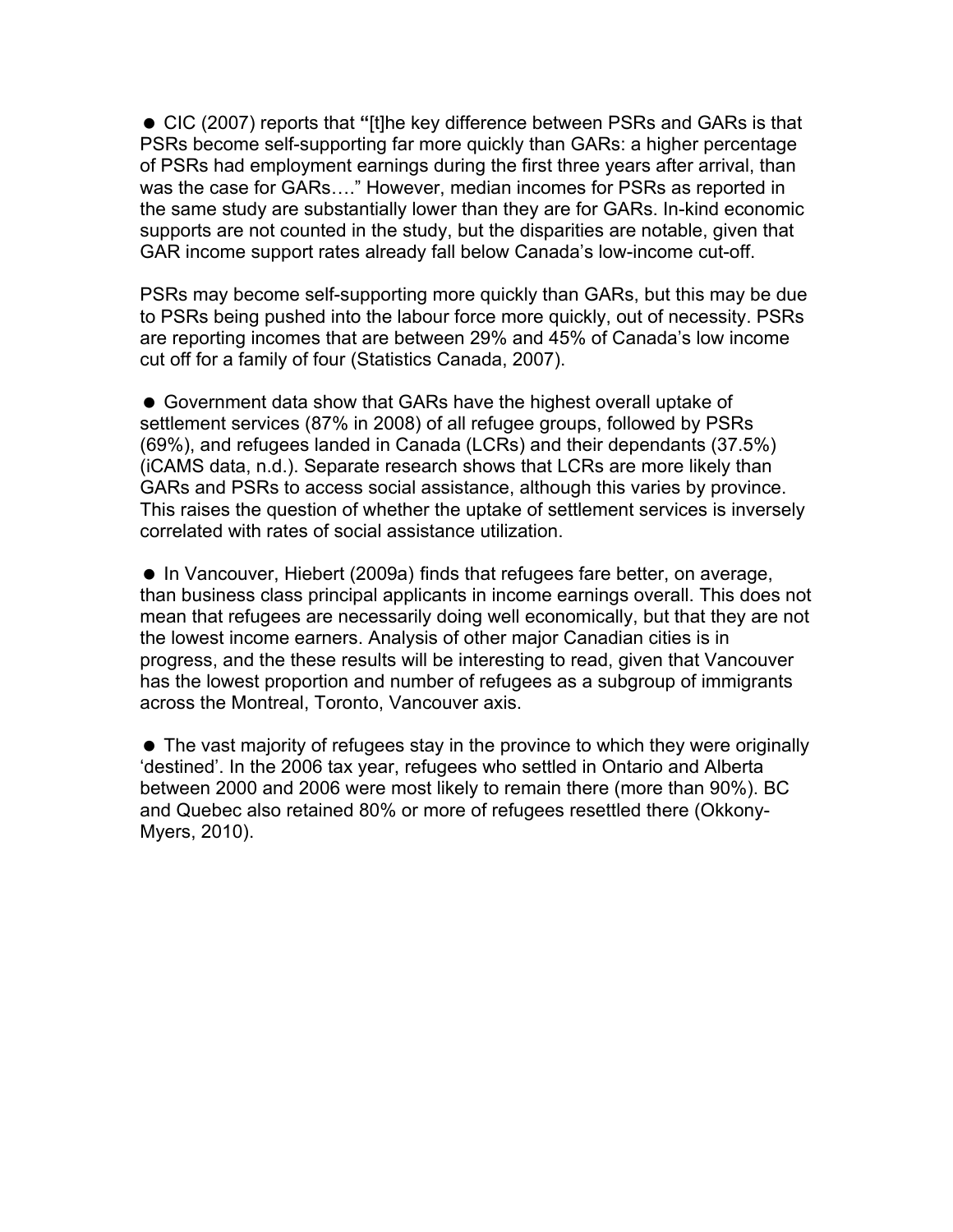# **TABLE OF CONTENTS**

| 1.1           |                                                                             |  |
|---------------|-----------------------------------------------------------------------------|--|
| 1.2           |                                                                             |  |
|               |                                                                             |  |
|               |                                                                             |  |
|               |                                                                             |  |
|               |                                                                             |  |
| 1.3           | Identifying Acts of Integration: A Note on Policy Irrelevant Research  9    |  |
|               |                                                                             |  |
| 2.1           |                                                                             |  |
|               |                                                                             |  |
|               |                                                                             |  |
|               |                                                                             |  |
|               |                                                                             |  |
| $2.2^{\circ}$ | A Note on the New Official Language Requirement for the Citizenship Test 17 |  |
| 2.3           |                                                                             |  |
|               |                                                                             |  |
| 2.4           |                                                                             |  |
| 2.5           |                                                                             |  |
|               |                                                                             |  |
|               |                                                                             |  |
| 2.6           |                                                                             |  |
| 2.7           |                                                                             |  |
|               |                                                                             |  |
|               |                                                                             |  |
| 2.8           |                                                                             |  |
| 2.9           |                                                                             |  |
|               |                                                                             |  |
|               |                                                                             |  |
|               |                                                                             |  |
|               |                                                                             |  |
|               | Appendix C: A Sector-Based Research Agenda: Issues Affecting Government-    |  |
|               |                                                                             |  |
|               |                                                                             |  |
|               |                                                                             |  |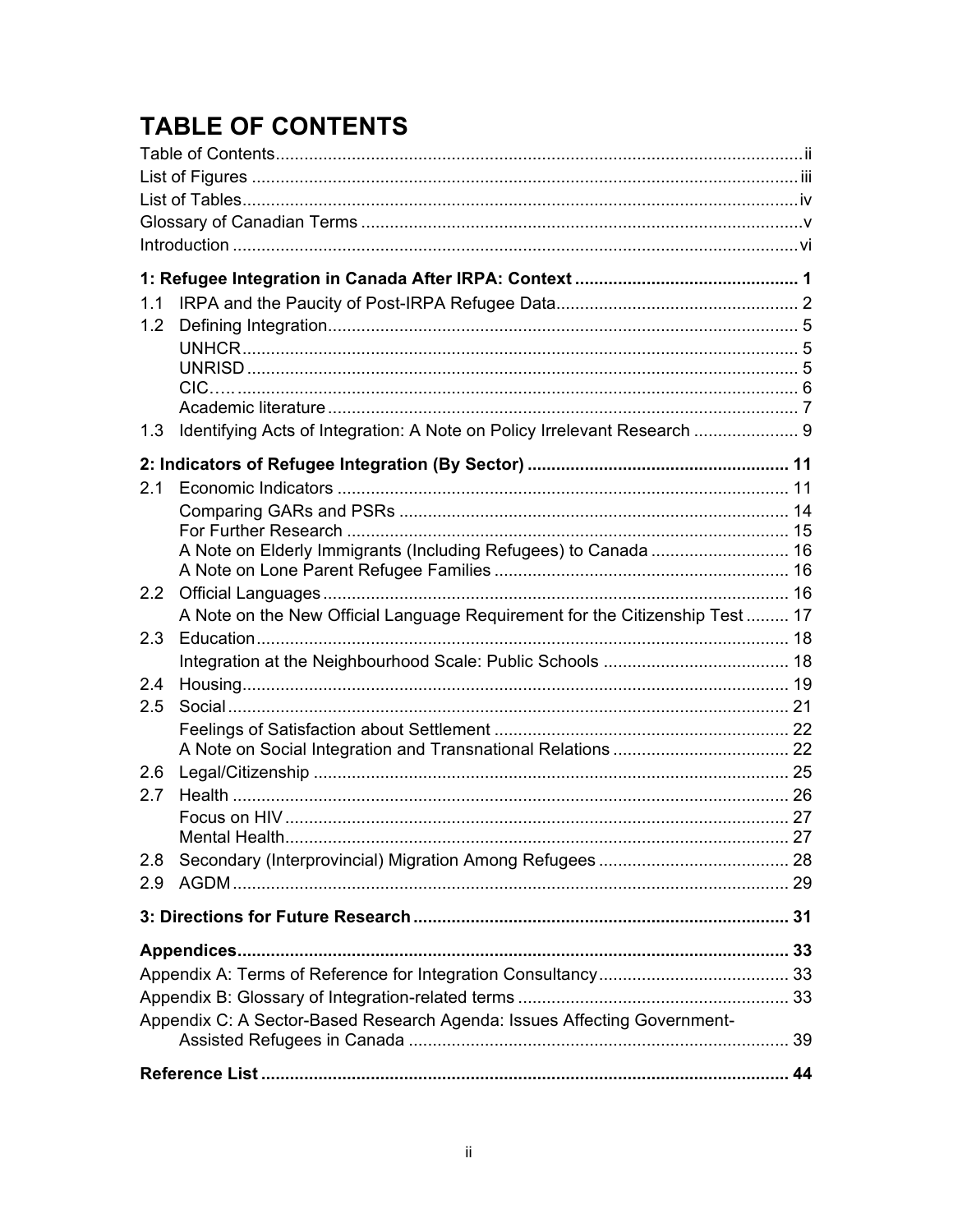# **LIST OF FIGURES**

Figure 1: Filers landed under the refugee category found in destination province vs. those found outside destination province (based on those landed under the refugee category - 2000 to 2006 landing years) ............................ 29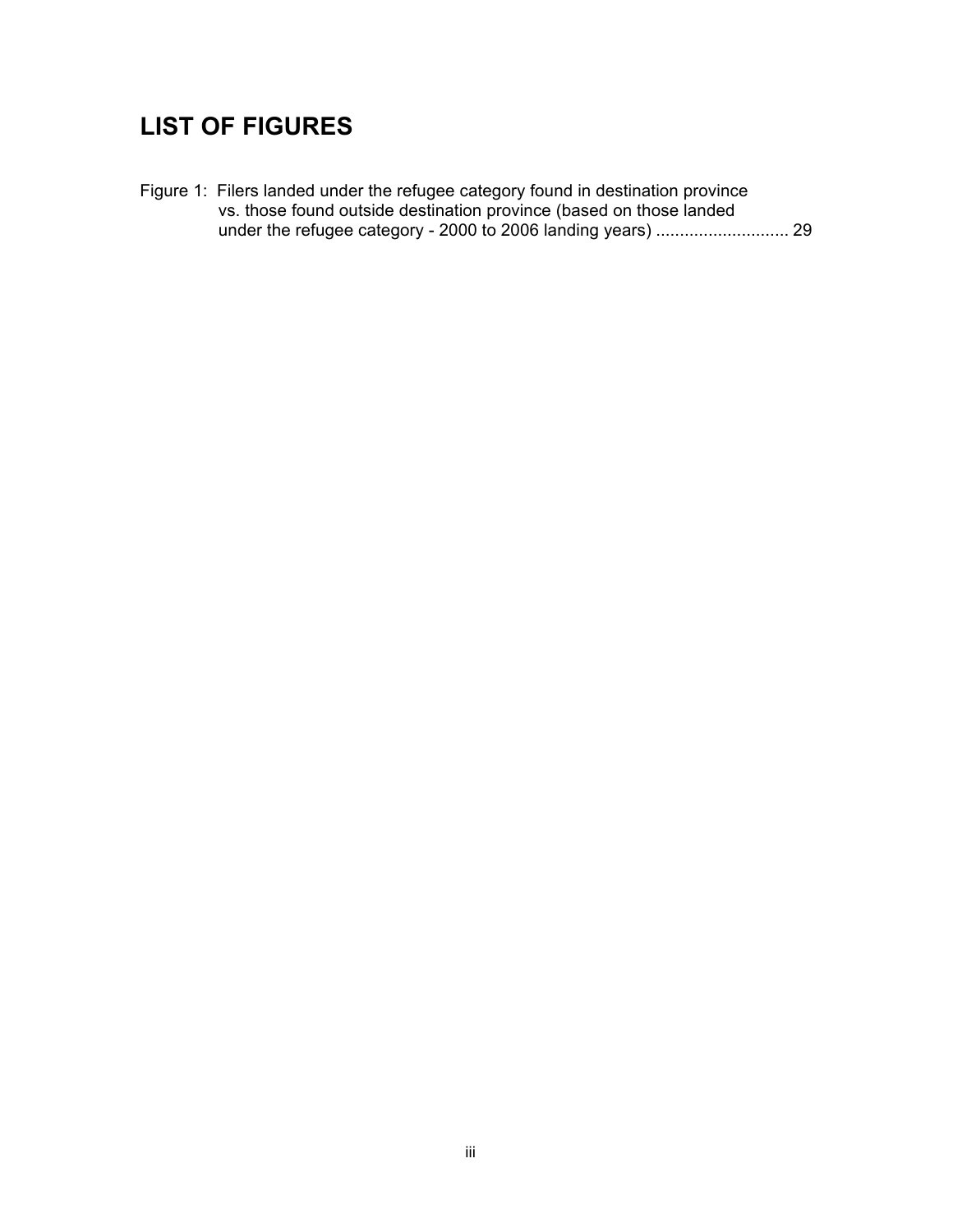# **LIST OF TABLES**

| Table 1: Annual Resettlement Ceilings for Government-Sponsored Refugees 2    |  |
|------------------------------------------------------------------------------|--|
| Table 2: Social Assistance Utilization Among Immigrants Arriving 1989 - 2004 |  |
|                                                                              |  |
| Table 3: Social Assistance Utilization Among Refugees Arriving 1989-2004     |  |
|                                                                              |  |
|                                                                              |  |
| Table 5: Average Hours Taken to Complete a LINC Course by Gender and Age     |  |
|                                                                              |  |
| Table 6: Level of Education at Arrival by Category, Refugees and Immigrants  |  |
| Aged 15 Years and Older Who Were Granted Permanent Residence in              |  |
|                                                                              |  |
|                                                                              |  |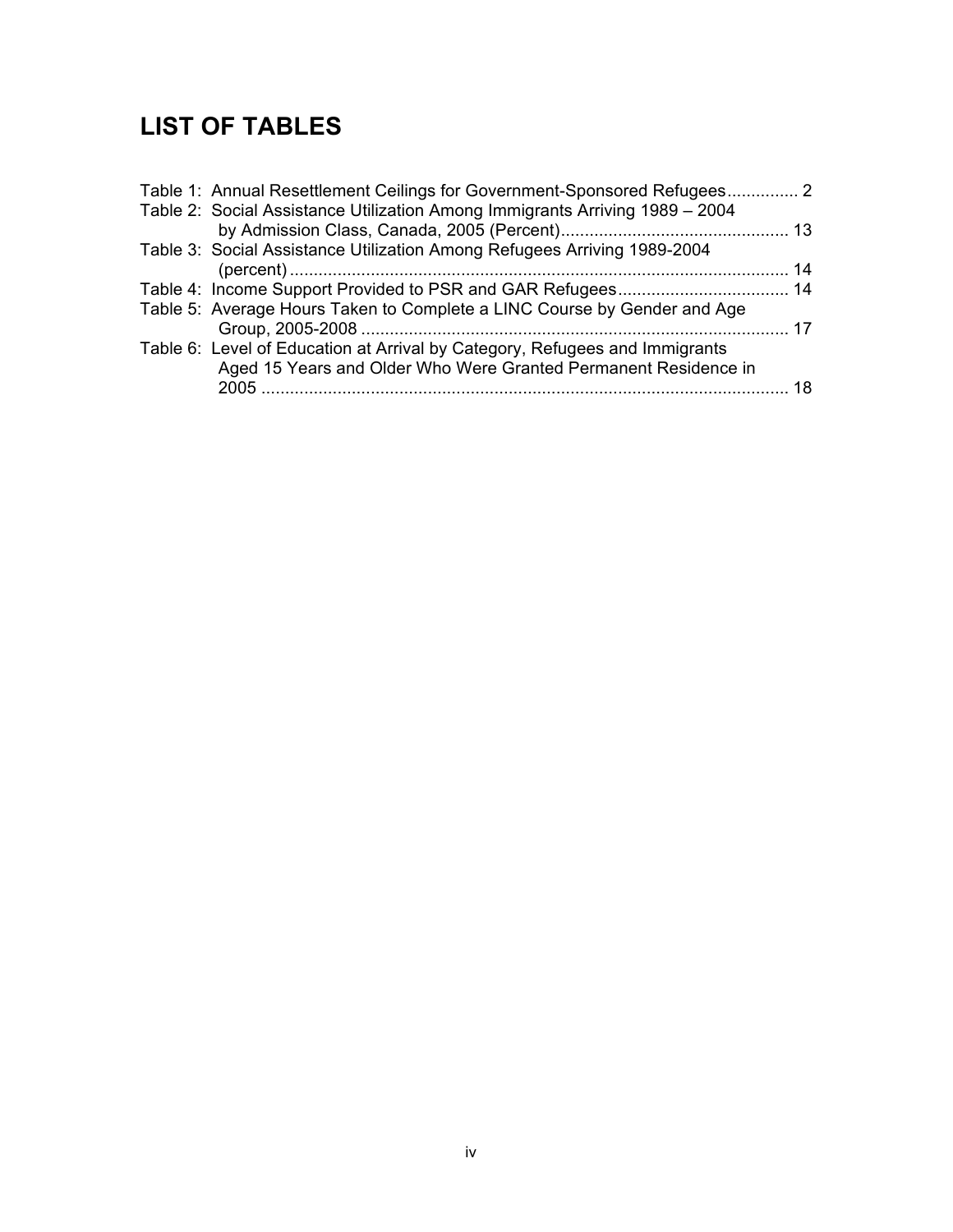# **GLOSSARY OF CANADIAN TERMS**

| <b>CIC</b>  | Citizenship and Immigration Canada          |
|-------------|---------------------------------------------|
| <b>ELSA</b> | <b>English Language Service for Adults</b>  |
| <b>IRB</b>  | Immigration and Refugee Board               |
| <b>IRPA</b> | Immigration and Refugee Protection Act      |
| <b>GAR</b>  | Government-Assisted Refugee                 |
| <b>LCR</b>  | Landed in Canada Refugee                    |
| <b>LSIC</b> | Longitudinal Survey of Immigrants to Canada |
| <b>PSR</b>  | <b>Privately-Sponsored Refugee</b>          |
| <b>RAP</b>  | <b>Resettlement Assistance Program</b>      |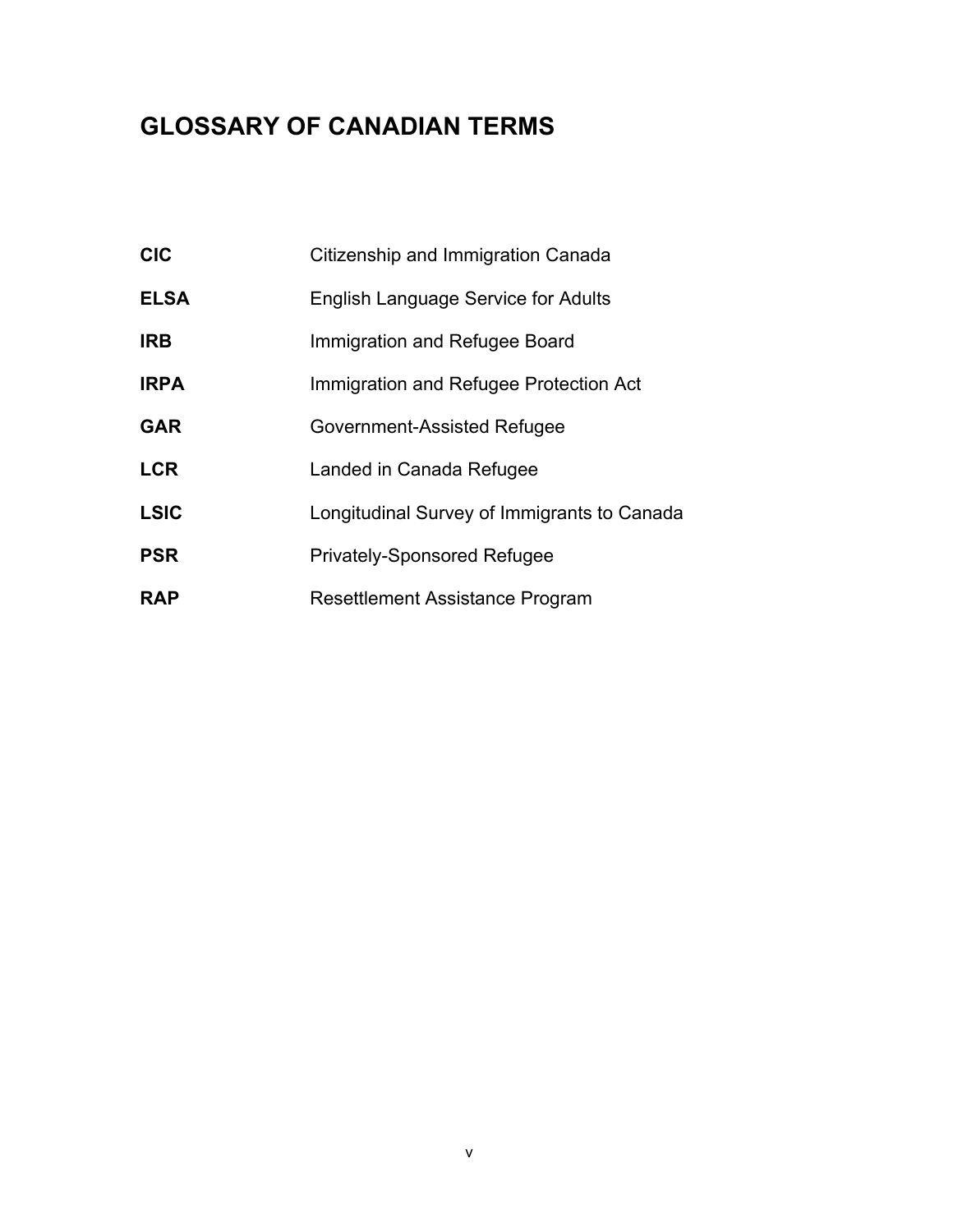## **INTRODUCTION**

If refugee "resettlement is protection plus" (UNHCR, 2009), then integration is settlement plus. Refugees who are resettled in safe third countries like Canada are provided with a 'durable solution' to their protection needs, including legal status in their new host country. Feeling at 'home' in these places of settlement and becoming full-fledged participants in economic, social, and political activities are quite another matter. Where they occur, such relations of interaction and connectivity in a new country point to 'integration' and a path to full citizenship, one aim of refugee resettlement.

This paper represents an overview and meta-analysis of existing research on refugee integration in Canada. The terms of reference for the work acknowledge the interest of the Office of the United Nations High Commissioner for Refugees (UNHCR) in learning more about *how* refugees are integrating and the benchmarks used to measure integration (see also Appendix A). The terms also include three main components: 1) a summary of key research findings in sectors indicative of integration in Canada, such as labour force participation and income, housing careers, official language ability, etc.; 2) the identification of research gaps related to refugee integration, especially as they pertain to age, gender, and diversity mainstreaming (AGDM); and 3) proposed areas of potential inquiry for UNHCR in future studies based on the findings in 1 and 2. This paper also attempts to analyze existing studies in original ways, comparing, where possible, the outcomes for government assisted refugees (GARs), privately sponsored refugees (PSRs), landed in Canada refugees (LCRs) who make successful claims at a Canadian port of entry, and other immigrant classes.

I begin by contextualizing refugee resettlement to Canada, especially since the passage of the Immigration and Refugee Protection Act (IRPA) in 2001. In this first section, definitions and debates around 'integration' are also included, from UNHCR, government, and academic perspectives. Second, the substantive summaries related to refugee integration in Canada are presented and analyzed, noting the gaps in current research and underscoring insights revealed by juxtaposing existing studies. Finally, future areas for research and rationale for these are provided, along with an extended bibliography of some existing resources.

Obviously, a single analysis of 'what we know about refugee integration in Canada' cannot adequately capture the entire range of published research, but it does represent a preliminary step toward identifying gaps and prioritizing particular questions for research on refugee integration in Canada. Entire research careers are devoted to refugee housing strategies and outcomes in a particular place, for example, so representing fully such careful work in a meta-analysis such as this is simply not possible. Identifying the knowledge at hand, and the questions it raises in theory, policy, and practice, however, can strengthen these projects in the future in Canada and other geographical contexts.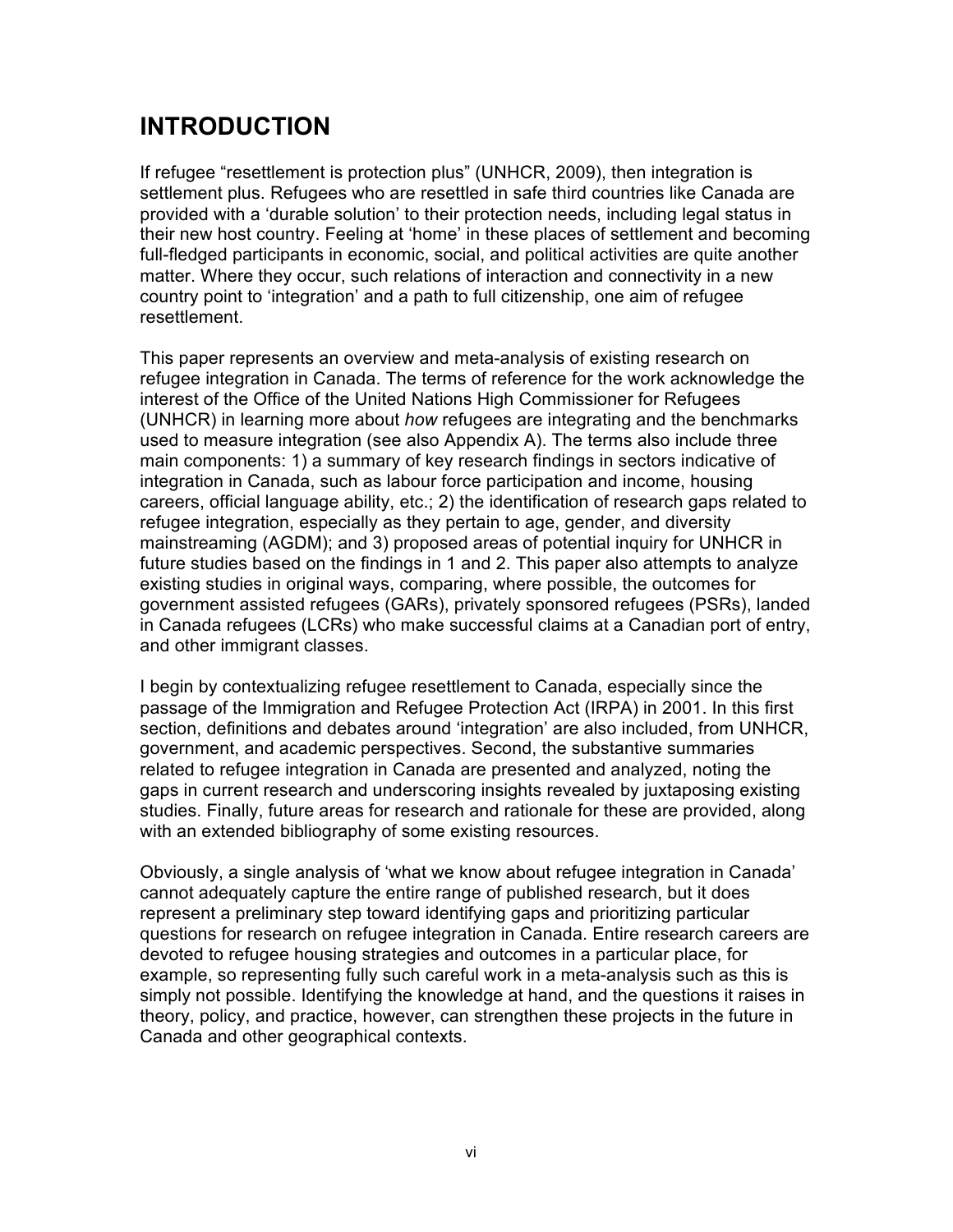## **1: REFUGEE INTEGRATION IN CANADA AFTER IRPA: CONTEXT**

Refugees make up roughly 10% of immigrants to Canada in any given year, if one combines all refugee categories: government-assisted refugees (GARs), privately-sponsored refugees (PSRs), and landed in Canada refugees (LCRs). In 2009, 22,846 refugees immigrated to Canada, compared with 24,397 in 1999 and 36,854 in 1989 (CIC, 2010a). At first glance, this suggests a downward trend in refugee settlement overall, but masks the backlog of inland refugee claims and large volumes of applications processed *in Canada* through the newly formed Immigration and Refugee Board in the late 1980s. The catch-all category 'refugee' represents one 'immigrant class', the others being economic and family class immigrants, but also aggregates the three aforementioned groups of refugees into one: government-assisted refugees (GARs), privately-sponsored refugees (PSRs), and landed in Canada refugees  $(LCRs)$ .<sup>1</sup> The first two groups together make up 'resettled refugees', those chosen from abroad to come to Canada permanently.<sup>2</sup> Unfortunately, a good deal of the national data available on refugees is not broken down by group, creating analytical blinders to differences among groups. The integration of *resettled* refugees constitutes the focus of this paper.

 <sup>1</sup> The Refugee and Humanitarian Resettlement Program provides protection for refugees based outside of Canada who are deemed in need of protection. These resettled refugees are divided into two main categories, as noted above: a) government-assisted refugees (GARs); and b) privately-sponsored refugees (PSRs). GARs receive income assistance provided by the federal state for one year (unless a federal-provincial supercedes this arrangement), after which they are eligible for social assistance should they not be able to find employment. PSRs, on the other hand, are either wholly supported by citizen groups, churches, mosques or other organizations, or jointly sponsored in concert with government where responsibilities are shared. Under Joint Assistance Sponsorship (JAS), government-funded support can extend for 24 months while private sponsors provide emotional and social support for up to 36 months (Orr, 2004). Private sponsorship started in 1978-79 when assistance was extended to Indochinese refugees. Sponsors must submit an application and plan to government in order to bring a refugee to Canada, and the refugee applicant must meet Canadian eligibility criteria. Several dozen organizations across the country hold 'sponsorship agreements' that make private sponsorship possible. For example, the United Church of Canada holds one such agreement but any subsidiary church may submit an application through this agreement. In 2007-08, some 3,300 PSRs came to Canada. GARs receive federal support from the Resettlement Assistance Program (RAP), delivered by 23 designated centres across Canada (excluding Quebec, which has its own settlement programs). Funding for RAP has remained unchanged since 1998, though increases were announced as part of the refugee reform package in 2010 as well as major changes in resettlement selection criteria and refugee protection legislation, a point that I return to below. GARs and PSRs are less likely to speak one of Canada's official languages, English and French, but all allophone immigrants are eligible for official language training upon arrival in Canada.

 $2$  More information on Canada's immigration policy and the three main categories that define eligibility are addressed later in the paper.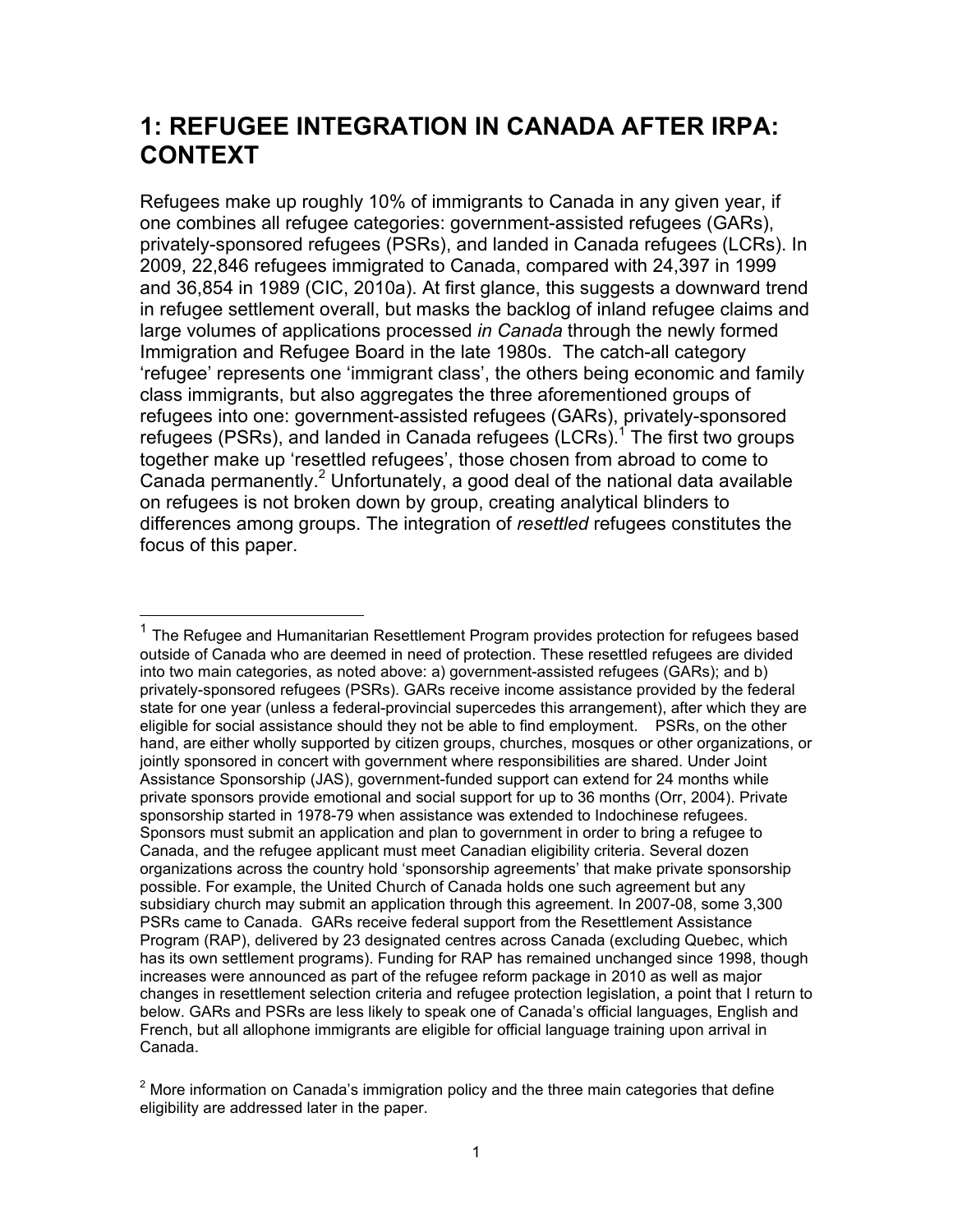While old news, the number of resettled refugees in both the US and Canada fell dramatically at the end of the Cold War, at least in terms of government-assisted refugees (see Table  $1^3$ ).

| Table 1: Annual Resettlement Ceilings for Government-Sponsored Refugees |                   |                   |                  |                     |  |  |
|-------------------------------------------------------------------------|-------------------|-------------------|------------------|---------------------|--|--|
|                                                                         | 1992/93           | 1993/94           | 1994/95          | 1995/96             |  |  |
|                                                                         |                   |                   |                  |                     |  |  |
| $\cdot$ Canada<br>$\cdot$ USA                                           | 13,000<br>142,000 | 11,000<br>121,000 | 7,300<br>110,000 | $7,300^4$<br>90,000 |  |  |

While Canadian numbers of GARs have remained relatively constant since this time (7,300-7,500 per year), an increase in resettled refugees overall was announced recently. In 2010, Canadian Parliament passed new immigration legislation that increased the number of GARs to Canada to 8,000 (from 7,500) and the number of PSRs by 2,000. Nonetheless, these levels remain significantly lower than they were in the early 1990s.

The source countries of refugees resettled in Canada have changed since IRPA's implementation in 2002. CIC (2010b) reports that close to 50% of refugees who came to Canada between 1993 and 2001 were from the post-Yugoslav states. Since IRPA's implementation, more refugees from Somalia, Ethiopia, Somali and Congo have made up a larger proportion of the total (approximately 25%), with another 15% coming from Colombia. Throughout the period 1993-2006, a regular flow of about 30% of refugees have come from West and Central Asia (Iraq, Iran, and Afghanistan).<sup>5</sup>

### **1.1 IRPA and the Paucity of Post-IRPA Refugee Data**

At the end of 2010, not enough is known about the re/settlement outcomes of government-assisted and privately-sponsored refugees selected to come to Canada post-IRPA. The new legislation decreased the emphasis for refugee selection on an 'ability to establish' and weighed more heavily protection-related concerns (Hiebert and Sherrell, 2009). In so doing, Canada *expanded* its humanitarian commitment to assisting refugees who need protection most at a

 <sup>3</sup> Sources: U.S. Department of State, Department of Justice, & Department of Health & Human Services. "Report to the Congress on Proposed Refugee Admissions for Fiscal Year 1996", July 1995. Pre-publication copy; "Report to the Congress on Proposed Refugee Admissions for Fiscal Year 1995", September 1994. Canadian totals are announced every November 1st; they come from Citizenship and Immigration Canada and were confirmed for the purpose of this table by the Immigrant Services Society of B.C.

<sup>&</sup>lt;sup>4</sup> Canada's refugee numbers have actually fallen in comparison to 1994/95 targets. In 1994/95, special programs for a category of '3-9' refugees from the Former Yugoslavia and Afghanistan were counted separately from the CR-1 (government-sponsored) refugees listed above. For the year 1995/96, these 3-9 refugees have been reclassified as CR-1 refugees and included in the 7,300 total. While this decrease is invisible in official statistics, the total number of refugees *other than* members of these particular groups has dropped.

 $<sup>5</sup>$  I am grateful to Debra Pressé at CIC for sharing this document before its formal publication.</sup>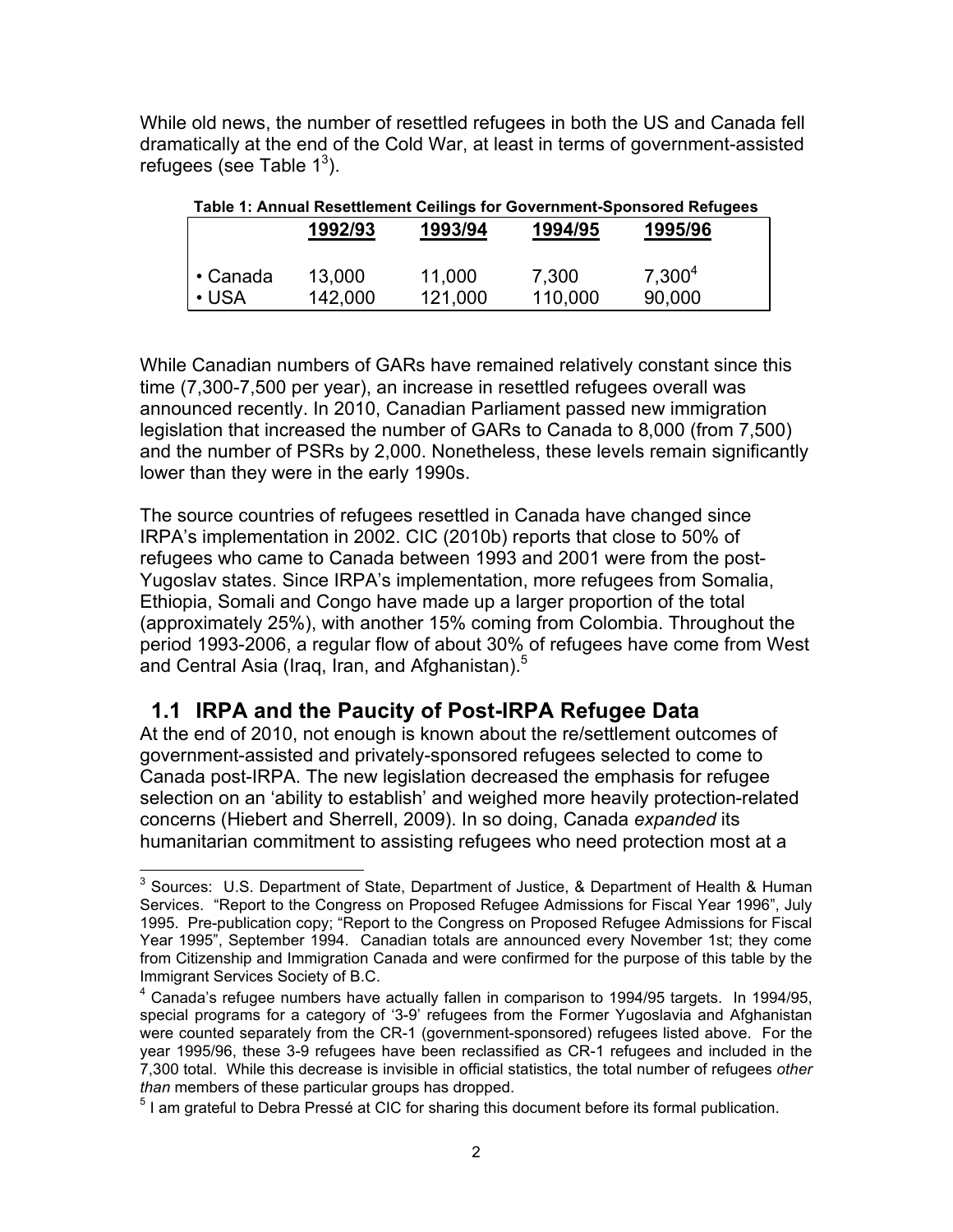time when terms like 'asylum seeker' and 'refugee' could not be less popular. Bill C-11, the precursor to IRPA, had its third reading in the House of Commons on June 13, 2001, well before the politically charged events of September 11, 2001 and the subsequent 'war on terror' was launched. It was not given its last reading in the Senate, however, until October 31, 2001. $6$ 

In the wake of IRPA, refugees from protracted situations – such as the Karen from Myanmar in Thailand and Bhutanese refugees (the Lhotshampas) in Nepal – were then identified as in need of protection and designated as priority cases for resettlement to Canada for group processing.

Beginning in 2003, when the first post-IRPA GARs landed in Canada, the profile of GARs has included more multi-barriered individuals, including those with low literacy levels in their original languages and significant physical and mental health issues, as well as increased numbers of single-headed households, large households, and a much higher number of children and youth who were born and raised in refugee camps with limited exposure to formal education (Hiebert and Sherrell, 2009: 35).

As noted, the Government of Canada in 2010 decided to increase the *size* of its resettlement program significantly, by 2,500 spaces in both the governmentassisted and privately-sponsored categories.<sup>7</sup>

- is a Convention refugee;
- is outside Canada;
- is seeking resettlement in Canada;
- does not have a prospect of another durable solution, within a reasonable period of time, that is:
	- o cannot return to his or her country of nationality or habitual residence;
	- o cannot integrate in the country of refuge or the country of first asylum; and
	- $\circ$  does not have another offer of resettlement from a country other than Canada;
- will be privately sponsored or assisted by the government or has adequate financial resources to support himself or herself and any dependants.

A member of the **Country of Asylum Class** is a person:

- who is outside his or her country of citizenship or habitual residence;
- who has been, and continues to be, seriously and personally affected by civil war or armed conflict or who has suffered massive violations of human rights;
- for whom there is no possibility of finding an adequate solution to his or her situation within a reasonable period of time; and
- who will be privately sponsored or who has adequate financial resources to support himself or herself and any dependants.

A member of the **Source Country Class** is a person:

• who resides in his or her country of citizenship or habitual residence;

 <sup>6</sup> Parliament of Canada (2002) Legislative History of Bill C-11 (the Immigration and Refugee Protection Act); accessed December 19, 2010 at

www2.parl.gc.ca/Sites/LOP/LegislativeSummaries/Bills\_ls.asp?lang=E&Parl=37&Ses=1&ls=C1 1&source=Bills\_House\_Government

<sup>7</sup> Resettled refugees comprise two groups: Convention refugees abroad and humanitarianprotected persons abroad (CIC, 2011). A **Convention Refugee Abroad** is any person who: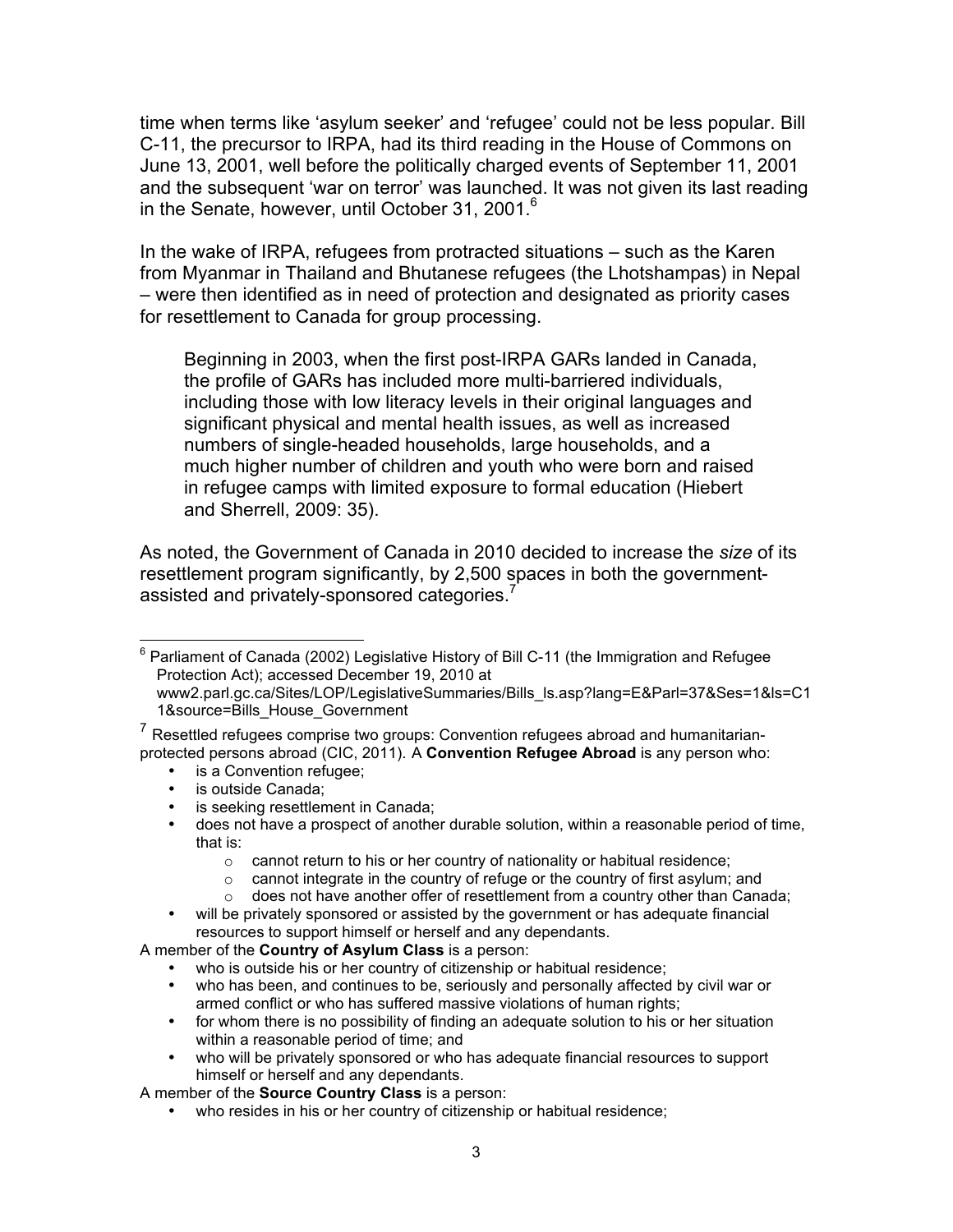How and why did Canada agree to *increase* protection for refugees through resettlement during the aftermath of September 11<sup>th</sup>, 2001 when many governments in the global North introduced stricter controls on migration and especially in relation to asylum seekers? In 2000, UNHCR launched its Global Consultations on International Protection to revitalize the international refugee regime. Throughout the 1990s, resettlement had fallen to the bottom of the preferred list of UNHCR's durable solutions (the other being voluntary repatriation and local integration). These consultations led to the publication of the *Agenda for Protection*, which listed resettlement as an important solution and called on states to 1) increase their settlement numbers; 2) diversify the kinds of refugee groups accepted for resettlement; and 3) introduce more flexible criteria in order to secure more options for durable solutions, especially for refugees from protracted situations (Pressé and Thomson 2007).

In 2009, UNHCR referred more than 128,500 refugees for consideration by resettlement countries - the highest number in 16 years and 6 percent above the 2008 level. The main beneficiaries of UNHCR-facilitated resettlement programs were refugees from Iraq (36,067), Myanmar (30,542), and Bhutan (22,114) (UNHCR, 2010b).

The idea of 'strategic resettlement,' whereby resettlement can be used to leverage other forms of protection or solutions among states, was also raised during this period (Van Selm, 2004). Unlike other forms of immigration, Canada's refugee resettlement program is explicitly a *humanitarian* rather than *economic* endeavour. While Canada selects most immigrants based on their 'ability to establish', refugees after the passage of IRPA are now selected mostly on their need for protection (Yu et al., 2007). As such, the language literacy of refugees shows that they have the lowest Canadian Language Benchmark Achievement (CLBA) scores overall, but this is to be expected since refugees are not selected on the basis of prior language knowledge and formal education.<sup>8</sup>

- who has been and continues to be seriously and personally affected by civil war or armed conflict;
- who has suffered serious deprivation of his or her right of freedom of expression, right of dissent or right to engage in trade union activity and who has been detained or imprisoned as a consequence;
- who fears persecution for reasons of race, religion, nationality, membership in a particular social group or political opinion;
- for whom there is no possibility of finding an adequate solution to his or her situation within a reasonable period of time;
- who resides in a country that has been designated as a source country (refer to Schedule 2 of the Immigration and Refugee Protection Regulations); and

<u>.</u>

• who will be privately sponsored or assisted by the government or who has adequate financial resources to support himself or herself and any dependants.

<sup>8</sup> I am grateful to Vesna Radulovic at CIC for providing this document and analysis. The reference document for CLBA scores is available at http://www.cic.gc.ca/english/resources/research/language-benchmark/index.asp.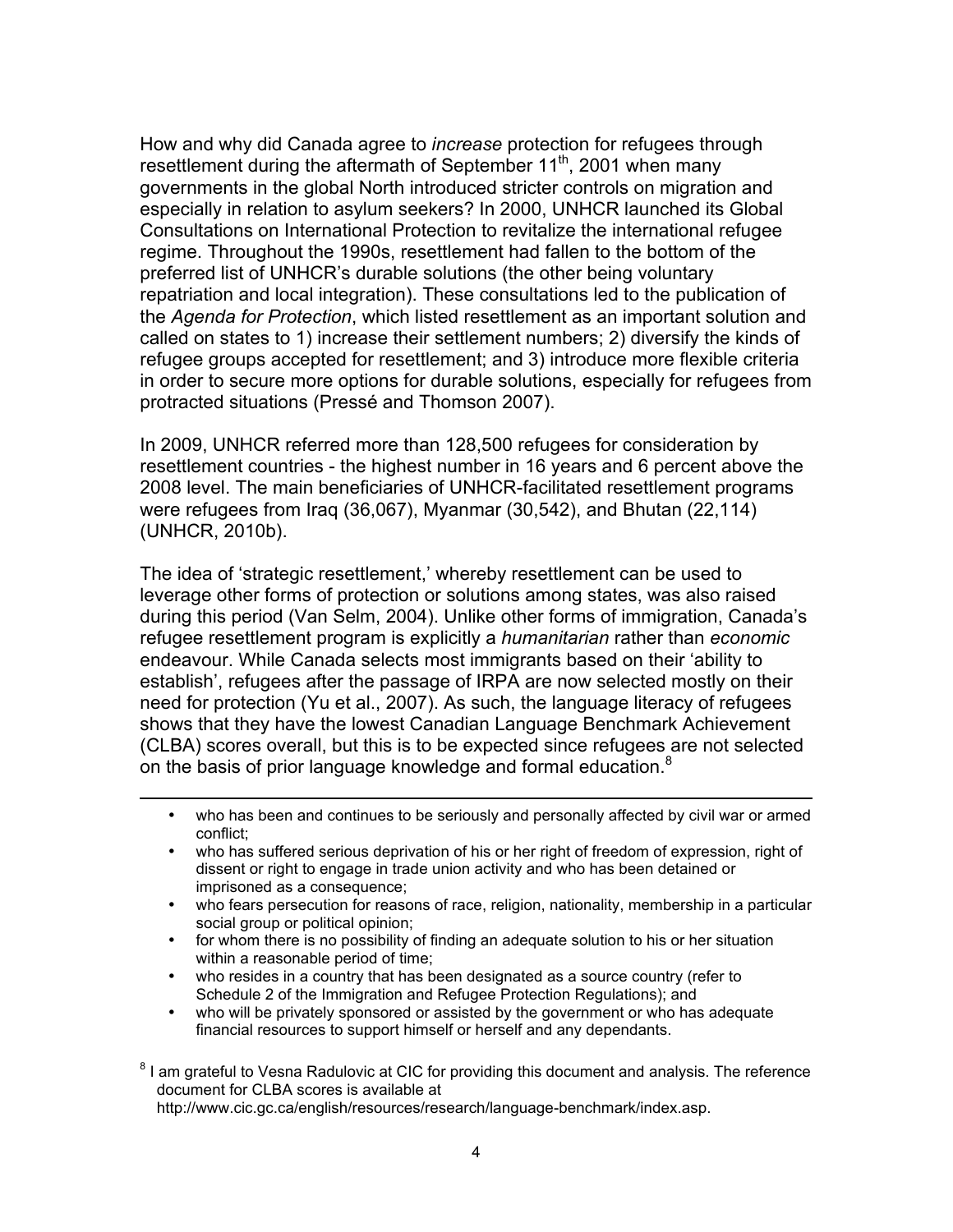The most recent Canadian census data are from 2005 and capture a few, but not many, of the post-IRPA refugees resettled after 2002. The Longitudinal Survey of Immigrants to Canada (LSIC) began collecting data from new immigrants for its first wave in April 2001, thus precluding post-IRPA refugees; LSIC also undercounts refugees in its sample and lumps those who have successful claims in Canada with those who are resettled refugees. Therefore, the best dataset relating to refugees, despite some problems of undesirable aggregation among GARs, PSRs, and LCRs, is the Longitudinal Immigration Database that combines LIDS data (landed immigrant data system) with tax returns that report income but not assets.

### **1.2 Defining Integration**

Integration is a fraught concept in relation to refugee status and settlement in Canada and elsewhere. On the one hand, in global terms it may refer to two of the three durable solutions advocated by UNHCR: permanent settlement in a first safe country known as 'local integration,' or 'overseas resettlement', in which integration is one of the downstream objectives that imputes belonging and participation in a safe third country of residence, such as Canada.

Furthermore, it is defined differently by different actors in the resettlement process, such as UNHCR, CIC, and the academic research community. Most current variations suggest that 'integration' is a mutual process between new home society and newcomers, though some models do assume a more assimilationist process of adaptation on the part of refugees. A very brief definition of terms and existing understandings of 'integration' is in order.

### *UNHCR*

In *Refugee Resettlement: An International Handbook to Guide Reception and Integration*, the UNHCR defines 'integration' as,

a mutual, dynamic, multifaceted and on-going process. From a refugee perspective, integration requires a preparedness to adapt to the lifestyle of the host society without having to lose one's own cultural identity. From the point of view of the host society, it requires a willingness for communities to be welcoming and responsive to refugees and for public institutions to meet the needs of a diverse population (2002, p. 12).

### *UNRISD*

The United Nations Research Institute for Social Development (UNRISD), meanwhile, comments on the enigmatic character of 'social integration':

Social integration is a complex idea, which means different things to different people. To some, it is a positive goal, implying equal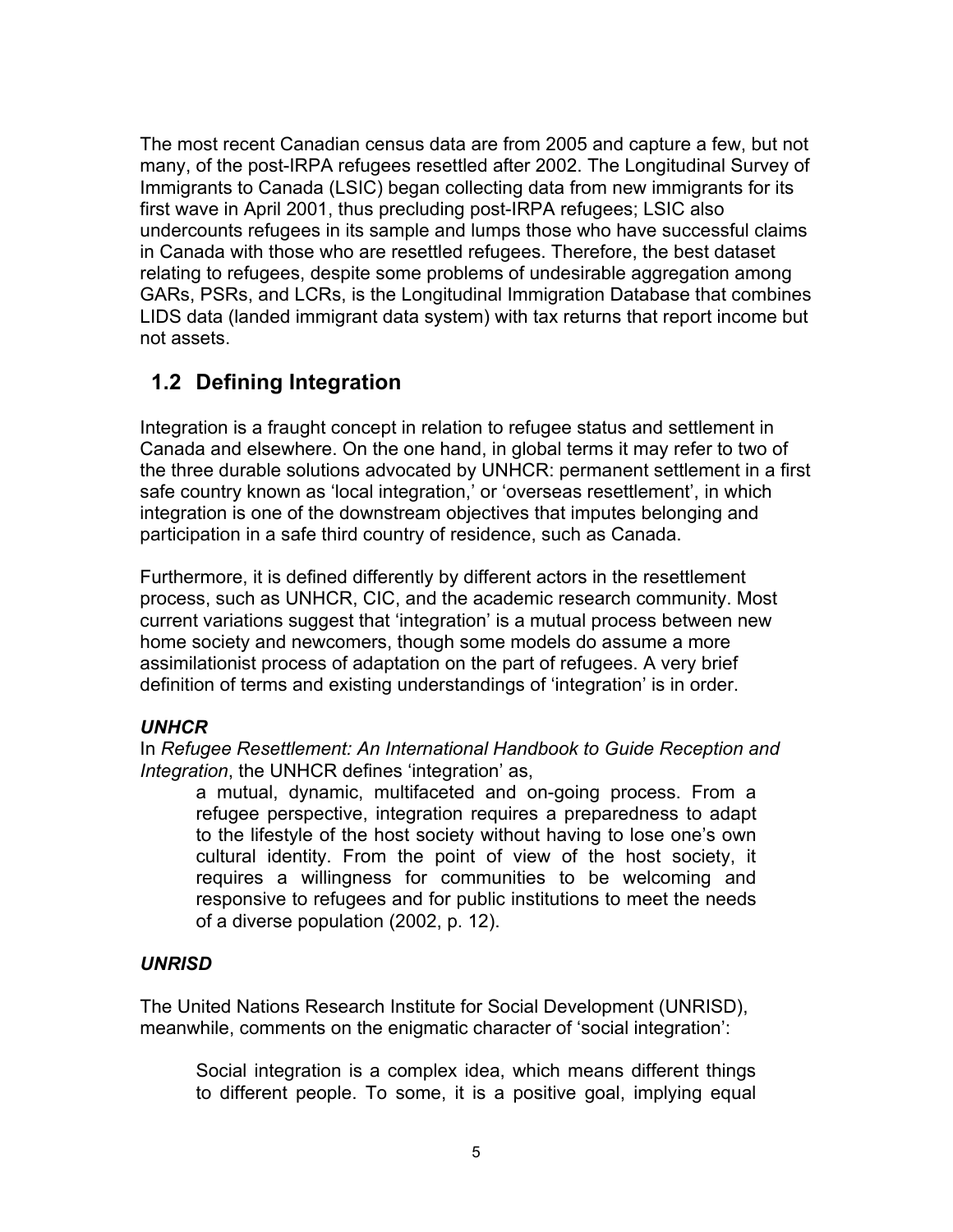opportunities and rights for all human beings. In this case, becoming more integrated implies improving life chances. To others, however, increasing integration may conjure up the image of an unwanted imposition of conformity. And, to still others, the term in itself does not necessarily imply a desirable or undesirable state at all. It is simply a way of describing the established patterns of human relations in any given society (UNRISD 1994, p. 4).

While 'social integration' here implies "equal opportunities and rights for all human beings" in general and not necessarily in the context of refugee migration, it reflects the way 'integration' is used when discussing refugee and immigrants' relation to receiving societies (UNRISD, 1994, p. 3).

Canada has agreed, at least implicitly, to provide "the appropriate reception and integration of resettled refugees" under the UNHCR's Multilateral Framework of Understandings on Resettlement (Pressé & Thomson, 2007, p. 96). What 'appropriate' is exactly remains an open question.

### *CIC*

The federal department of Citizenship and Immigration Canada (CIC) takes integration seriously as a policy goal. In its *2010–2011 Report on Plans and Priorities for Citizenship and Immigration Canada*, CIC lists its 'Integration Program' as one of seven program activities with the stated outcome that "newcomers contribute to the economic, social and cultural development needs of Canada" (CIC, 2010c). Spending for the program in 2010-2011 exceeds \$1 billion – almost twice the amount of the other six departmental programs combined (Brunner, 2010). The report contains the following description:

Canada's approach to integration is one that encourages a process of mutual accommodation and adjustment by both newcomers and the larger society. Newcomers' understanding of and respect for basic Canadian values, coupled with Canadians' understanding of and respect for the cultural diversity that newcomers bring to Canada, is fundamental to this approach. As well, the cooperation of governments, stakeholders and other players, such as employers and volunteers, in providing newcomers with the support they need for successful economic and social integration helps Canada realize the full benefits of immigration (CIC, 2010c: 29).

Canada recognizes the "mutual accommodation and adjustment by both newcomers and the larger society," setting it apart from 'assimilation' and 'incorporation.' Yet it also expects newcomers to respect "basic Canadian values" without stating explicitly what those values are (Brunner, 2010).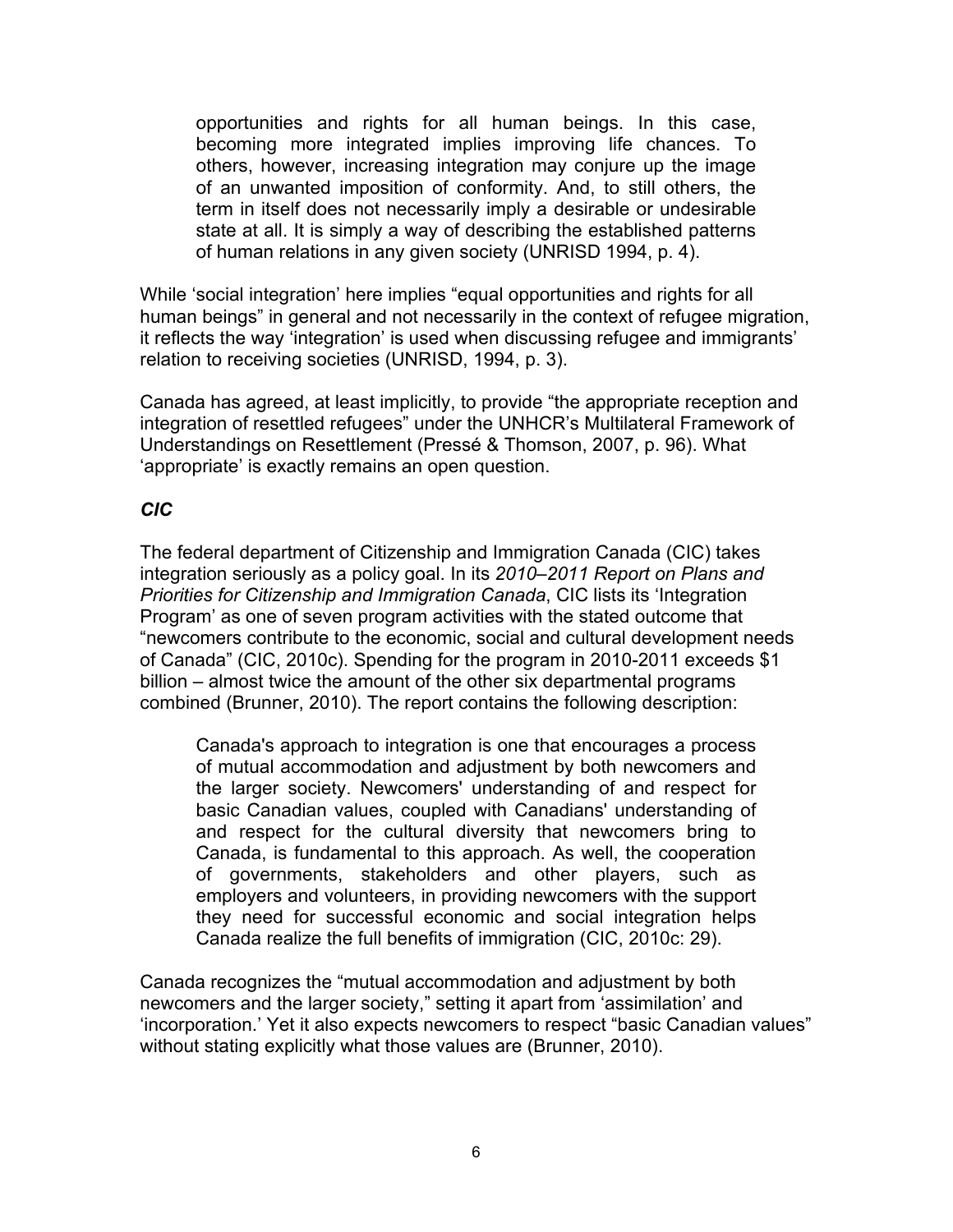Successful refugee 'integration' could be more explicitly defined in Canadian legislation and policy (Pressé & Thomson, 2007). Yu et al. (2007: 17) contend that "most scholars and policy makers in Canada and elsewhere agree" with the UK Home Office's 2003 description of refugee 'integration' as a "dynamic, multifaceted two-way process which requires adaptation on the part of the newcomers, but also the society of destination."

The barriers post-IRPA refugees face in securing and maintaining adequate employment, housing, education, and language are well-documented (for example, see Yu et al., 2007; Sherrell & ISSofBC, 2009; Hiebert & Sherrell, 2009). The economic measures of refugee 'integration' show lower incomes than the Canadian average (Hiebert, 2009), poorer housing conditions (Sherrell & ISSofBC, 2009), and less competence in English or French.

And yet CIC (2010b) reports that in terms of economic performance, no major shifts were identified between pre-IRPA government-assisted refugee arrivals and those who came from 2003 to 2006. Employment earnings for this group increase considerably over time, and decreases in earnings are correlated with declining educational attainment and lower average age at time of landing. As discussed later, the news that African GARs arriving in the 2000s are faring better than average in terms of economic outcomes, is an improvement from the 1990s when refugees from this continent earned below average incomes.

#### *Academic literature*

Despite its frequent usage, there is "no single, generally accepted definition, theory or model of immigrant and refugee integration" (Castles, Korac, Vasta, & Vertovec, 2002, p.114; van Tubergen, 2006). This contributes to the "great deal of disagreement about what constitutes integration, how one determines whether strategies for promoting integration are successful, or what the features of an integrated society are" (Atfield, Brahmbhatt, & O'Toole, 2007, p. 12). In part, this conundrum exists because measurement of 'integration' is difficult: does one measure the impact of settlement services on refugees? And how so without a 'control group' that does not receive settlement services? Does one compare the settlement outcomes among refugee groups who received the same services and try to ascribe outcomes to factors in countries of origin or first asylum? In academic circles, the *de facto* indicators of integration include employment status and earnings, official language abilities and educational attainment, legal or health status, and housing careers.

The term 'integration' attempts to signify a break with assimilation, particularly in a Canadian context where the Multicultural Act and the federal Charter of Rights and Freedoms "institutionalize not only respect for difference but also the rights of being different" (Ley, 2005, p. 7). To Kivisto and Faist, multiculturalism is in itself "a mode of incorporation" and thus "an approach to inclusion that either constitutes an alternative to assimilation, a complement to it, or a new version of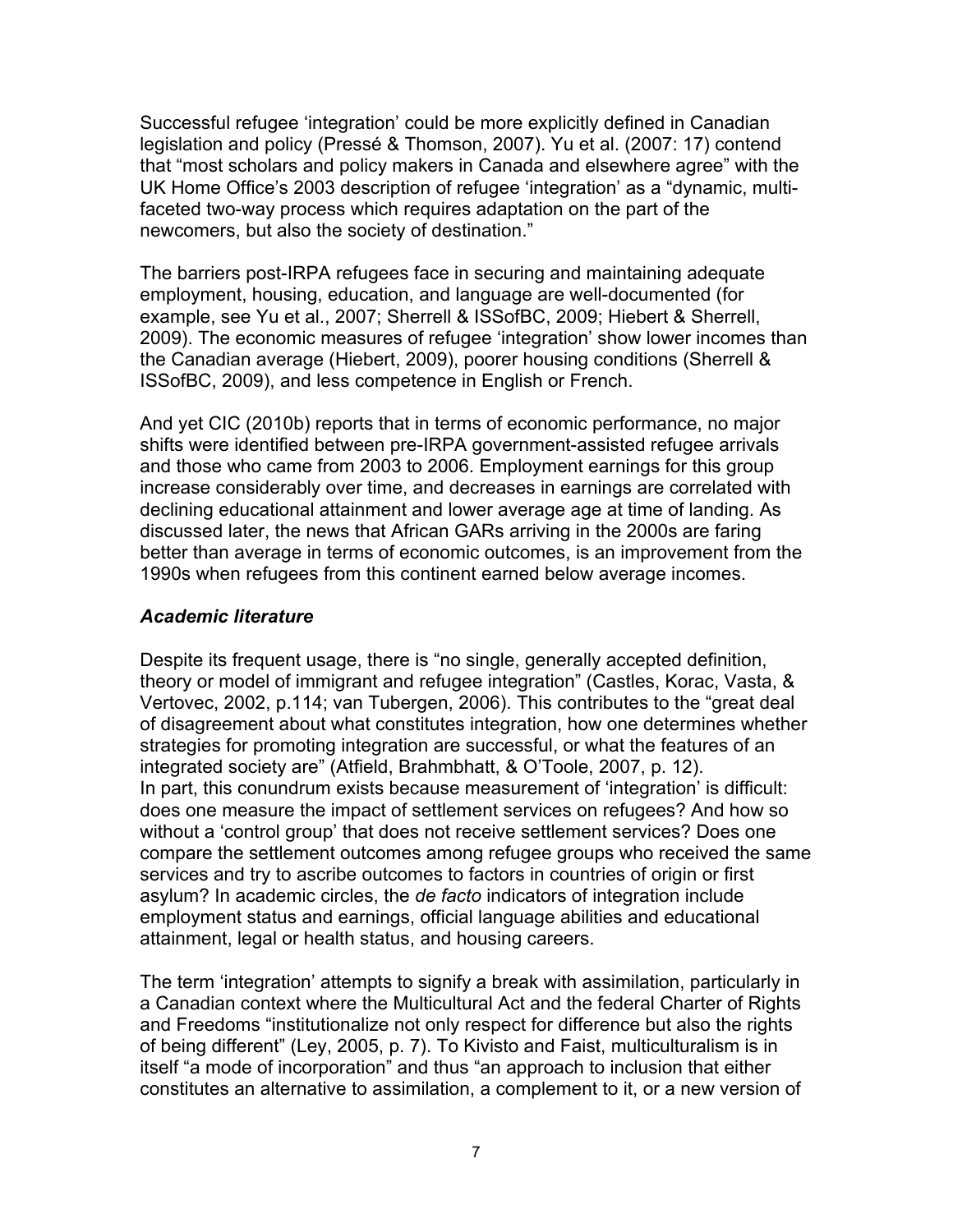assimilation" (2010, p. 163). According to Yu, Ouellet, and Warmington (2007, p. 17), "most [Canadian academics and policy makers] generally accept that 'integration,' as opposed to one-way assimilation, outright marginalization, or segregation, is desired." In the Canadian context, geographer David Ley (2005, p. 7) notes that multiculturalism has been eroded:

The federal and provincial governments have downsized, and in some cases closed multicultural offices, settlement benefits for immigrants have been cut back, and government rhetoric has moved from multiculturalism towards a normative language of social cohesion and integration, positions that could easily blend into a disguised assimilationism….Even in the nation where [multiculturalism] was first enunciated and most fully institutionalized, multicultural policy is on the defensive (2005, p. 7- 8).

While new funds for programming have since emerged for settlement, Ley makes a subtle critique of 'social cohesion' and 'integration' as tools of a state agenda of assimilation.

A useful conceptual distinction that describes integration in contrast to 'in-group' behaviour is Ager and Strang's (2008) foil between social *bonds* (connections linking members of a group) and social *bridges* (connections between groups) when measuring 'integration.' Their research shows the maintenance of ethnic identity through connections with 'like-ethnic groups' (social bonds) "in no way logically limit[s] wider integration into society" (p. 186) and is instead associated with "various benefits contributing towards effective integration" (p. 178). Although social bridges are also usually positive, in Ager and Strang's words, "involvement with one's own ethnic group (bonding capital) influence[s] 'quality of life' independently of involvement with the local community (bridging capital)" (p. 178). $^{9}$ 

In a slight variation on this theme, Sherrell et al. (2004) attempt to discern whether transnational connections among socially bonded Kosovars in Canada and Kosovo/a contributed to or detracted from social bridges, or social cohesion, within the context of Canadian society. While they acknowledge the methodological difficulties of ascribing causality, they did ascertain that unstable political conditions in the country of origin contributed to clarity on many Kosovars desire to stay in Canada and obtain citizenship.

In the British context, "popular attitudes and policies often seem to be based on the assumption that integration *is a one-way process*" in which "migrants are expected to integrate into the existing culture or society without any reciprocal accommodation" with the "connotation of assimilation in which immigrants are expected to discard their culture, traditions and language" (Castles et al., 2002,

 <sup>9</sup> I am grateful to Lisa Brunner for this insight; see Brunner 2010 for further discussion.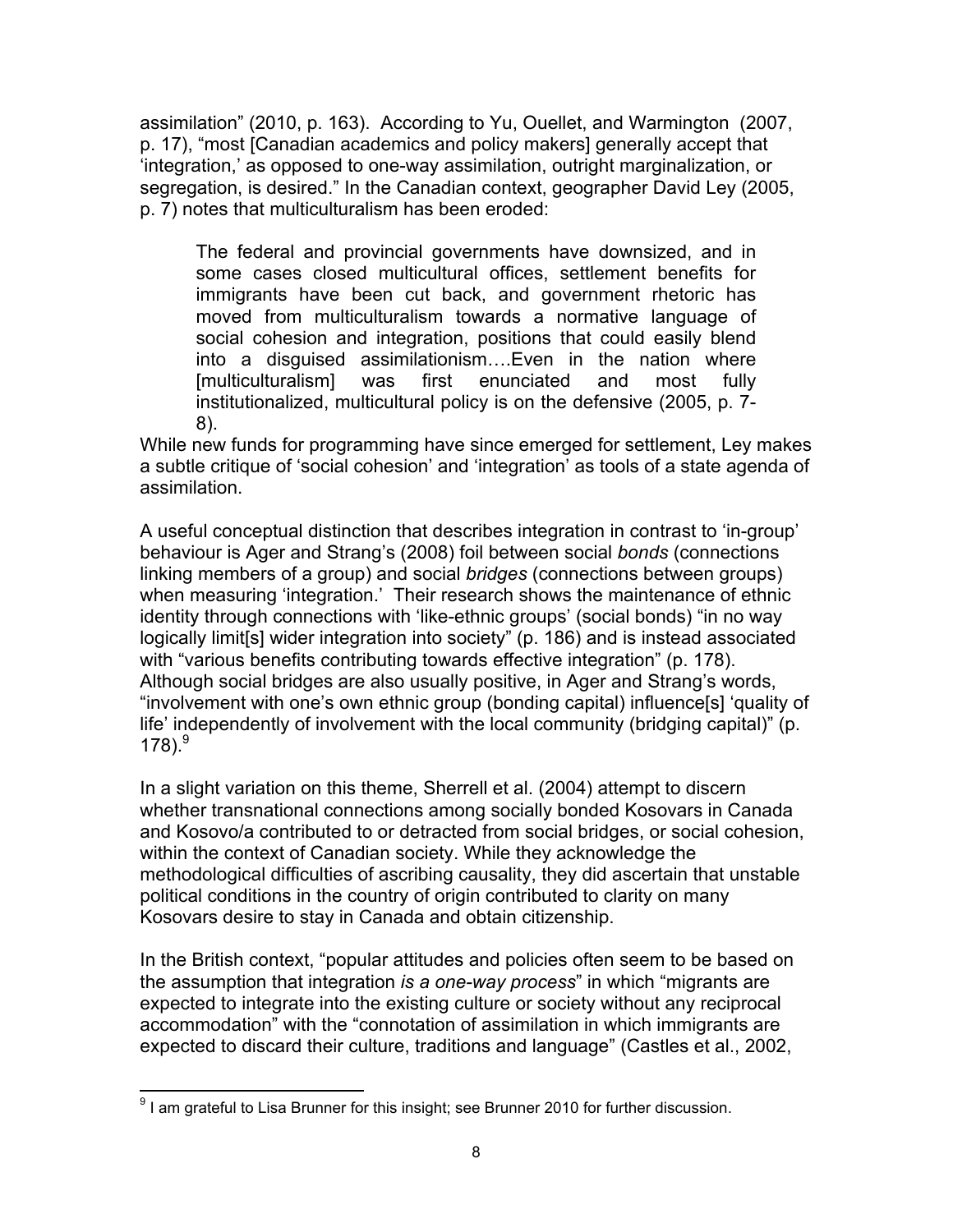p. 113, emphasis in original). These authors suggest that integration is more "top-down" and problematic (p. 114).

Castles et al. (2002: 114) note that there is little discussion and virtually no research on how and how well different communities adapt and reach out to integration newcomers. Writing in the British context, they identify their key question as **"**'integration into what?" Are we referring to integration into an existing ethnic minority, a local community, a social group, or British society?" Appendix B outlines a glossary of terms associated with integration, adapted from Castles et al. (2002), a report commissioned for the British Home Office, entitled "Integration: Mapping the Field."

### **1.3 Identifying Acts of Integration: A Note on Policy Irrelevant Research**

Before embarking on an overview of 'what is known about refugee integration in Canada", I want to underscore the case for 'policy irrelevant' research made by Oliver Bakewell, a researcher concerned with refugee issues and protection largely in Africa and in contexts of first safe countries of asylum adjacent to refugees' countries of origin. Bakewell (2008) contends that researchers tend to study aspects of human migration that are measurable, accessible, and available. In the case of 'self-settled' refugees in urban areas of Southern Africa, he observes, there is a paucity of research despite estimates that upwards of 50% of the worlds refugees live in urban areas (UNHCR, 2011). Refugees in camps are easier to study, count, and access, creating a bias in the extant body of refugee research.

He notes that policy-based research does not always 'see' what may be important, but only what is captured by the dominant categories of data collection. So, problems affecting refugee youth, for example, may be overlooked if they are not integrated into all data collection practices and policy agendas. This is one reason that age, gender, diversity mainstreaming (AGDM) is important, but not simply as a stand-alone project. Each of these sets of social relations is part and parcel of all the indicators analyzed below.

Gender and diversity are normally not 'things' to be measured or observed directly, but point to relationships between or among different groups of people, differentially positioned. The different sections below refer to studies that are indicators of integration, yet they are somewhat artificially separated from one another merely for the sake of organization and clarity. Furthermore, there is a "danger of falling into the trap of assuming that a certain set of problems or experiences are the exclusive domain of refugees" (Bakewell, 2008: 445). Brunner et al. (2010) call this 'refugee-centrism', a bias that this paper attempts to avoid.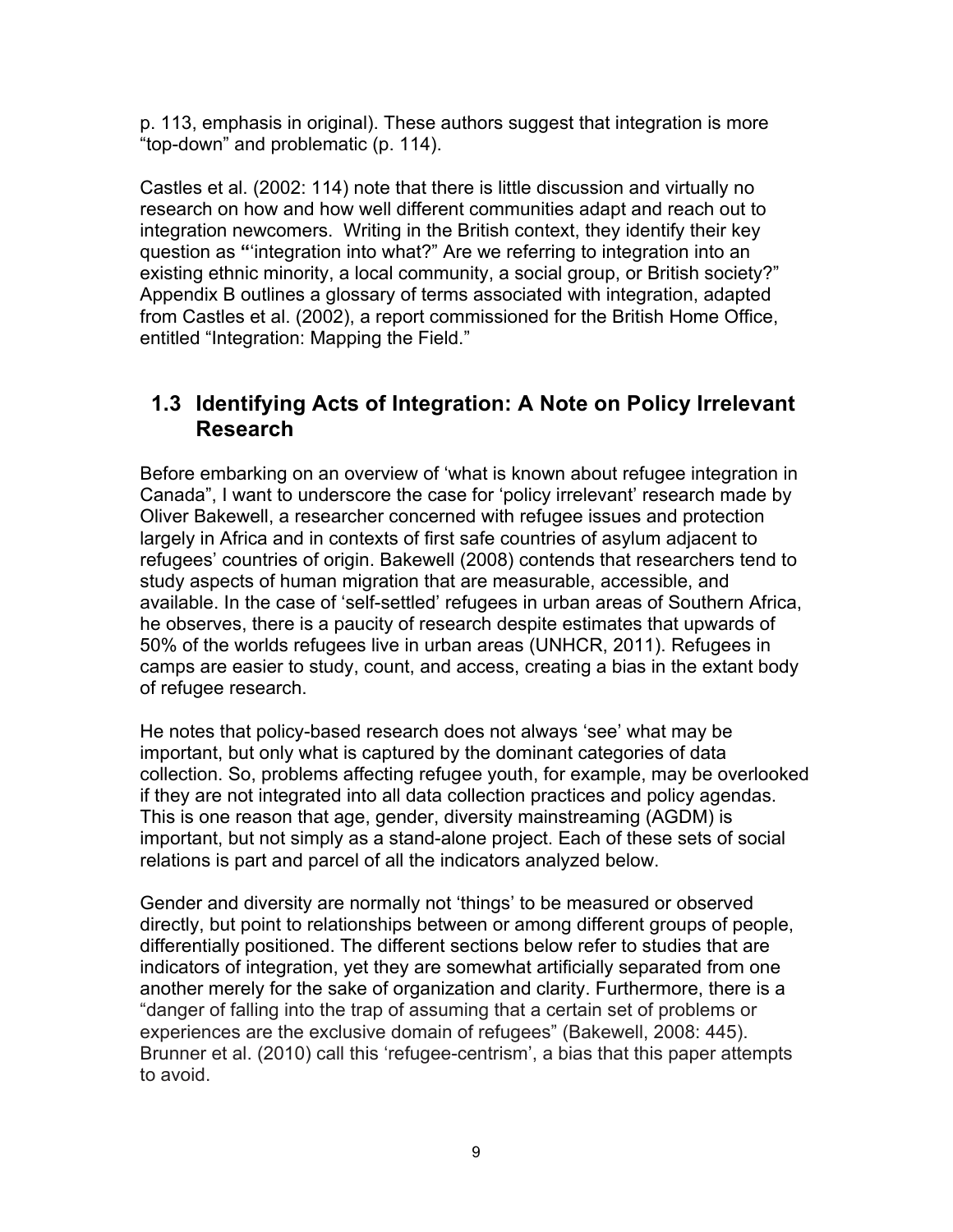Likewise, one cannot assume that governments will always fund and take charge of integration as part of a nation-building project. As Hiebert and Sherrell (2009) note, Canada's settlement policy for immigrants, including refugees, and that of the provinces could be configured in a number of ways that include but are not limited to state-funded services. They outline four scenarios: first, "[n]ewcomers could be entirely responsible for their own settlement and integration…. There could be no government involvement on this issue" (5). Second, a single branch of government might also be tasked with provided settlement and integration services; these services could be delivered directly by government or by nongovernmental organizations (NGOs). Third, the aim of integration could be so vital that it is adopted throughout government, often called a 'whole of government' approach, whereby services are coordinated across departments and jurisdictions. A final scenario might involve cultivating and reproducing societal expectation that encourages integration more fully as a two-way process so that civil society (neighbourhoods, communities, voluntary agencies, parent groups, sports organizations, etc.) adjusts itself to accommodate newcomers.

Evidence that civil society actors in Canada are themselves changing to include newcomers may well be an indicator of integration not yet documented in the research literature.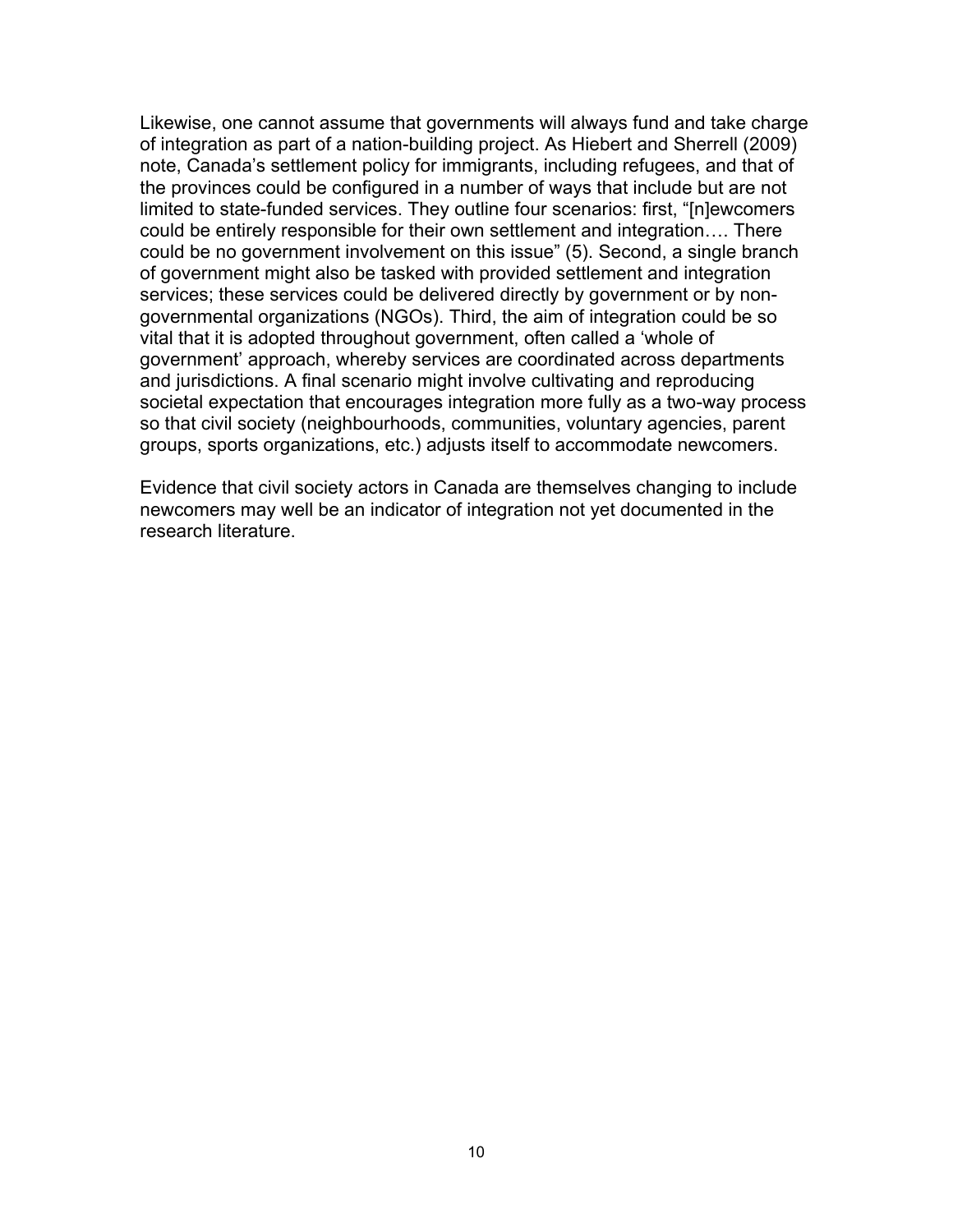## **2: INDICATORS OF REFUGEE INTEGRATION (BY SECTOR)**

UNHCR (2009) identifies six thematic indicators of integration: demographic characteristics of refugee groups; (official) language assistance and abilities; access to secure and affordable housing; employment and training; welcoming communities; and overall feelings of settlement. Canadian policymakers have identified a "gap in research exploring 'social indicators' of [government assisted refugee] success" and argued that "more empirical studies of the impacts of protracted refugee situations are needed to guide future engagement of Canada's Refugee and Humanitarian Resettlement Program" (Pressé and Thomson, 2007, p.52). In a post-IRPA context, the dynamics of group processing, the influence of long-term detention on refugees before resettlement, and the interplay of trauma and integration are all issues that remain relatively unexplored themes in refugee research. Having said that, I summarize below selected findings that explore refugee integration in Canada, according to generally accepted indicators across governmental and non-governmental sectors.

## **2.1 Economic Indicators**

The main message in this section is that there are no "definite shifts in pre- and post IRPA economic outcomes" and that employment earnings for governmentassisted refugees increase considerably over time in Canada (CIC, 2010b: 2). CIC analyzed data on GARs who landed in Canada between 1993 and 2007 by country of birth and found that the economic outcomes of post-IRPA refugees are at the lower end of the scale, but that the most dramatic decline in outcomes for GARs occurred between 1991 and 2001, before IRPA was implemented.

In the early 2000s, economists began to trace the decline in immigrant earnings for recent newcomers to Canada and to question this trend. Green and Worswick (2002) note that one possible explanation for "poor immigrant performance in the 1990s" was that it was not unique to them. Native-born Canadians were experiencing a similar drop in earnings. The authors concluded that 40% of the decline could be accounted for by general declines among all new labour market entrants, with another 40% being attributed to a combination of shifting composition of source countries among immigrants (not specifically refugees) and declining returns on foreign experience. I rehearse these old observations because they were affirmed in the 2005 census data and serve to contextualize refugee earnings as reported more recently by Hiebert (2009a) and CIC (2010b).

Hiebert's (2002, 2009b) analysis of IMDB data in British Columbia is instructive. Using tax return data linked to immigrant landing cards, Hiebert (2002) shows that pre-IRPA refugees fared better than might be expected. While economically marginalized in a general sense, refugees did better on some measures of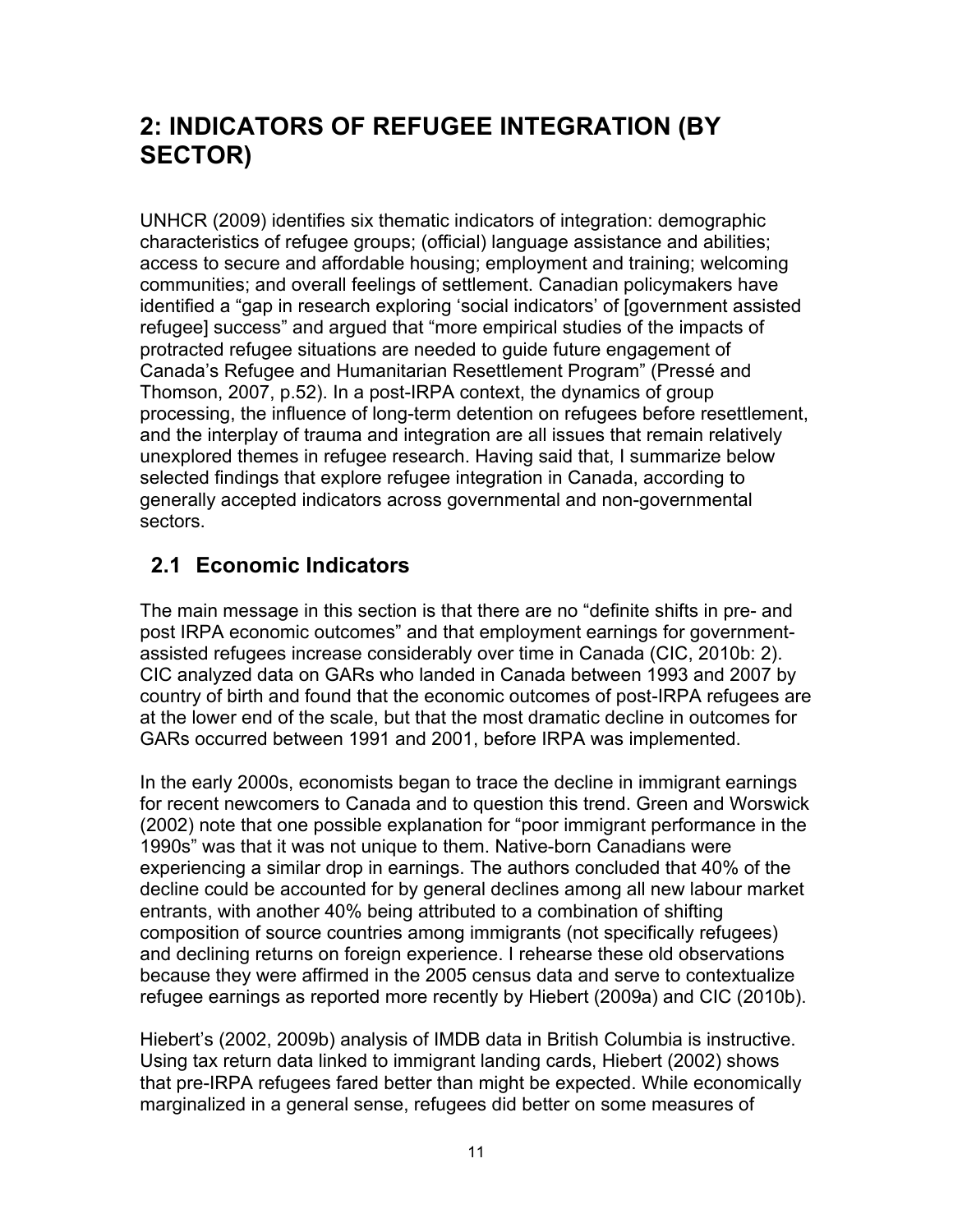employment earnings than did family class immigrants, especially in the first nine years of settlement in Canada. Hiebert notes that earnings rise steeply for people who enter Canada with the ability to speak one of Canada's official languages, French or English. But, he attributes the economic achievement of refugees, in particular, to the enriched set of social services available to them – and not to other immigrants to the same extent - in the year after their arrival in Canada. Like Yu et al. (2007), he acknowledges the gap between the average earnings for all immigrants and those who came as refugees, but notes that it is smaller than might be expected given the widely held view that refugees are faring poorly in the labour market and drawing heavily on social assistance. More broadly, Hiebert points to the potential of the state in establishing the conditions for successful immigrant integration in Canada.

In his more recent study, Hiebert (2009b: 64) uses a special tabulation of 2005 data from the longitudinal immigration database linked to tax returns in the same year, and generates a surprising set of findings when he compares four categories of immigrants: refugees (all types), family class, skilled principal applicants, and business principal applicants (principal applicants are the family members assessed under the points system in Canada; their family members are included in the same category but not assessed by the points system). In Vancouver, he finds that *refugees* fare better, on average, than business class principal applicants in income earnings overall. Only one third of male business class immigrants reported any earnings income at all in 2005, a finding that begs the question of whether immigration policies targeted to recruit them are effective and whether underreporting of foreign income skews these statistics.

In comparing the employment earnings of men across the variables of immigration admission class, official language ability, and level of education in Metropolitan Vancouver in 2005, Hiebert finds that a skilled worker with no official language ability and less than high school education reports roughly equal income as a refugee with the same characteristics; in fact, a refugee in the same situation but *with* official language ability earns *more* than the skilled immigrant. In a similar vein, a refugee with or without English and a university degree reports significantly greater income than a business immigrant with the same profile. However, refugees, as a category, earn less across all variables. In short, refugees are not the immigrant class reporting the lowest earnings. While business immigrants may have invisible streams of income that are not reported, refugees earn more than some skilled workers.

The finding that official language ability dramatically shapes earnings for all four categories of immigrants *except* refugees (for whom the differences are minimal; see Hiebert, 2009b: 68) is interesting. The data suggest that people from the category 'refugees' exhibit resilience in the labour market. They do well, next to other immigrant class counterparts, even when they do not have English or French upon arrival. Access to official language learning classes in year one, which is also free to other allophone immigrants, may also shape refugee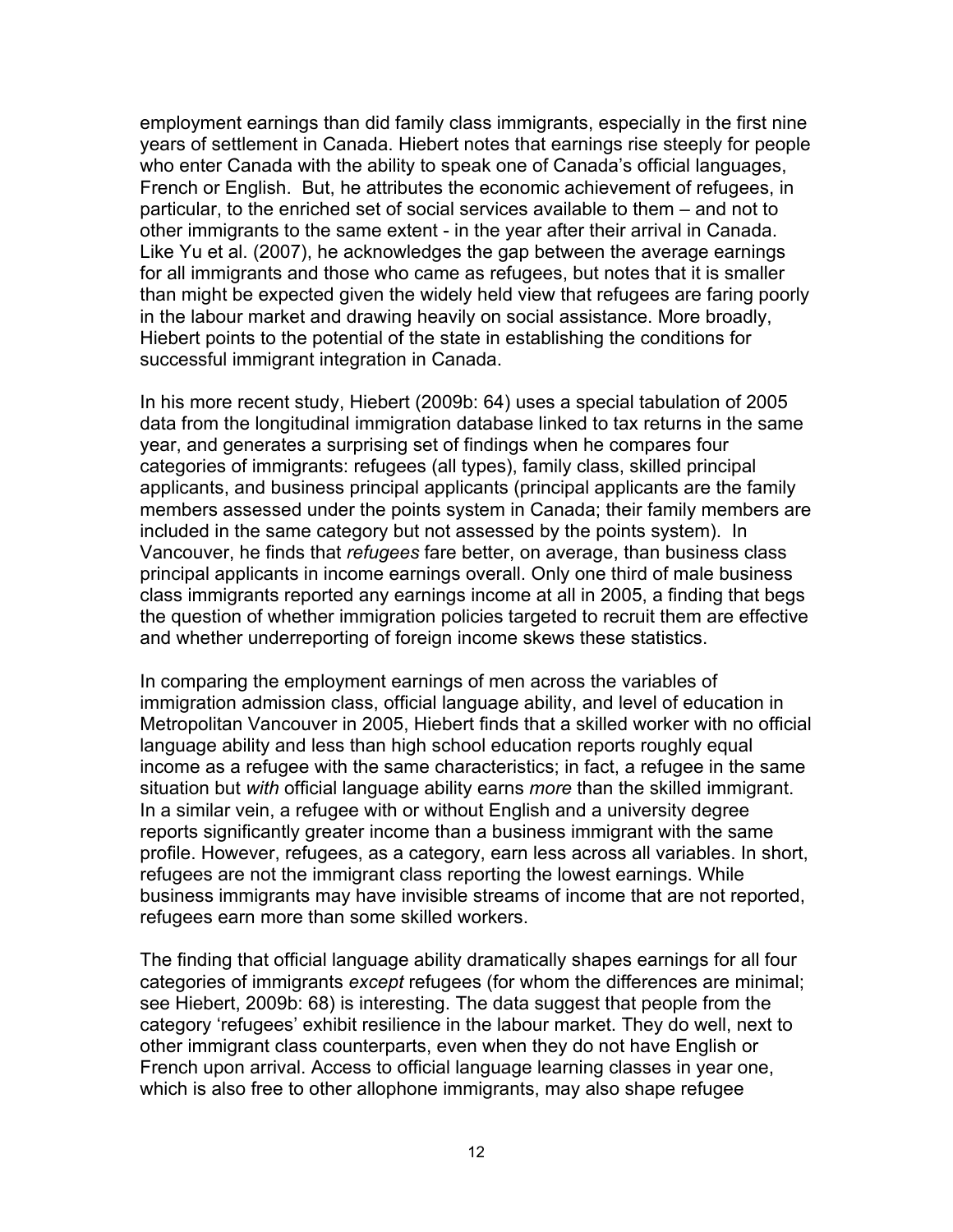incomes in subsequent years, building on Hiebert's (2002) observation about the enriched set of settlement services for refugees as an advantage over other immigrants. This leads me back to the conundrum of whether resettled refugees are given enhanced protection (and services) upon arrival in Canada or admitted as second-class immigrants, without the skill sets, assets, or connections of other immigrant groups. Hiebert is currently preparing a more national portrait of these findings that will include Montreal and Toronto. Still, only a few post-IRPA refugees are captured in the 2005 data on which the study is based.

As Devoretz et al. (2004) do for earlier refugee arrivals, Hiebert (2009) also shows that skilled workers (3.8%) and business class immigrants (1.3%) are far less likely to access social assistance than the Canadian population (6.7%). Family class immigrants (7.9%) and refugees, both those resettled as GARs and PSRs, and those who are landed in Canada (LCR), exceed the Canadian average in their reliance on the welfare state (see table 2).

| Admission Class, Canada, 2005 (Percent) |        |
|-----------------------------------------|--------|
| <b>Immigrant Category</b>               | Canada |
| • total (Canadian) population           | 6.7%   |
| • principal applicants                  |        |
| - skilled worker                        | 3.8    |
| - business class                        | 1.3    |
| • spouses and dependants                |        |
| - skilled worker                        | 2.1    |
| - business class                        | 1.0    |
| • family class                          | 7.9    |
| • refugees                              | 16.9   |
| - refugee - GAR & PSR                   | 14.9   |
| - refugee - LCR                         | 20.7   |

**Table 2: Social Assistance Utilization Among Immigrants Arriving 1989 – 2004 by** 

#### **Source: Hiebert, 2009b: 74, based on Statistics Canada Immigrant Database (IMDB)**

In relation to refugee integration in the Canadian context, the most pressing question that table 3 raises is, "what drives the higher utilization rates of social assistance by landed in Canada refugees, as compared with resettled refugees?" By disaggregating the national average, one observes that the disparity in rates is greatest in Montreal where rates for all refugees groups are above the national average. Given Quebec's autonomy in developing and implementing refugee selection and settlement policy, these differences beg further study.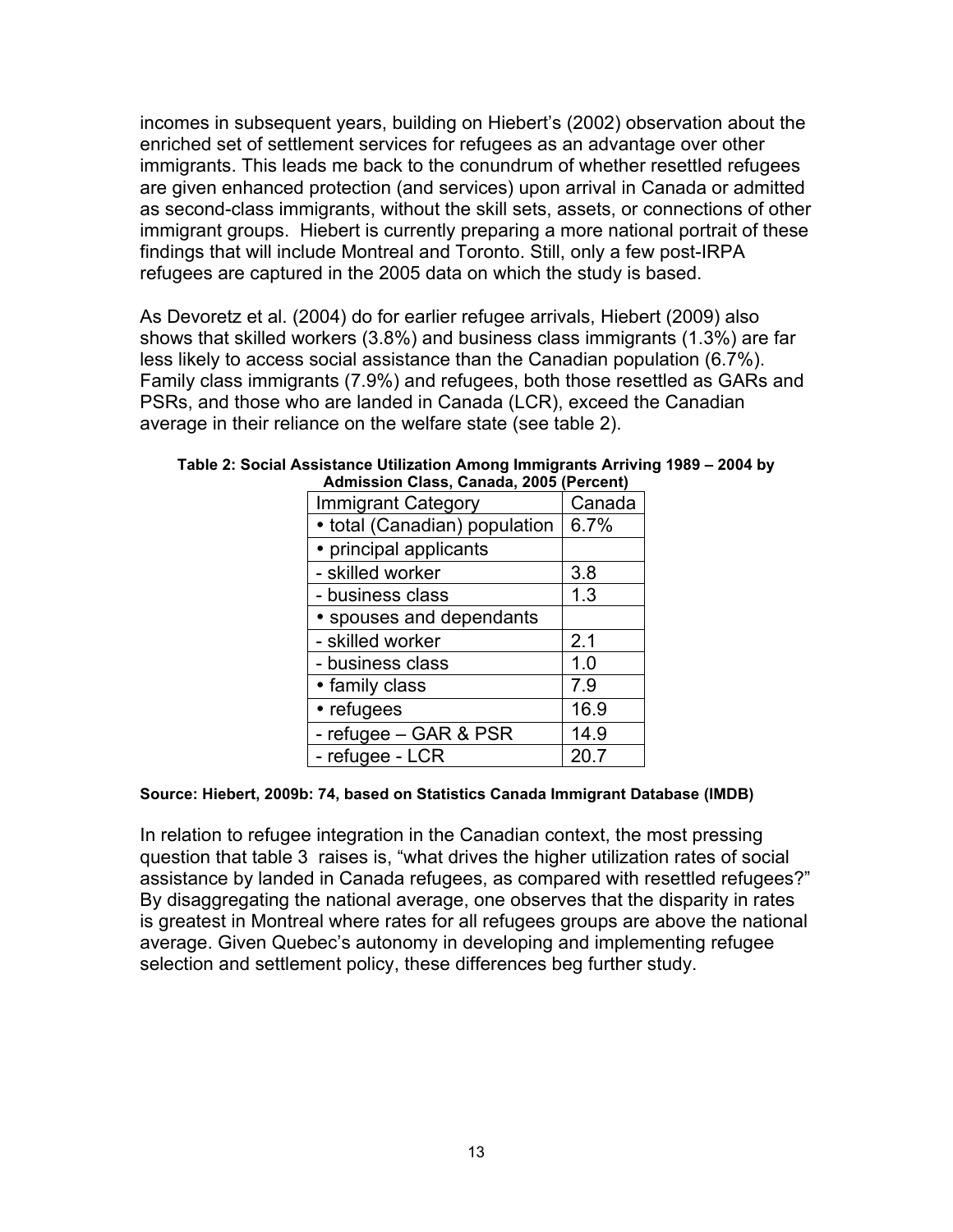| , Refugee group      | Canada | Vancouver | <b>Toronto</b> | <b>Montreal</b> |
|----------------------|--------|-----------|----------------|-----------------|
| <b>GARs and PSRs</b> | 14.9   | 9.5       | 14.2           | 18.8            |
| LCR <sub>s</sub>     | 20.7   | 8.3       | 18.5           | 27.2            |

| Table 3: Social Assistance Utilization Among Refugees Arriving 1989-2004 (percent) |  |  |
|------------------------------------------------------------------------------------|--|--|

#### **Adapted from Hiebert (2009a: 31)**

Linking immigrant class to social assistance utilization rates is one way to compare economic independence and, by proxy, integration. Another is to look at the relationship of settlement service uptake and these same rates.

#### *Comparing GARs and PSRs*

CIC (2007) compared the settlement success of privately sponsored refugees to that of government-assisted refugees. It observed "no noteworthy differences in the success of PSRs and GARs in terms of having needs met or sizeable differences in employment income after three years." "The key difference between PSRs and GARs is that PSRs become self-supporting far more quickly than GARs: a higher percentage of PSRs had employment earnings during the first three years after arrival, than was the case for GARs…." The evaluation cites a 2004 RAP evaluation finding that "privately sponsored refugees tend to become more self-sufficient sooner and are less likely to go on to social assistance."

At face value, this finding suggests accelerated integration among PSRs ahead of GARs. However, the evaluation also examined the level of financial support provided to PSRs compared to GARs over a 12-month period. The disparities between the two groups are dramatic. Table 4 is cut and pasted directly from the report posted on the CIC website and shows that GARS, who receive an income on par with provincial social assistance rates, report income almost twice what PSRs receive.

| <b>Size of Family</b> | <b>PSR (median)</b> | <b>GAR</b><br> |  |
|-----------------------|---------------------|----------------|--|
| Family of 1           | \$5,000             | \$9,500        |  |
| Family of 2           | \$7,500             | \$15,200       |  |
| Family of 3           | \$10,000            | \$19,300       |  |
| Family of 4           | \$10,000            | \$22,400       |  |

#### **Table 4: Income Support Provided to PSR and GAR Refugees**

**Source: CIC (2007) Available at http://www.cic.gc.ca/english/resources/evaluation/psrp/ psrp-summary.asp#s4**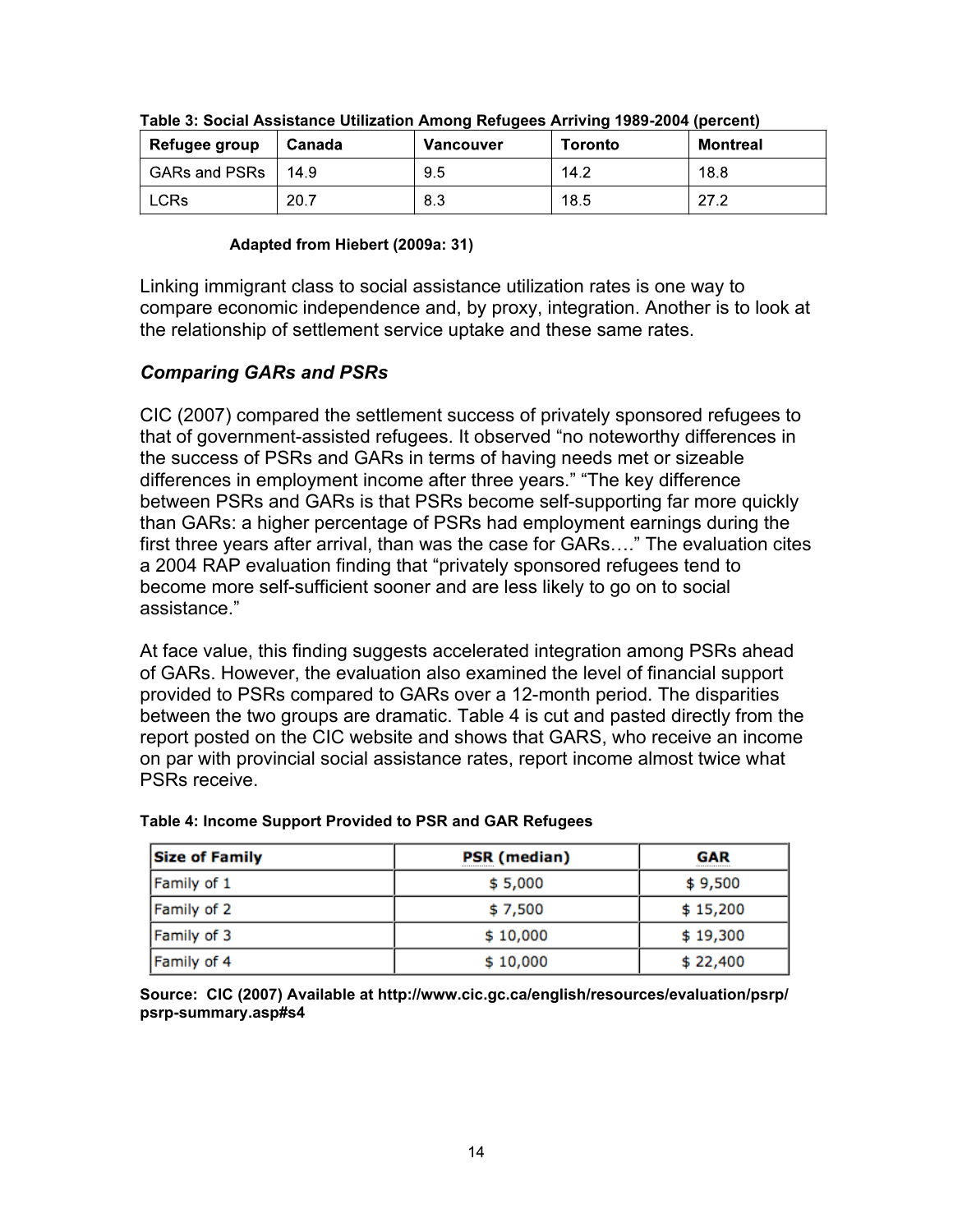These findings show that private sponsors provide substantially less direct financial support to PSRs than the government provides to GARs.<sup>10</sup> What is not counted in these data are the in-kind contributions and unofficial cash transfers that may be made by sponsors of PSRs. Nonetheless, the levels of income support recorded raise concern for the author of this report. Further research in a post-IRPA context is needed.

So the finding that **"**PSRs become self-supporting more quickly than GARs (i.e., within 6 months upon arrival)" may remain true today, but this may be due to PSRs being pushed into the labour force more quickly, out of necessity. PSRs are reporting incomes that are between 29% and 45% of Canada's low income cut off for a family of four (Statistics Canada, 2007).<sup>11</sup> PSRs may be more likely to work immediately upon arrival in Canada than to attend official language classes that improve their longer-term incomes and other indicators of integration. Such low incomes leave little if any choice.

Yu, Ouellet and Warmington (2007) find that refugees have lower economic outcomes than other categories of immigrants, though their performance is not that different from family class immigrants. The table above also shows that refugees also do not have comparable human capital to economic migrants, so the lower incomes of refugees are expected. A shortcoming of this analysis is that it contains few post-IRPA GARs and PSRs. A study comparing pre- and post-IRPA GARs and PSRs would sharpen existing profiles of refugees in Canada.

### *For Further Research*

One more comparison among PSRs, GARs, and LCRs could be done to ascertain if there is a correlation between settlement service uptake and reliance on social assistance. Government data show that GARs have the highest overall uptake of settlement services (87% in 2008) of all refugee groups, followed by PSRs (69%), and refugees landed in Canada (and their dependants) (37.5%) (iCAMS data, n.d.). More specifically, GARs were most likely (49.6%) to access basic Language Instruction for Newcomers to Canada (LINC), followed by PSRs (42%) and LCRs (19.5%). Given the higher rates of social assistance access by LCRs, according to Hiebert's data above, one explanation might be found in the levels of settlement service uptake, including official language instruction.

If one compares uptake rates for settlement services and compares them with social assistance utilization rates, there is an inverse correlation. That is, it

 $10$  I am grateful to Eden Thompson at CIC who shared the documents that assisted in forming this analysis.

<sup>&</sup>lt;sup>11</sup> The median income for a single PSR is even lower, falling between 28 and 43% of LICO's defined by Statistics Canada based on where people live (i.e. 28% represents income in a large city over 500,000 and 43% represents the low income cut off for a person living in a rural area).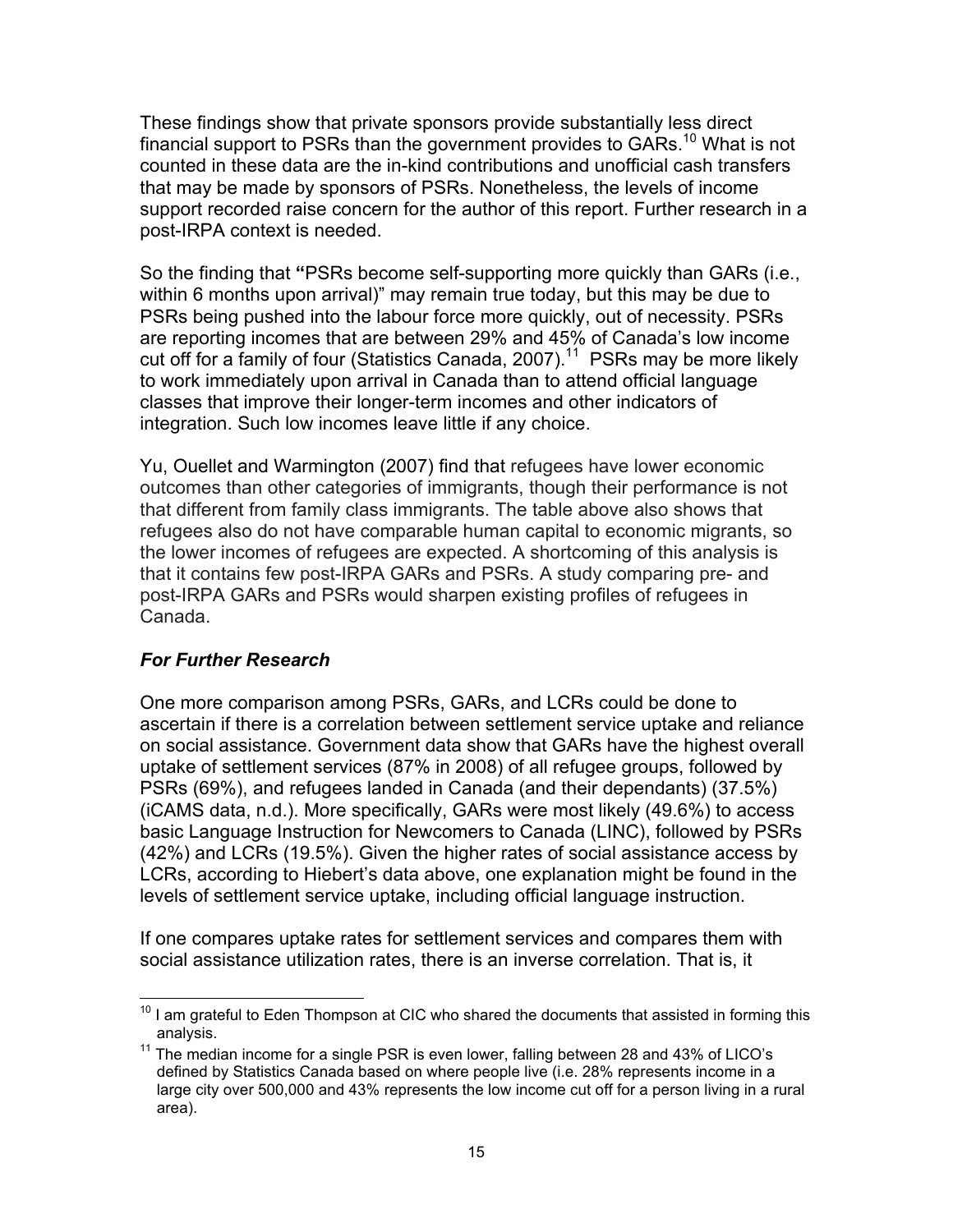appears that the more services refugees access, the less likely they are to use social assistance support. This is not, however, a strict comparison using a single data set, but points to an area where more research is needed to understand this relationship.

### *A Note on Elderly Immigrants (Including Refugees) to Canada*

Using data from the Longitudinal Immigrant Database (IMDB) Dempsey (2005) investigates the demographic characteristics of elderly immigrants in an attempt to highlight differences that may affect income. She divides the elderly immigrant population into three groups: long-term elders who landed in Canada aged 40-49 years, short-term elders who landed aged 50-59 years, and immediate elders who landed aged 60 years or older. The analysis shows that immediate elders who are refugees and have landed in Canada within five years fare far worse than any other immigrant class. The average real annual income for elders in this group is roughly \$2000 per person annually. One might assume such elders are living in extended households, but clearly more research in a post-IRPA context is needed to ascertain how these refugee elders are faring in Canada.

### *A Note on Lone Parent Refugee Families*

Among all immigrant classes, lone parents and unattached individuals have the "least favourable income situations" (Dempsey, 2006). For refugees, this hardship is exacerbated by two conditions: 1) the repayment of transportation loans is more onerous because there is only a single potential earner in the household; and 2) if there is a second parent elsewhere awaiting sponsorship, that person may also require support from his/her spouse, putting further strain on the income of the refugee household in Canada. Qualitative research to document the coping strategies of lone parent families would be valuable, given the quantitative data that point to their low economic status.

## **2.2 Official Languages**

CIC (2010b) reports that 80% of GARs arriving in Canada report only limited ability in English or French. One might expect refugees from Europe to be more conversant in one of Canada's official languages than other source regions, but Devoretz et al. (2004) show the opposite: 25.5% of refugees from Europe who arrived between 1980 and 2001spoke English or French whereas 43.1% of refugees from other regions spoke at least one official language. In the post-IRPA context, far fewer European refugees are resettled in Canada. But this does not necessarily mean that refugees will have higher levels of official language abilities, especially given the decreased emphasis on 'ability to establish' in IRPA in relation to refugee selection. Nonetheless, more research in this area would be welcome.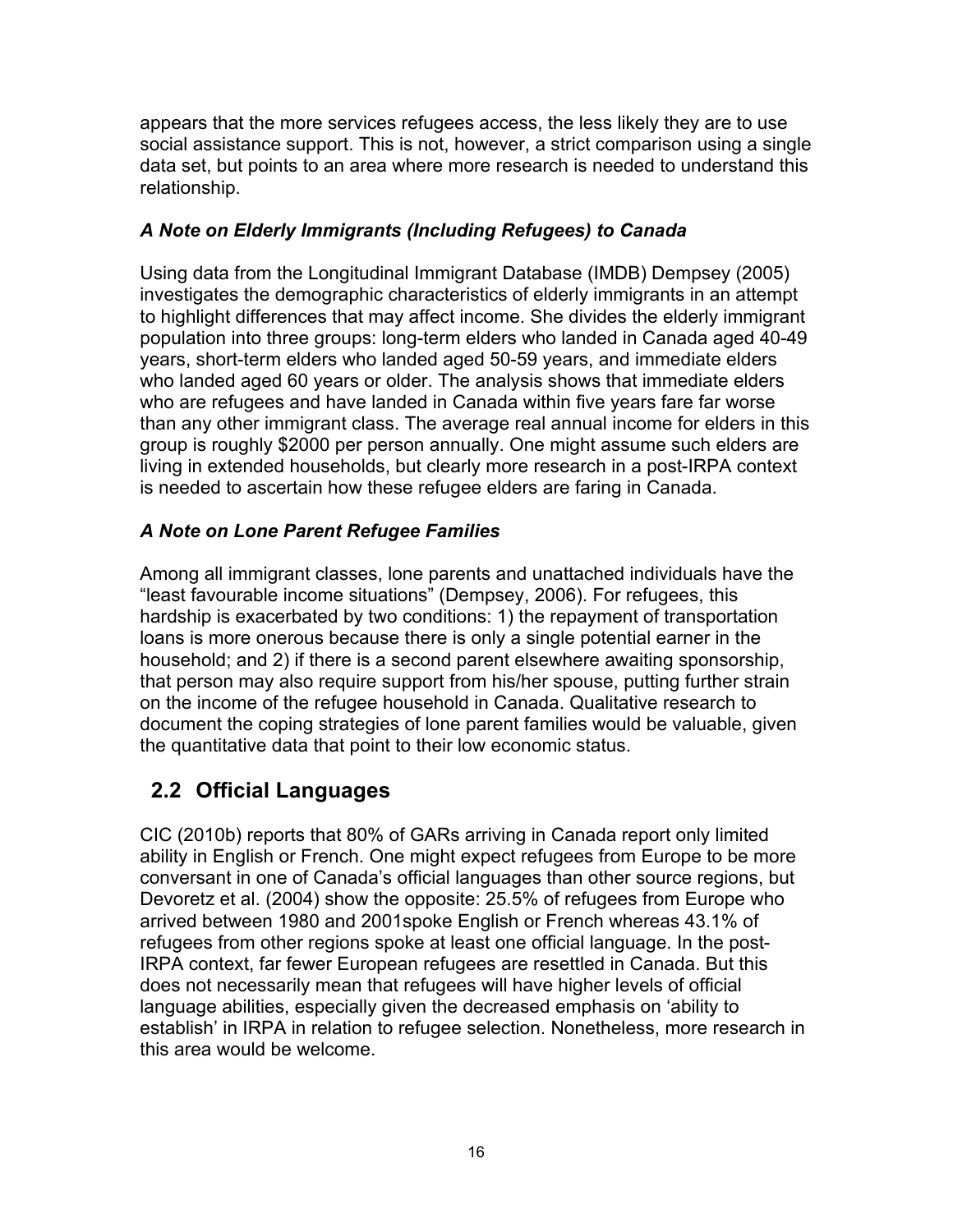Dempsey et al. (2009) report that of 4000 clients per year taking LINC, refugees' share of those who met LINC levels and completed LINC courses was comparable with other immigrant classes. That is to say, 94.5% of refugees met or exceeded LINC level in their performance, compared with 93.4% of family class immigrants, 95.1% of skilled workers, and 94.6% of other economic immigrants. These data are not, unfortunately, refugee-specific. Women account for the majority of completions during 2005-2008, with roughly 70 percent (123,000) of the total. As table 5 (from Dempsey et al.'s study) illustrates, the gender composition also indicates that immigrant women appear to have spent more time in class to complete a LINC course than their male counterparts. **Table 5: Average Hours Taken to Complete a LINC Course by Gender and Age Group,** 

| Gender/Age | <b>Average hours</b> |  |  |
|------------|----------------------|--|--|
| Male       | 240                  |  |  |
| Female     | 302                  |  |  |
|            |                      |  |  |
| 15-24 yrs  | 226                  |  |  |
| 25-44 yrs  | 266                  |  |  |
| 45-64 yrs  | 360                  |  |  |
| $65/+$ yrs | 448                  |  |  |

**2005-2008**

#### **Source: Dempsey et al. (2009)**

Derwing et al. (2010) show that the language literacy of refugees is below average for all immigrants. This group does have the lowest scores on the Canadian Language Benchmarks, but this is to be expected since the criteria for selecting refugees are not based on 'ability to establish' as they are for skilled immigrants.<sup>12</sup>

#### *A Note on the New Official Language Requirement for the Citizenship Test*

In 2010, *The Globe and Mail* (Beeby, 2010) reported that immigrants were failing Canada's citizenship test in record numbers. The new test was introduced on March 15, 2010. It included far more facts to memorize, and required 75% to pass, up from 60% earlier. A CIC in-house survey of 35 testing centres across Canada carried out between April 19 and June 24, 2010 showed an average of one in four people were failing. Government officials said education levels rather than mother tongue proved as a significant factor. This resulted in a revamped test introduced October 14, 2010.

 $12$  Thanks to Vesna Radulovic for pointing me to these resources.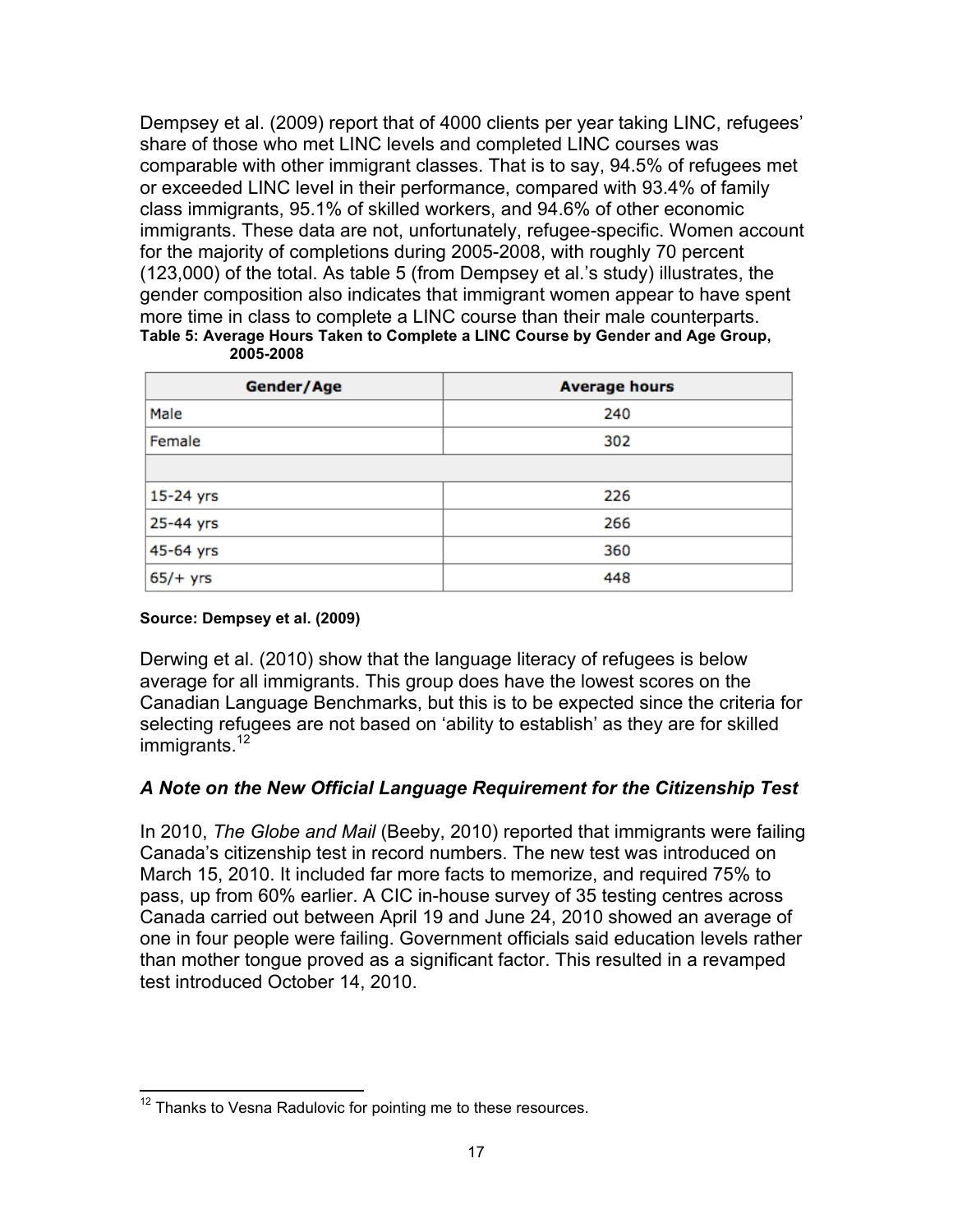### **2.3 Education**

As noted above, post-IRPA GARs are younger, on average, than GARs from the 1990s, with about 60% (compared to 50%) under the age of 24. Likewise, GARs arriving today have less education than those who arrived in the 1990s. "Approximately 80% of recent (2002-2006) GAR landings had an education level of secondary school of [sic] less whereas this was the case for roughly 60% of landings during the 1990s" (CIC, 2010b: 2). This means that appropriate testing, placement and access to Canadian education upon arrival will be more important than ever and key to refugee youth's later success in the labour force.

CIC (2010b) also observes that that the education level of GARs over 20 years of age has declined since the 1990s. GARs who arrived during the 1990s were more likely to have a university degree or other post-secondary certificate. DeVoretz et al. (2004) made a similar observation across space rather than over time. They showed that of refugees from Europe between 1980 and 2001 50% had secondary education or less. Refugees from other regions, however, were far more likely to have low levels of education, with 80% having secondary school or less. Of those GARs who arrived between 2002 and 2006, 80% had an education level of secondary school or less, whereas this was the case for only 60% in the 1990s.

Educational achievement, for example, varies considerably among the category 'refugee', with landed-in Canada refugees more likely to have a university degree than either government-assisted or privately-sponsored refugees (see table 6).

|                                                | <b>Category of Immigration</b> |             |             |                               |                                                                           |                                                    |  |
|------------------------------------------------|--------------------------------|-------------|-------------|-------------------------------|---------------------------------------------------------------------------|----------------------------------------------------|--|
| <b>Years of</b><br><b>Education</b>            | <b>LCRs</b>                    | <b>GARs</b> | <b>PSRs</b> | <b>Family</b><br><b>Class</b> | <b>Skilled</b><br><b>Workers</b><br><b>Principal</b><br><b>Applicants</b> | All<br><b>Refugees</b><br>and<br><b>Immigrants</b> |  |
| $0-9$                                          | 19%                            | 48%         | 36%         | 20%                           | 8%                                                                        | 14%                                                |  |
| $10 - 12$                                      | 30%                            | 26%         | 37%         | 23%                           | 9%                                                                        | 16%                                                |  |
| $13 +$                                         | 13%                            | 7%          | 7%          | 10%                           | 6%                                                                        | 8%                                                 |  |
| <b>Trade</b><br><b>Certificate</b><br>/diploma | 19%                            | 7%          | 12%         | 17%                           | 14%                                                                       | 16%                                                |  |
| <b>University</b><br><b>Degree</b>             | 19%                            | 12%         | 7%          | 29%                           | 63%                                                                       | 46%                                                |  |
| <b>Total</b>                                   | 16,950                         | 4,642       | 2,217       | 63,352                        | 52,266                                                                    | 204,633                                            |  |

**Table 6: Level of Education at Arrival by Category, Refugees and Immigrants Aged 15 Years and Older Who Were Granted Permanent Residence in 2005**

**Source:** *Facts and Figures 2005***, Citizenship and Immigration Canada (CIC) and Yu, Oullet, and Warmington (2007).**

### *Integration at the Neighbourhood Scale: Public Schools*

Education serves not only as human capital, but a site where integration may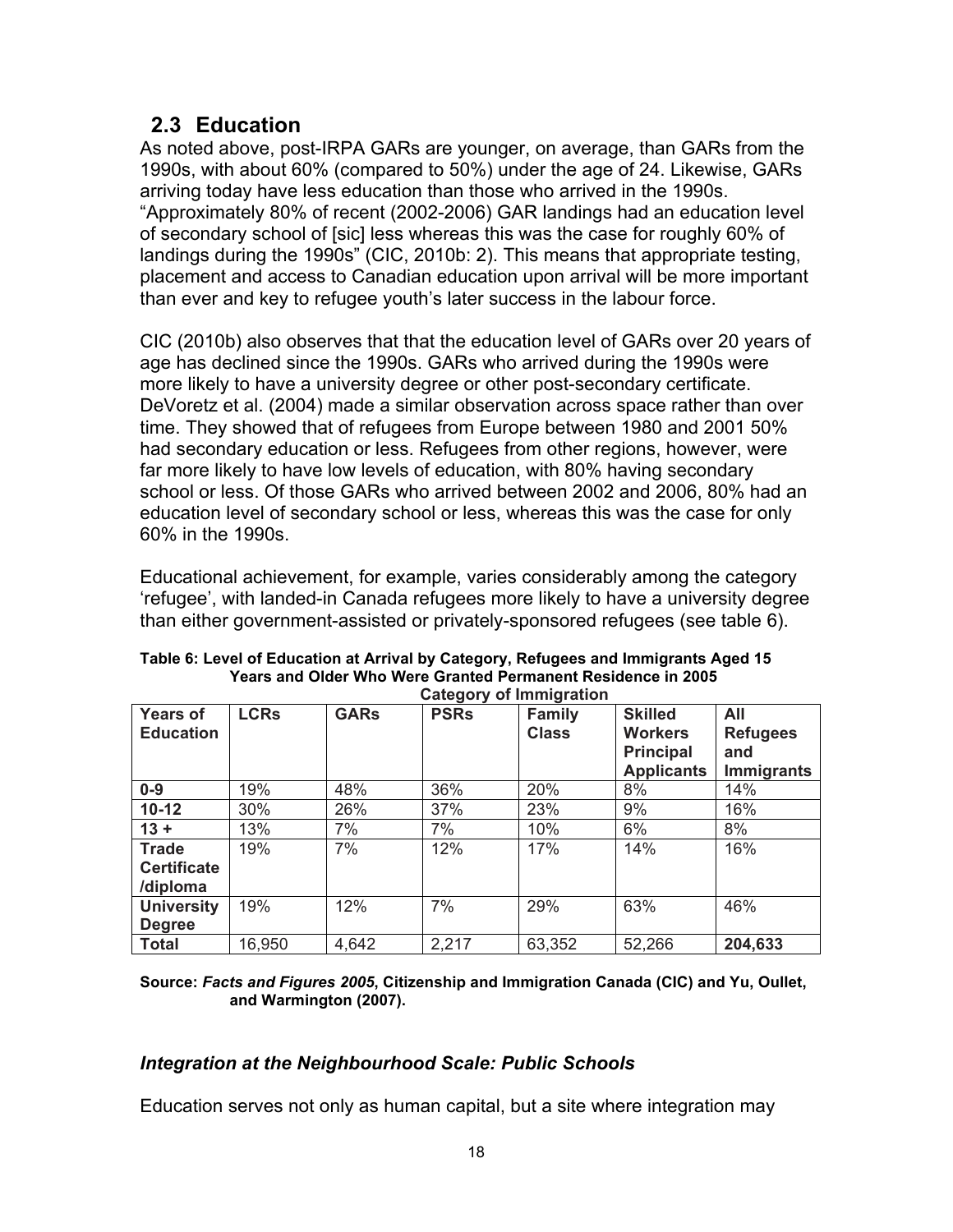take place. While refugee 'integration' may be the language and aim of Canadian governments at various levels, finding a place in Canadian society and a sense of belonging among refugees is happening more locally at the scale of neighbourhoods. Communities based on neighbourhood association and common schools foster integration, albeit within parameters adopted by the Canadian multicultural state (Basu, 2011).

Ranu Basu (2011) recasts integration and explores how communities "redefine meanings of integration that are locally specific. Within planned and unplanned spaces, social and cultural differences are explored, negotiated, and compromised in multiple ways." Basu contends

> practices of multilingualism within schools are producing different spaces of integration (*unidirectional*, *reciprocal*, and *multifarious*); that schools as not just sites of social provision but processes of social relations; and more broadly, recognize the power of immigrants as not just passive recipients but active agents of city building itself (Basu, 2011: 10).

Based on her research conducted in Toronto, Basu shows how integration in schools can be seen as a *cyclical* process. It requires incentives be initiated by schools in its capacity as a public institution, but instead of integration being a one-way path to joining the mainstream, or an act of reciprocity between newcomer and native-born, it is a *multifarious* form of integration that explores the cosmopolitan cultural capital of other newcomer groups, by taking language lessons in other tongues and exploring "a rich interplay and exchange of cultural diversities" (p. 18). Multifarious multiculturalism, as Basu calls it, may well be another indicator of refugee integration in the Canadian context.

### **2.4 Housing**

Secure and affordable housing is a vital piece of the settlement and integration process in Canada. Unsurprisingly, the high rents and low vacancy rates in Canada's two largest and most expensive cities, Vancouver and Toronto, have given rise to a spate of studies that trace the housing careers, but also struggles that refugees face in these tight markets (Murdie, Preston, and Logan, 2009; Mendez, Hiebert, and Wyly, 2006; Hiebert and Mendez, 2008).

The third wave of data from the Longitudinal Survey of Immigrants to Canada (LSIC) show that refugee households experience crowding at home at a rate three times greater than economic class immigrants (Hiebert and Mendez 2008). Four years after arrival, one in five refugees in Vancouver continues to spend upwards of 50% of monthly household income on housing.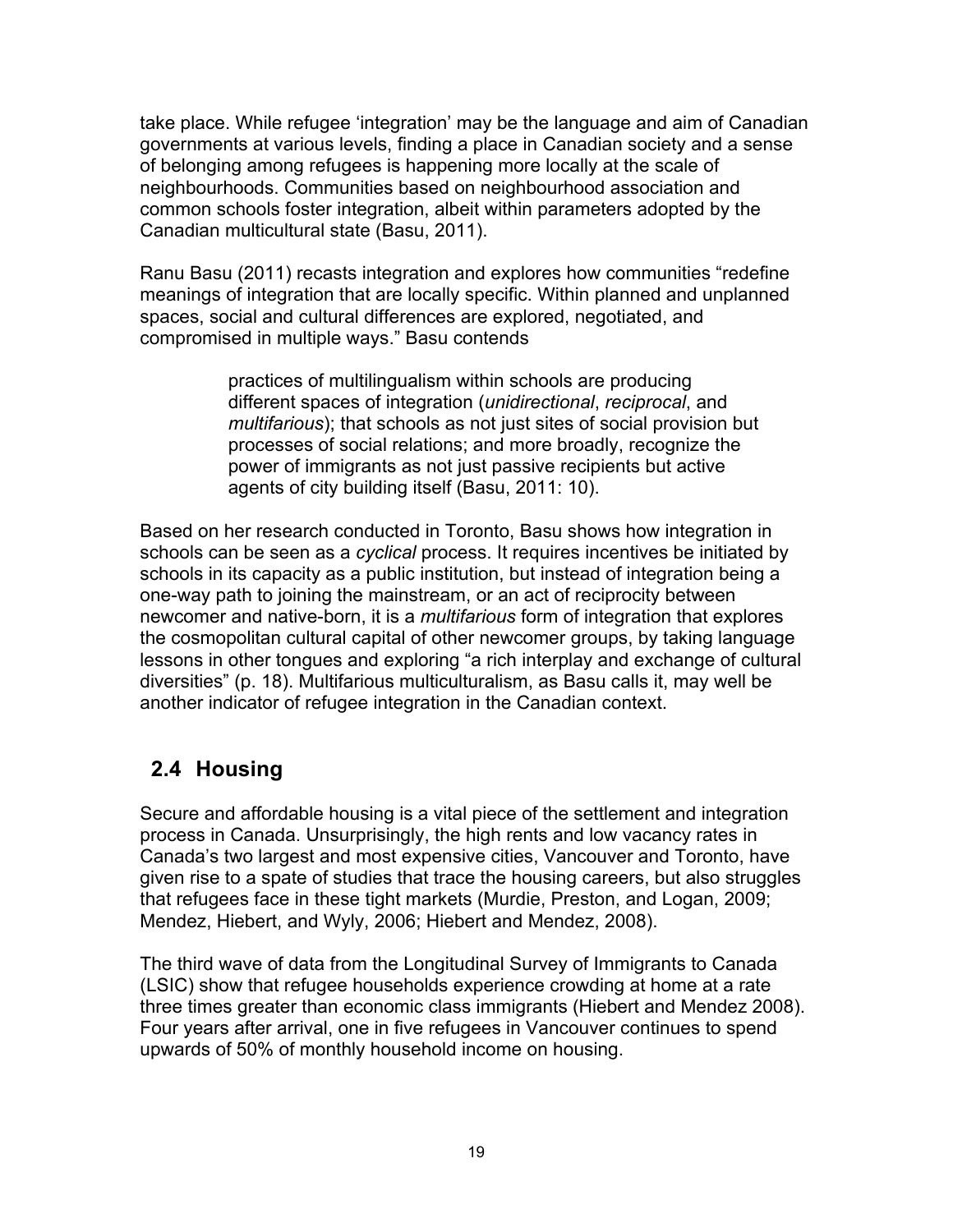Kathy Sherrell and the Immigrant Services Society of BC (2009) conducted research on refugee settlement in Surrey, BC and found that repayment of transportation loans incurred by GARs arriving in Canada created a precarious financial and housing situation for many. "For many, the desire to repay loans as quickly as possible arises from a fear that they will not qualify for Canadian citizenship and/or travel documents if they are in default of their loans" (2009: 21). The report quotes one former GAR as saying, "It is a way of surviving. If you do not repay [your loans] it may affect your status, so you have to starve and pay" (ibid.). Another respondent who has repaid the loan in full noted that "it was the most difficult loan I have ever experienced … the government wants refugees to begin paying [the loan] back after one year, even though the money we make is very minimal". They "bring people here to give a better life, but it is opposite. People put them in debt" (2009: 22). Income, debt, and housing are all intricately linked for resettled refugees upon arrival in Canada.

McLean et al. (2006) explore the housing strategies among GARs from Aceh one year after arrival. Doubling and tripling up were common strategies among single men who did not see sharing arrangements as 'crowding' in the Canadian sense of the word. Married men, however, tended to live in separate quarters with their families. No women lived alone, in part because all were married. Five years on, the family households have increasingly moved from Vancouver to Surrey, while single men are still more likely to live in Vancouver along the Skytrain routes.

In Toronto, refugee housing strategies have received considerable attention, though the news is consistently not very positive (Teixeira, 2008; Murdie, 2003, 2005). These authors chronicle the experiences and housing careers of refugees, noting the common thread of lack of affordability for the vast majority. Hidden homelessness is probed by Preston et al. (2009) who examine immigrant housing in the suburban York Region in Toronto. This study does not disaggregate refugees specifically, but points to unexpected patterns of housing stress in suburban contexts.

A number of other studies focus on housing issues among refugees in Canada. Sarah Wayland (2007) outlines the housing needs for refugees and other immigrant groups in Ottawa. Rose and Ray (2001) focus on refugees in Montreal, and Rose has a distinguished record in analyzing immigrant housing patterns in that city. Tom Carter (2009) focuses on the role of housing in the settlement process in Winnipeg. And Danso and Grant have examined the adaptive strategies of various African immigrant groups, including refugees, in the Calgary context.

Much, much more could be said about refugee housing, but the main message appears to be that affordability of housing in the most expensive Canadian cities puts resettled refugees at the economic and social margins of society. A pan-Canadian study commissioned by Government of refugee and other migrant housing is currently underway (led by Hiebert, Murdie, Preston, Rose and others)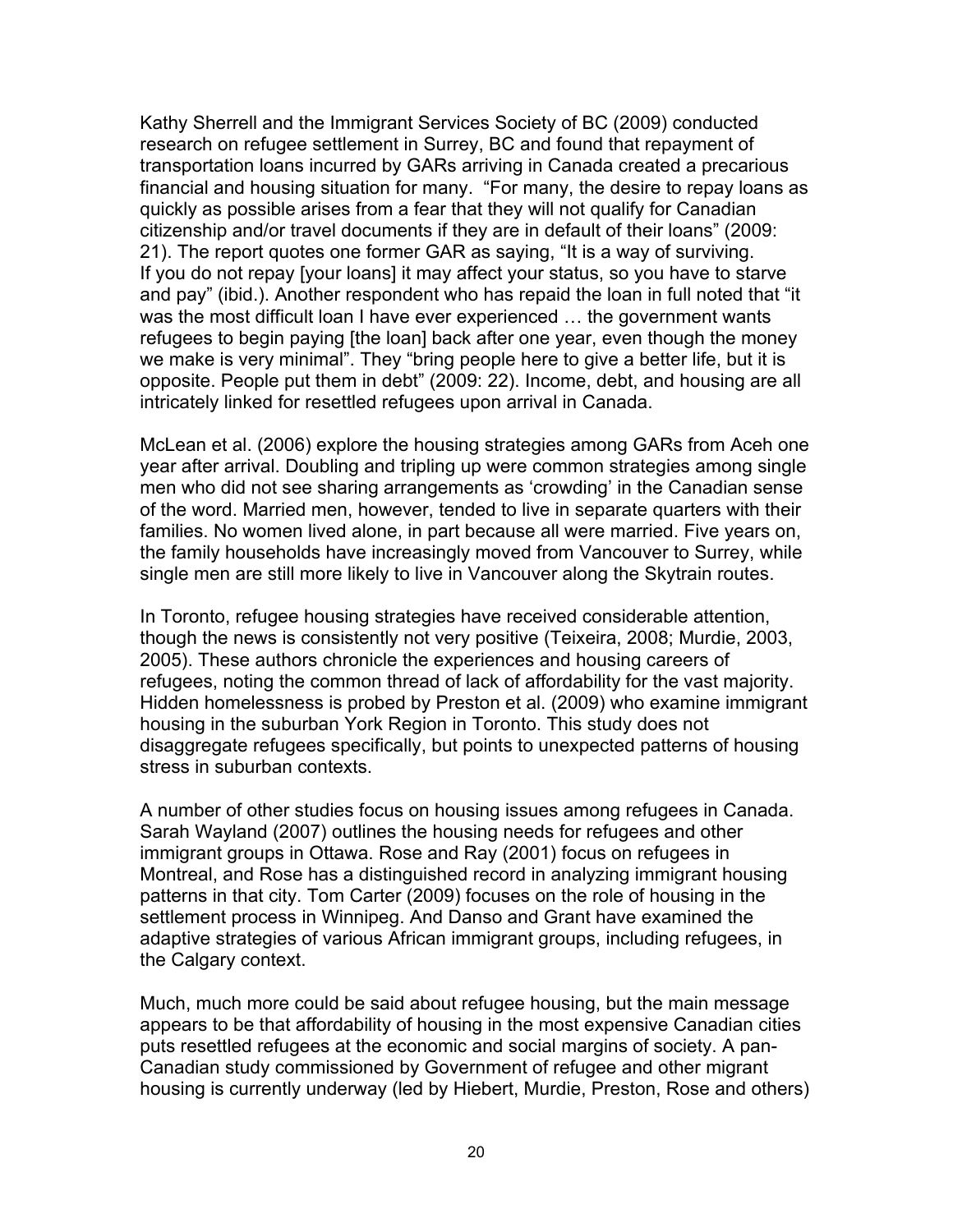and should prove to be the most comprehensive housing analysis to date once available.

### **2.5 Social**

The importance of social ties as mechanisms for support and integration during initial settlement in Canada is well documented (Simich, 2003). Compared with other classes of immigrants arriving in Canada with existing human and/or financial capital, "one of the few resources available to most refugees is social capital in the form of social support networks" (Lamba & Krahn, 2003, p. 336). Yet for many post-IRPA GARs to Canada, they come in small numbers without a pre-existing group of people from the same nation or nation-state. When they first arrived in Canada, Karen (Myanmarese) refugees from Thailand and Bhutanese refugees who lived in Nepal for years had no reference group, or 'community' to welcome them, facilitate settlement in informal ways, and connect them to the people, jobs, and resources they know and use. In short, they lacked social support networks and the social capital often implicit in these (Hyndman & McLean, 2006).

Canada piloted post-IRPA group resettlement in 2003 with 780 Sudanese and Somali refugees from Kenyan refugee camps not only to reduce processing time but also to "create ready-made support systems for arriving refugees" (Labman, 2007, p. 42). The same program brought approximately 1,000 Afghans from Central Asia in 2004, and 810 Burmese refugees from Thailand were resettled in late 2006 and early 2007 (Labman, 2007). Refugees from Aceh, Indonesia were also settled as a (small) group, but only to one city, Greater Vancouver. Again the idea was that the members would have each other for support and solidarity, rather than be dispersed a few families at a time across the country. One might surmise that there is an 'economy of scale' here with respect to settlement services, given that the group size was initially just over one hundred people.

Nonetheless, these refugees - who were all GARs at the time of their arrival lacked the social capital to which a more settled community would have access. As Brunner et al. (2010) found, successful integration was enigmatic for the Acehnese on several fronts, including official language acquisition and employment after the economic recession in 2008. In an effort to measure refugee integration qualitatively among the Acehnese, researchers asked, "with whom do you spend time daily or often?" Of all refugee respondents, 47% reported that they spent time with 'co-ethnic friends'; 26% mentioned 'family outside household'; 21% said 'other Canadian friends'; and another 21% mentioned neighbours (Brunner et al., 2010).

Compared with those from other immigration admission classes, education and official language proficiency are already lowest among immigrants arriving as refugees (Hiebert & Sherrell, 2009). Still, post-IRPA GARs in particular are more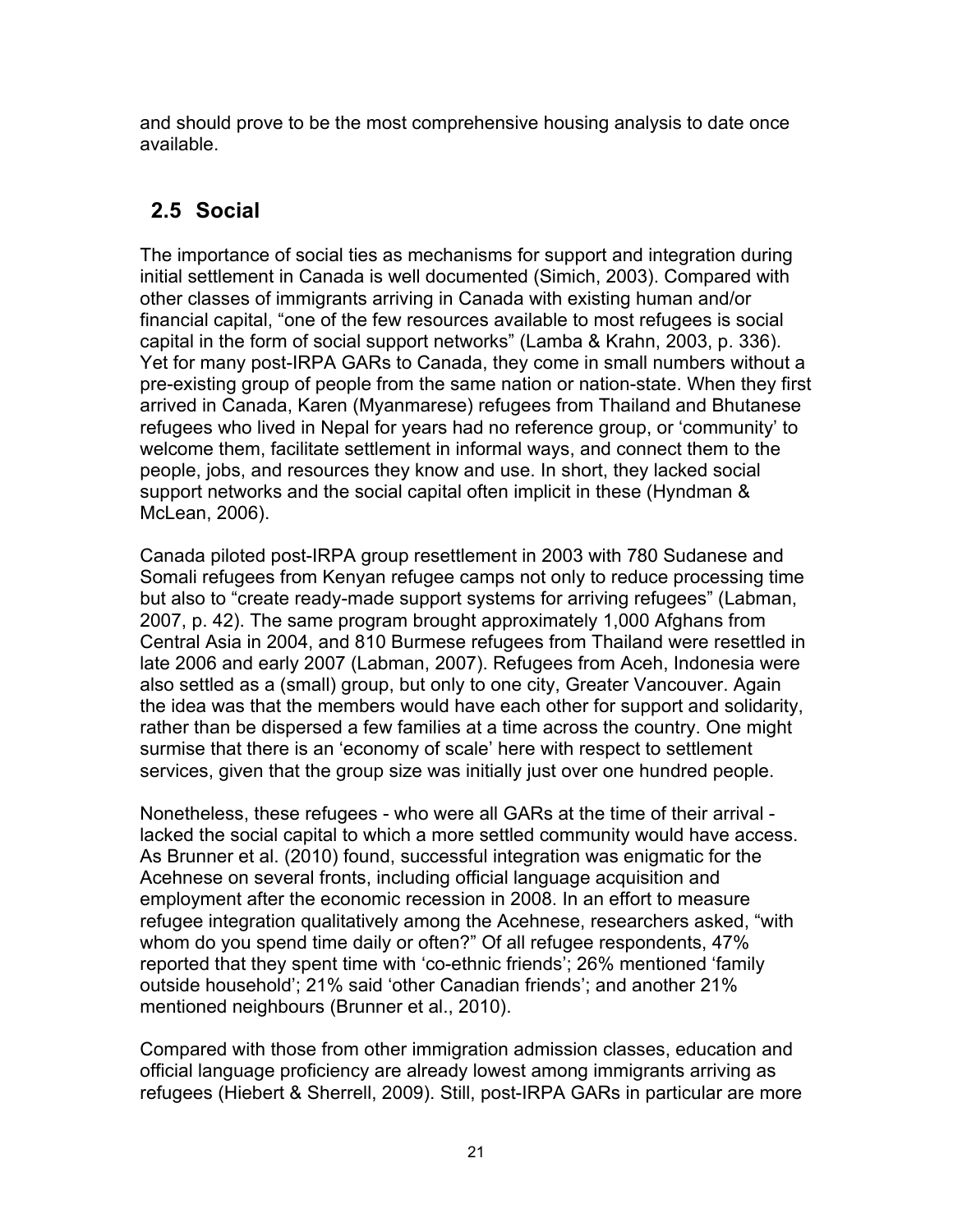likely to face multi-barriers to settlement, including low literacy levels in their original languages, physical and mental health issues, larger households, singleheaded households, and youth with limited exposure to formal education (Hiebert & Sherrell, 2009). The specificities of long-term exile, trauma (i.e. PTSD), and torture also have implications for the 'integration' process.

#### *Feelings of Satisfaction about Settlement*

Comparing the resettlement success of PSRs and GARs, data from LSIC showed little difference between the two in terms of the level of satisfaction with the Canadian experience six months after arrival (CIC, 2007). The survey asked respondents to indicate their level of satisfaction with their experiences in Canada. Eighty-four percent of PSRs and 80 percent of GARs were either satisfied or completely satisfied with their experiences.

Two years after arrival, survey participants were asked whether their level of satisfaction with their experiences in Canada was higher, lower or about the same compared to six months after arrival. Both populations indicated that their level of satisfaction was higher. PSRs were more likely to rate themselves as more satisfied at two years (77 percent) than GARs (69 percent).

A recent analysis of the longitudinal immigration database (IMDB) that combines CIC immigrant landing records with income tax returns suggests that social capital in the form of the presence of a 'co-national' community in Canada on arrival may have a positive effect on economic performance. CIC (2010b) notes that government-assisted refugees from African countries such as Ethiopia, Sudan, Somalia, and Congo who arrived in the 1990s had below average earnings compared to cohorts from the same countries that arrived after 2000. While the reasons behind the improved economic performance are not stated by CIC, one hypothesis is that the social networks provided by people 'from home' may assist in finding (better) jobs more quickly.

Wu et al. (2010) contend that insufficient research attention has been directed toward the integration of immigrant children or the characteristics of the communities (neighborhoods) in which they settle. Combining such research with the work of Basu (2011) noted above seems prudent, given that much of children's integration may well occur in school settings.

### *A Note on Social Integration and Transnational Relations*

In the U.S. context, Alba et al. (2003) contend that refugees and other migrants do not intentionally try to become part of the host society, but instead pursue strategies that respond to their specific needs at the household scale which can often be traced back to the social and cultural environment of either the host country or location of last refuge. This points to transnational relations among refugees from the same host country or last site of asylum.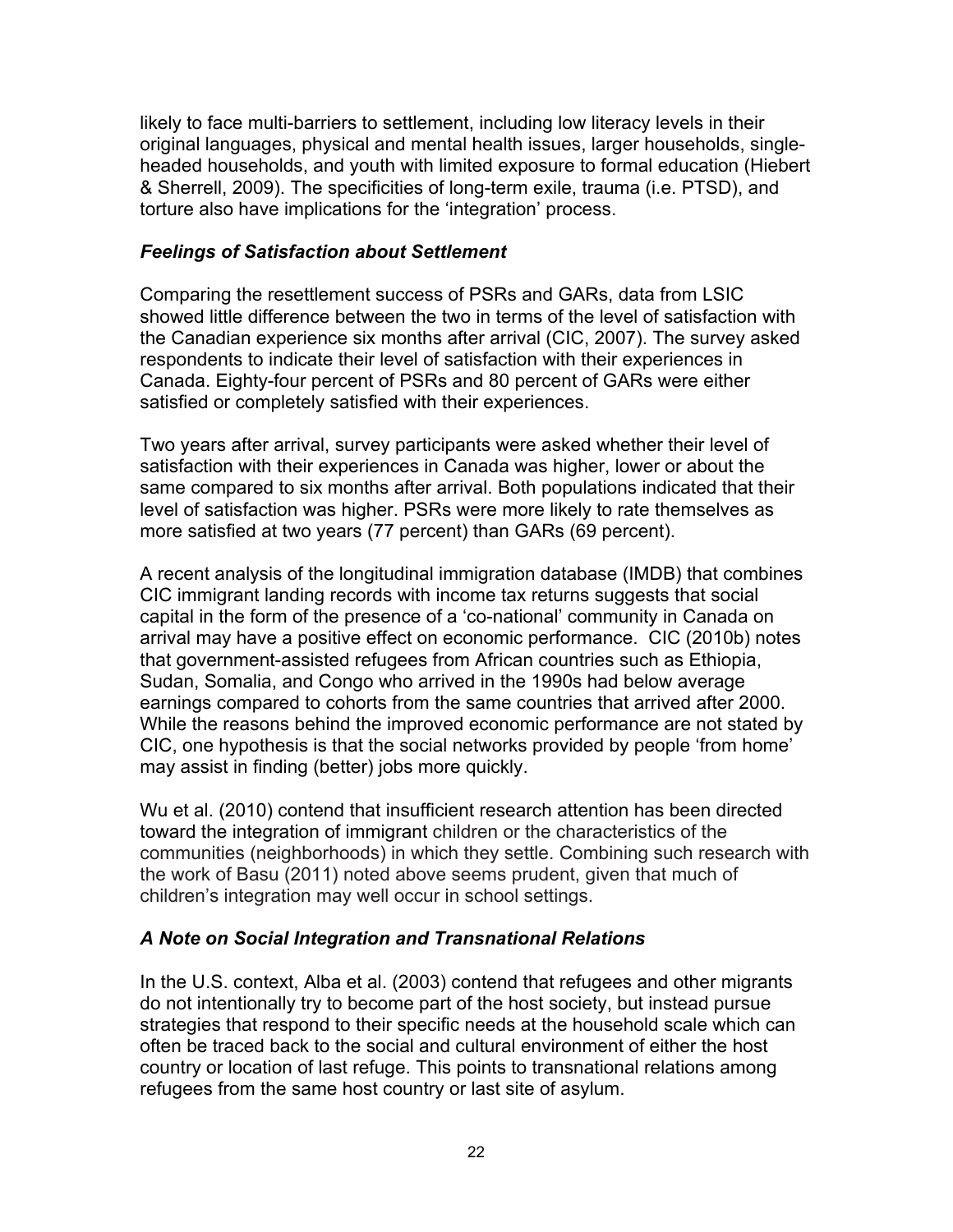Transnational processes are most commonly defined as those "by which immigrants and refugees forge and maintain multi-stranded social relations that link together their places of origin and places of settlement," called transnationalism by Basch, Glick-Schiller, and Szanton-Blanc "to emphasize that many immigrants today build social fields that cross geographic, cultural, and political borders" (1994, p. 7, 27). Associated with these processes, Basch et al. argue (1994), are the concepts of increased mobility and subsequent deterritorialization, particularly of the nation state. Since Basch et al.'s initial book, transnationalism has grown as a field of study. The field necessitates various ways of conceptualizing its emerging intricacies: Glick-Schiller (1997) identifies three separate streams of transnational cultural studies, transnational migration studies, and transnational communities studies, while Mahler (1998) makes a distinction between transnationalism from below and transnationalism from above.

The relationship between 'integration' into the Canadian state and transnationalism is not straightforward. As geographers Hiebert and Ley write,

Whereas the American research identifies transnationalism as a form of integration, if not assimilation, our Vancouver results locate membership in a transnational field among immigrants who are weakly connected to the Canadian nation-state. For this group, at least at present, transnationalism is not a subset of integration but an alternative to it. Their place of origin remains more central than their place of residence to their sense of self (2006, p. 89).

Although their argument is mainly centred around economic 'integration,' Hiebert and Ley make a clear distinction between 'integration' and transnationalism as separate, incompatible processes, calling their stance "closer to the original anthropological representation of transnationalism as an alternative to social and economic integration" (p. 89).

A review of all the transnationalism literature is precluded here, though that which focuses on refugees in Canada has generated important insights (Nolin, 2006; Sherrell et al., 2006; Hyndman, 2010). The main thrust of this research is to highlight the ways that resettled refugees in Canada are socially integrated and connected to geographical sites outside of Canada. Just as Bakewell (2008) calls for 'policy-irrelevant' research, studies to ascertain integration *in* Canada should also look at strong social bonds that traverse international borders. One example that I highlight briefly below is the phenomenon of transnational marriages between refugees, where one partner is in Canada and the other is abroad.

Kasia Grabska (2010) writes about refugee marriage practices and gender asymmetries among young Sudanese men resettled to Canada, Australia, and the US and Sudanese women in Kenyan refugee camps. These marriages,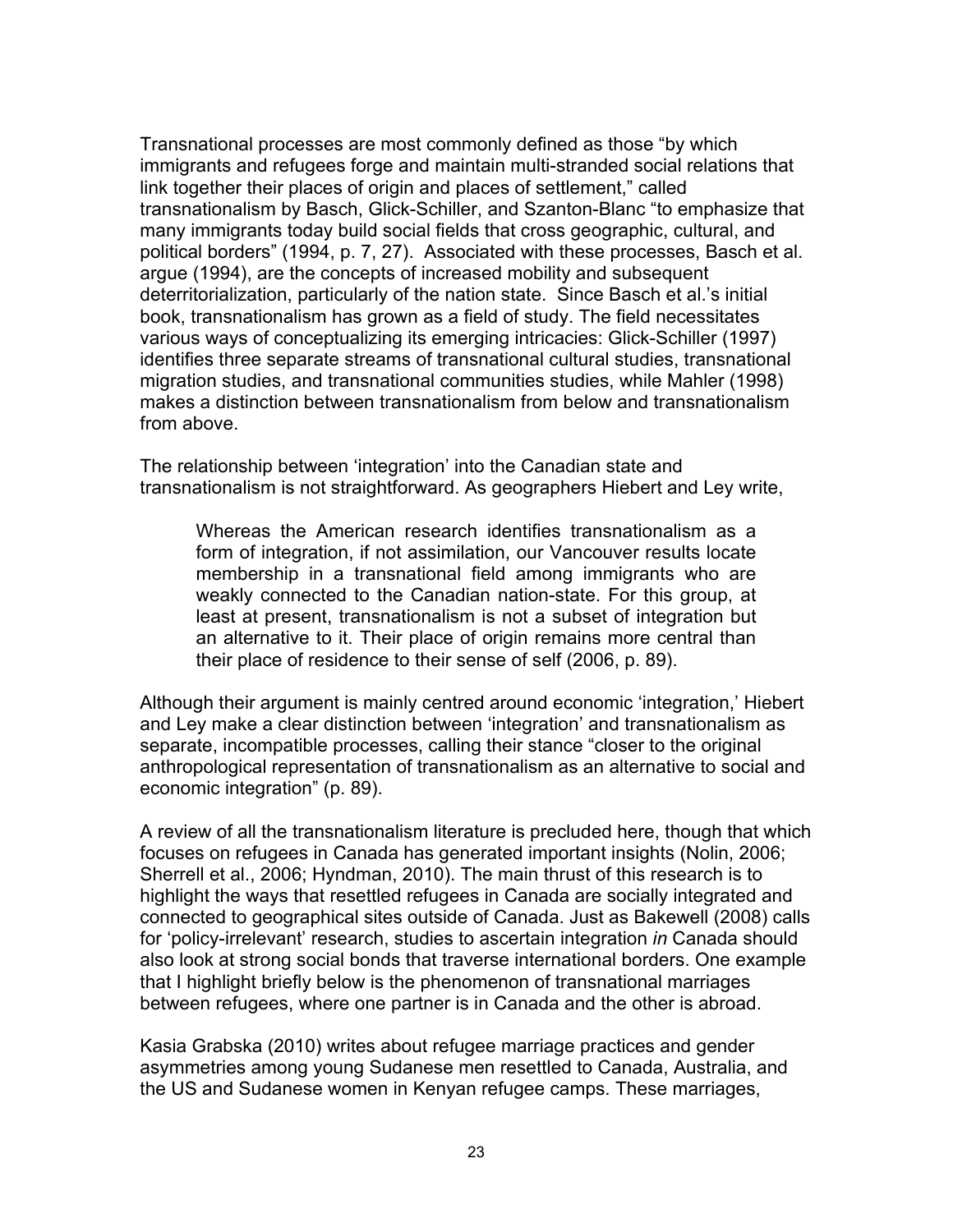sometimes performed by cell phone at considerable distance, meet the familial obligations that first sons have to their families living in the camps or in South Sudan (subsequent brothers cannot marry until they do, according to Nuer custom). And yet resettlement inflates the normal 'bride price' that is paid, often putting refugees in North America into tremendous debt. Grabska records bride prices paid by Sudanese men abroad in North America at roughly US\$40,000 each. One man went in to deep debt to pay \$85,000 to the bride's family.

This skews gender relations in an unexpected way. The Sudanese grooms who now live in North America have a very high status because they earn dollars, although often not high incomes. Yet this status generates high bride prices. Their status also allows them to court the most desirable women of higher status families, many of whom want a chance to get out of the camps. However, once paid, there is almost no chance that the bride's family could possibly pay back the sum once spent, should something go wrong in the marriage. Normally, if a marriage does not work out, or if there is domestic violence, the bride's family can return the bride price to the groom's family and the union can be broken. But the amount of these bride prices could not possibly be earned in an entire lifetime in the camps, so women who do marry into bad relationships are stuck. Grabska shows that many wait years for their grooms to bring them to their new homes.

In a similar vein, Lisa Brunner (2010) traces the marriage preferences and practices of male Acehnese GARs, now permanent residents and citizens, who want to marry women from Aceh, Indonesia. Brunner shows how social exclusion, or at least the inability to create meaningful social bonds with non-Acehnese women in Vancouver due to poor English skills and different gender expectations, reinforces the desire to marry someone from 'back home.' The extended wait that these men experience in trying to realize this aim is not uncommon; other refugees experience considerable waits to sponsor a fiancée, but for the Acehnese, this is complicated further by the cost of return, the need to work extra jobs and thus forgo English language training, and the perceived need to have a Canadian passport in hand before returning to Aceh to propose.

In this study, employment took priority over English learning, especially upon arrival when the Acehnese felt they had to work to pay off their transportation loans before they became interest-bearing loans (as observant Muslims, they cannot pay interest on a loan). And yet, their lack of English skills inhibits their ability to meet Canadian women. For many of the single male refugees interviewed, the prospect of starting a family takes priority over learning English, at least for the time being.

Taking seriously one's belonging to other places and people beyond Canadian borders remains an important part of refugee research on integration. Those with dual citizenship and/or with responsibility for family members abroad in effect have transnational households moored in Canada, but not solely. Integration may be occurring in more than one country.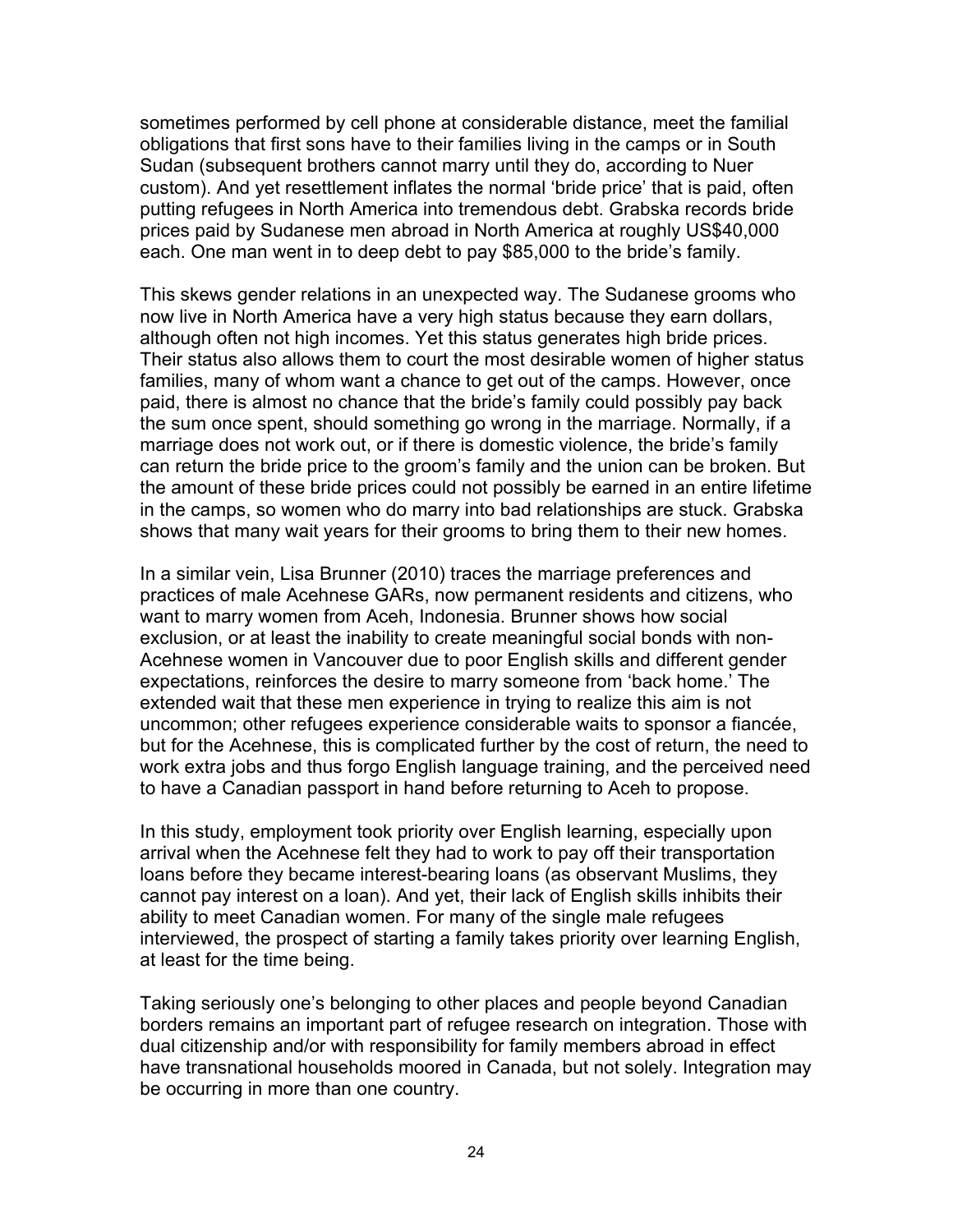### **2.6 Legal/Citizenship**

According to CIC, newcomer naturalization rates in Canada rank among the highest in the world at 85%. For refugees, the rate is even higher, as they have, in effect, been unable to access the protection of the government of their country of original citizenship. A Canadian passport is their assurance and insurance that such events will not transpire again.

According to a 2005 study based on the 2001 census (jointly conducted by CIC and Statistics Canada), there are differences in immigrant citizenship take-up rates based on admission class at time of landing. The study shows that "refugees who arrived between 1991 and 1995 (6 to 10 years in Canada in 2001) recorded a citizenship take-up rate of 85%; those who landed in 1996 or 1997 had a take-up rate of 59% by 2001," while "family class immigrants — who tend to be older at the time of landing than other immigrants — recorded the lowest citizenship take-up rates: 60% among those who have lived in Canada for 6 to 10 years and 30% among the newly eligible" (Tran, Kustec, & Chui, 2005, p. 12).

Overall, the 2001 census shows an average citizenship take-up rate for all immigrants at 68% (among those who arrived between 1991 and 1995) and 39% (among those who landed in 1996 or 1997). The authors argue that "the differences in take-up rates by admission class can be explained in large part by the source countries, the circumstances leading to immigration, and age at admission. For instance, the vast majority of refugees come from developing countries, and are most likely to become naturalized Canadians" (Tran, Kustec, & Chui, 2005, p. 12-13). Based on data from the Census of Population, "newly eligible immigrants from Africa or Asia are more likely to become Canadian citizens than those from Europe and the United States" since "38% of those who were born in the United Kingdom and 48% of those born in the United States who had arrived in Canada in 1996 or 1997 were citizens by 2001, [increasing] to about 50% after 6 to 10 years of residence" while "immigrants from China were more likely to have taken up Canadian citizenship by 2001: 62% of 4- to 5-year residents and nearly 90% of 6- to 10-year residents" and "64% of newly eligible immigrants from African countries and 86% of 6- to 10-year residents were Canadian citizens" (Tran, Kustec, & Chui, 2005, p. 11-12).

One large-scale qualitative study involving 616 interviews with refugees in Alberta between 1992 and 1997 probed citizenship acquisition. The study found that, when asked whether or not they had taken out citizenship, "45% said that they had not been in Canada long enough. Of the remaining individuals, 26% reported that they had obtained citizenship, and another 48% had already applied. [The study] asked all of these individuals if it had been a difficult decision to apply for Canadian citizenship; 95% said that it had not. When the 26% of eligible individuals were questioned as to why they had not applied, nearly half of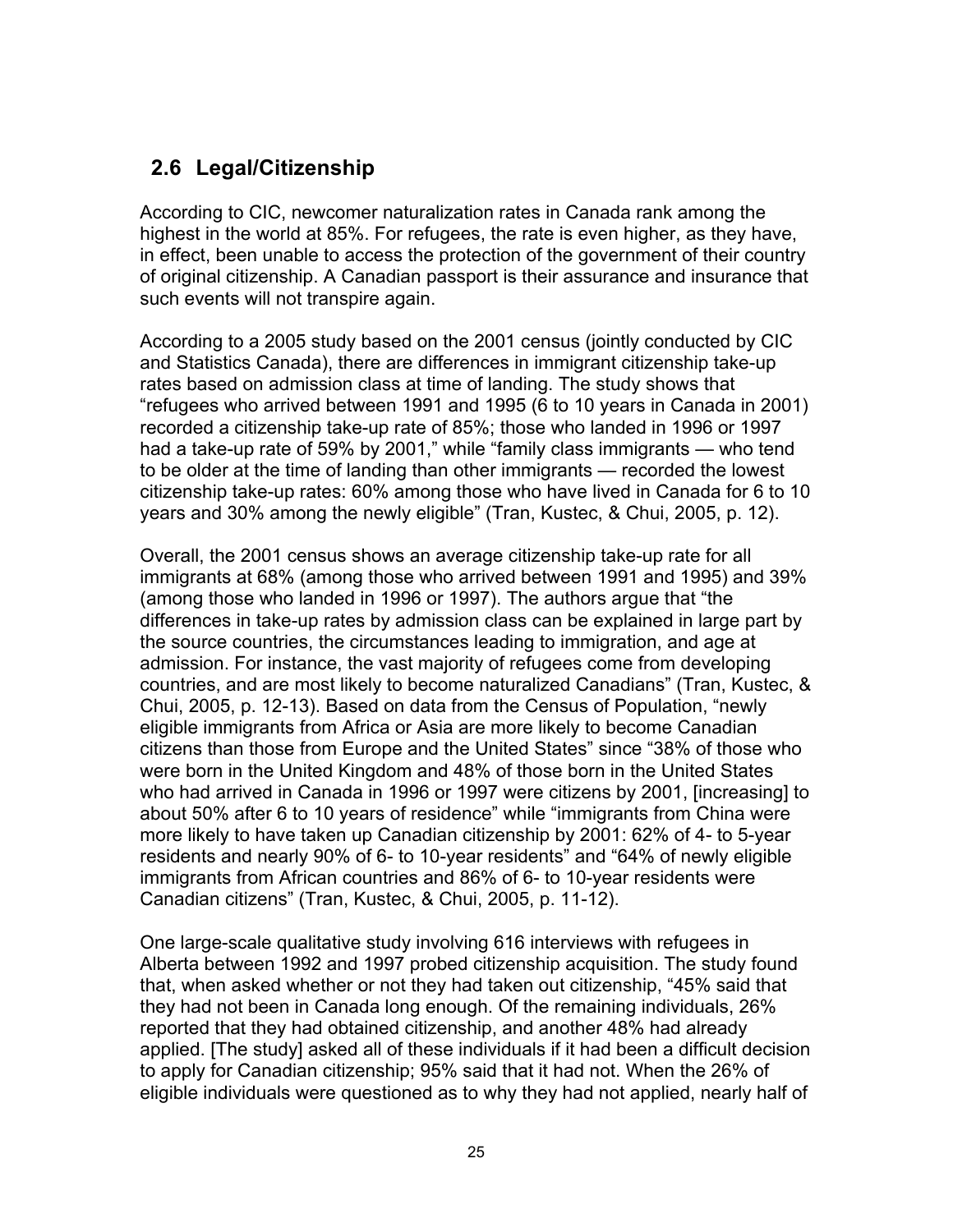them (46%) said that they did not have enough money to pay the fees…Another 16% of those who had not applied for citizenship reported that they had not had enough time to do so; and 21% said that there was no reason in particular for not applying…[The eligible respondents] listed many reasons for becoming Canadians, including the following (in rank order from most often cited): this is my home now; I need a passport; I don't have a home country; I want to be Canadian/feel Canadian; there is more security/safety here; I want the same rights as other Canadians" (Abu-Laban, Derwing, Krahn, Mulder, & Wilkinson, 1999, para. 1-3).

There are, of course, other measures of political participation beyond naturalization. Civic participation of immigrants compares favourably with their native born counterparts. Levels of volunteering, voting and charitable giving among newcomers are comparable or greater than native born Canadians (CIC, 2010d)

### **2.7 Health**

Health is a dynamic process of physical, mental, emotional, social and spiritual well-being. Health is not possible without peace, shelter, education, food, income, a healthy and sustainable physical environment, social justice and equity. Health is a resource for everyday life, not the object of living. (*Saskatchewan Provincial Health Council – 1994 and Ontario Ministry of Health – 1993*) (cited in CCR, 2006, p. 97)

### *Physical Health*

Anecdotal evidence suggests that refugees from protracted situations, who make up a significant portion of resettled refugees to Canada, have more health issues than those who arrive from urban contexts where access to health care is better. However, documentation of this is a statistically acceptable way does not yet exist. Given Canada's humanitarian focus on refugees from Myanmar, Bhutan, and other sites or prolonged displacement in a country of first asylum, such research would be a welcome addition to extant studies.

A large national study examining the mortality patterns among 369,936 Canadian immigrants (including both refugees and non-refugees) between 1980 and 1998 found that although "both non-refugees and refugees are overall at lower risk of death as compared to the general Canadian population," (DesMeules et al., 2005, p. 225). However, "mortality rates differed by region of birth, and were higher among refugees than other immigrants" (p. 221). The study attributes the higher mortality rates among refugees to "the process of self-selection for immigration, which is clearly different among refugees and non-refugee immigrants" and the "exemptions regarding medical testing [which] may occur among refugees" (p. 226). Among non-refugee immigrants, "the risk of death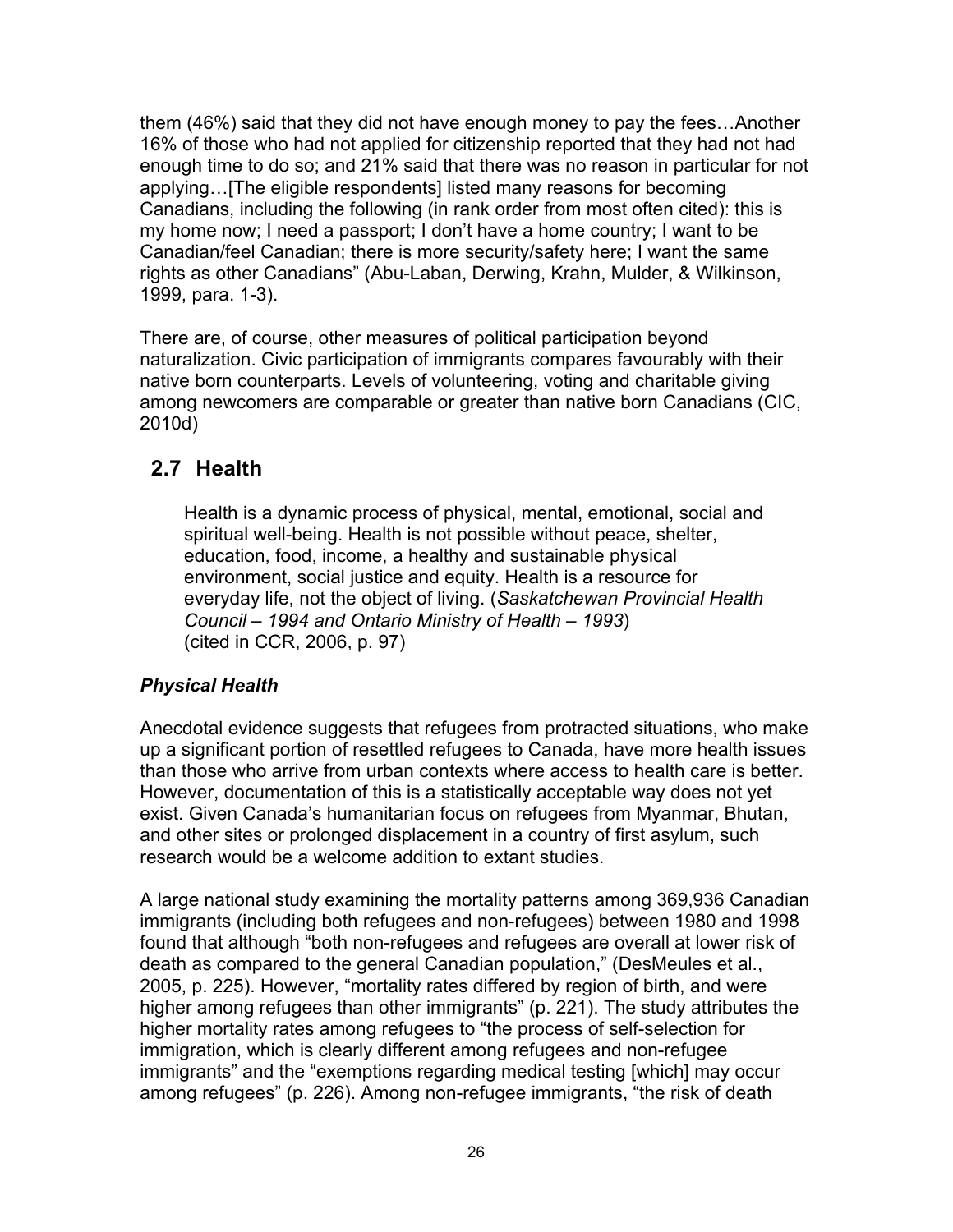increased with time in Canada, and…the health status of immigrants appears to diminish in the years following immigration;" however, refugees showed no pronounced change (p. 226). The study also noted that it is one of very few examining the heath of refugees specifically (see also Simich et al., 2005).

### *Focus on HIV*

Since 2002, Canada requires mandatory, routine immigration-related HIV antibody testing for immigrant applicants (including all regular applicants for permanent settlement and refugees), temporary residence applicants from designated countries (including some migrant workers, students, and long-term visitors), and 'irregular' applicants (refugee claimants). Although this "immigration medical examination is required by law to assess inadmissibility to Canada on medical grounds: danger to public health, danger to public safety, and excessive demand on health and social services," Canada permits "assessment exemptions on excessive demand for defined members of the family class category, refugees defined by Convention, and others who were deemed to be in need of protection (Zencovich, Kennedy, MacPherson, & Gushulak, 2006, p. 814).

Between 2002 and 2003, "790,180 individuals underwent Canadian immigration medical assessment; of those, 634,958 were 15 years old or over and were tested for HIV" and "of the applicants who were 15 years of age or older, 932 were HIV-antibody-positive (146 per 100,000 applicants)" (Zencovich et al., 2006, p. 814). In terms of immigration category, "refugees represented 332 of the HIVseropositive diagnoses (36%)," followed by refugee claimants (with 318 HIVseropositive diagnoses, or 34%), and family class applicants (with 145 HIV diagnoses, or 16%). In other words, "rates per 100,000 applications show a predominance of refugees at 1301/100,000, followed by refugee claimants in Canada at 490/100,000 and the family class at 143/100,000" (Zencovich et al., 2006, p. 814). While a very clinical analysis, these data point to the reality that a significant number of refugees who settle in Canada must live with HIV or AIDs as a chronic, auto-immune disease on top of the challenges of integration that refugees who do not have HIV/AIDs face.

### *Mental Health*

This is an area of major concern among GAR service providers (see Appendix C) and one that both clinicians and social scientists have explored in some detail (Beiser, 2006; Simich, 2003; Khanlou, 2005). Refugees may experience trauma or torture before arriving in Canada, and/or post-traumatic stress disorder (PTSD) once settled in Canada. Diagnosis of such mental health issues can be made more challenging by language barriers, refugees' reluctance to discuss 'private' matters in public settings with a physician or counsellor. Access to services may also be an issue, given that resettled refugees are 'destined' to communities across the country, not just Canada's large centres where specific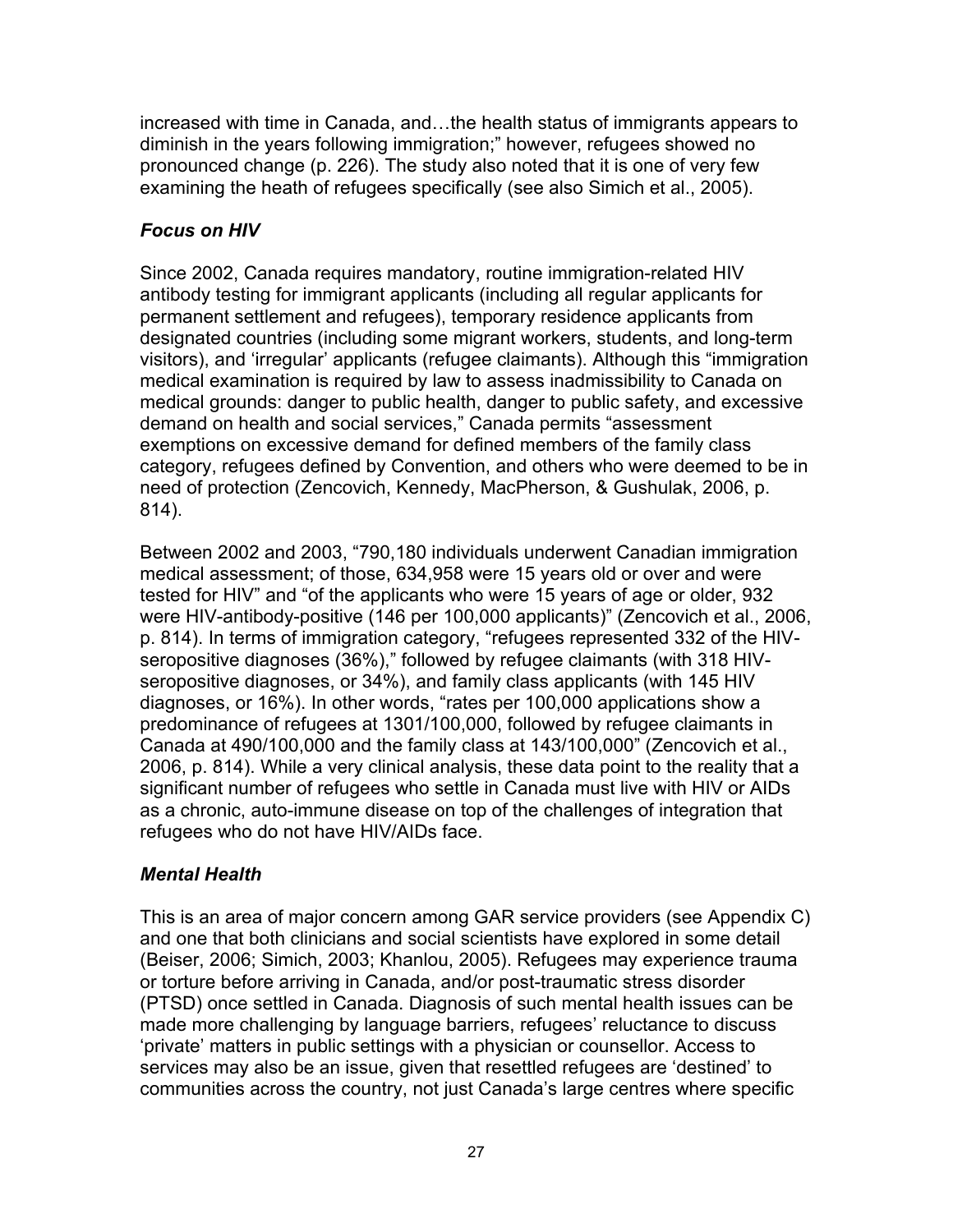resources to deal with torture, for example, are available. These issues are taken up in more detail in the areas for future research (see also Hyndman and Friesen, 2010).

The stress of settlement is itself a potential source of mental health issues, as refugees manage a new language, culture, education system, and labour market. Based on a research project among Afghan, Karen, and Sudanese GARs in Toronto, "the burden of the transportation loan is a major source of mental health and economic stress on GARs" (Access Alliance, 2008, p. 4).

#### *Gender and Health: AGDM considerations*

The case for gender-disaggregated analyses of immigrant and refugee health is made by Mary Ann Mulvihill, Louise Mailloux and Wendy Atkin (2001). This report raises questions about how variables such as country of origin, age, gender, circumstances of migration, lifestyle changes and economic status impact health. The researchers note that women's primary role as informal caregivers also requires special consideration in the design and delivery of community-based health care and home care.

The report (CCR, 2006, p. 94) asks specific questions that approach health as social science rather than as medical science: "[h]ow does migration to Canada affect health by gender? … How are the experiences of displacement and settlement related to health experience? How do changes in family structure and gender roles affect physical and mental health of immigrants? What are the health issues and needs of specific gender, age, and socioeconomic groups?" In so doing, the report aims to get at intersecting inequalities related to gender, immigrant status, ethnicity/race, age and ability. This intersectional analysis is key to age, gender, diversity mainstreaming.

### **2.8 Secondary (Interprovincial) Migration Among Refugees**

Okonny-Myers (2010) provides an excellent portrait of the secondary migration patterns of refugees once after they initially settle in Canada. This fascinating study finds that the vast majority of refugees stay in the province to which they were originally 'destined'. In the 2006 tax year, refugees who settled in Ontario and Alberta between 2000 and 2006 were most likely to remain there (more than 90%). BC and Quebec also retained 80% or more of refugees resettled there. Meanwhile, refugees destined to the Atlantic provinces and Saskatchewan were most likely to move elsewhere, with 48% to 50% remaining in the original province of destination. Figure 1 below is cut and pasted from the CIC report.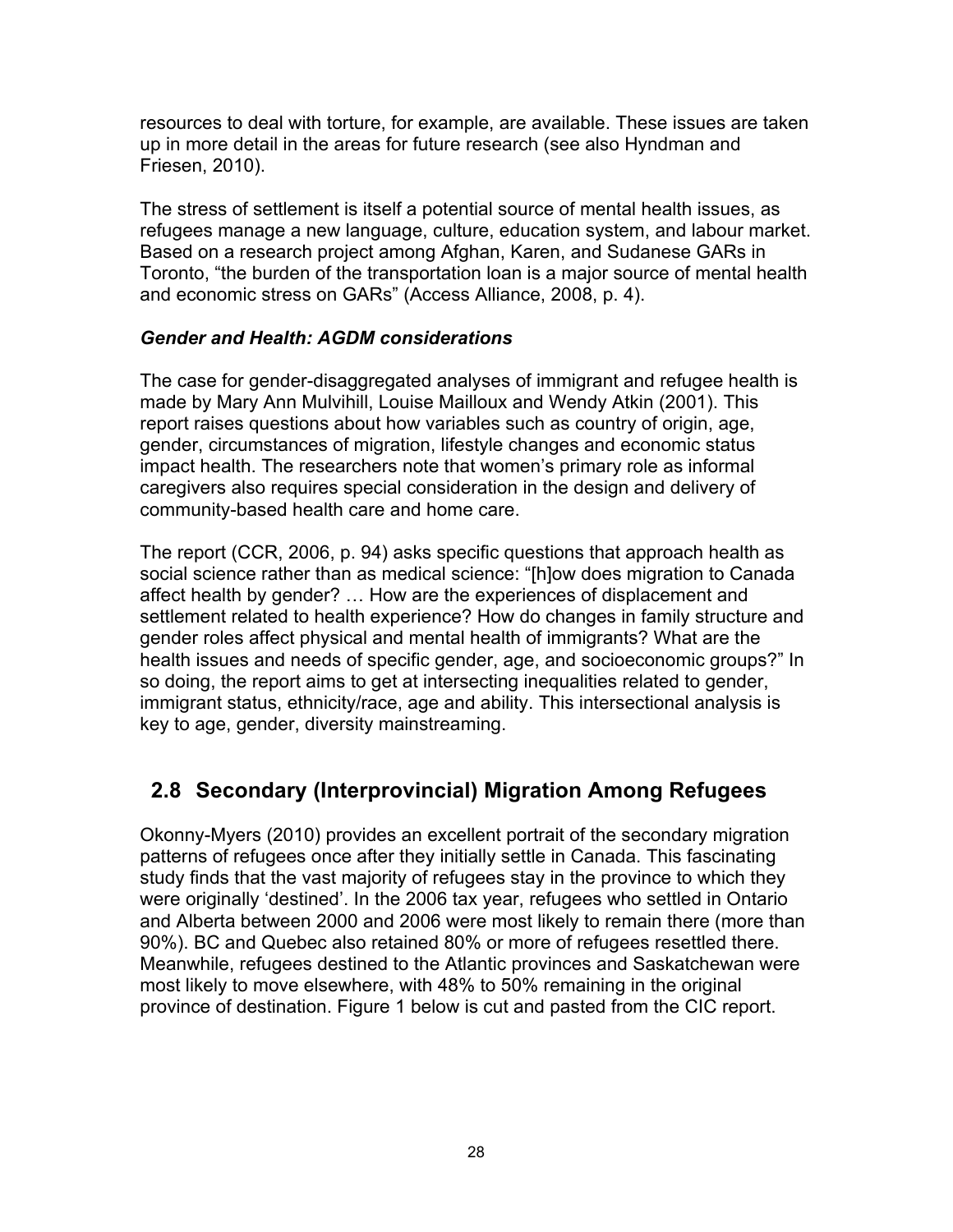**Figure 1: Filers landed under the refugee category found in destination province vs. those found outside destination province (based on those landed under the refugee category - 2000 to 2006 landing years)**



**Source: Okonny-Meyers (2010) available at http://www.cic.gc.ca/english/resources/ research/interprov-mobility/section3.asp#sub6**

*Why* exactly these refugees move and why others stay is a good question. The longitudinal survey of immigrants to Canada (LSIC) shows that the most persuasive factor in shaping people's initial decisions about where to settle in Canada is the 'presence of family and friends' (Hyndman et al., 2006). Hence, the size of the settlement city will be a factor in shaping 'the presence of family and friends.' Larger centres will hold allure for refugees and other immigrants because of this. Still, further research to identify direct motivations for moving would be helpful and a study to disaggregate the interprovincial mobility of GARs, PSRs, and LCRs would be useful.

### **2.9 AGDM**

Age, gender, and diversity mainstreaming considerations have been integrated throughout this report, albeit they have not been the focus of any one section. Women and girls make up 49% of refugees (CIC, 2010d); gender balance in refugee intake has become more equitable in the 2000s. In the 1990s, more men than women came to Canada in the refugee class. As noted above, gender and diversity are normally not 'things' to be measured or observed directly, but point to relationships between or among different groups of people, differentially positioned. As noted in section 2.8, AGDM demands an analysis of intersecting inequalities and vulnerabilities related to gender, immigrant status, ethnicity/race, age and ability. This intersectional analysis is critical to avoiding stand-alone analyses of AGDM.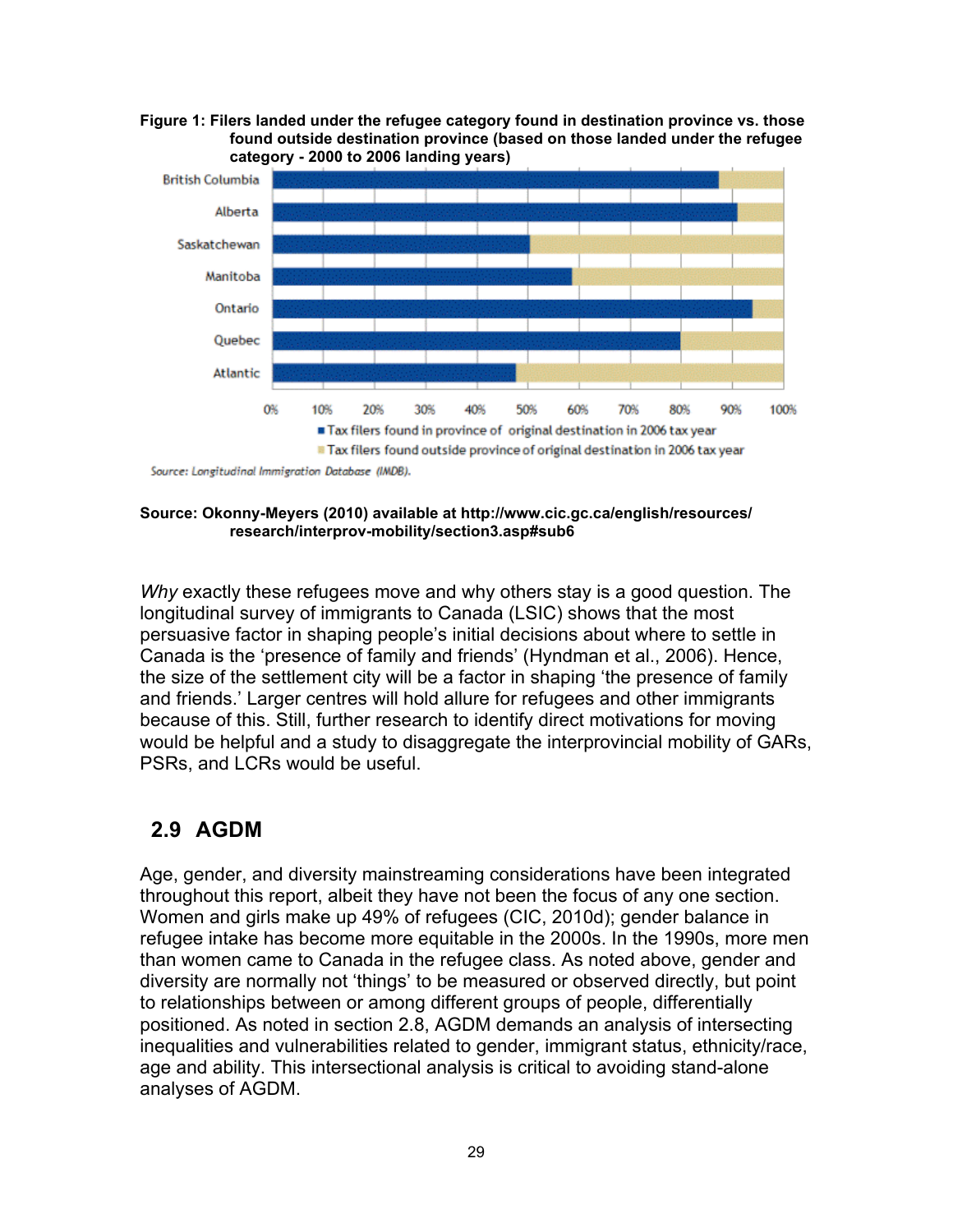The number of resettled refugee youth has expanded. More recent cohorts of GARs are younger that those who arrived in the 1990s (CIC, 2010); approximately 60% of GARs who arrived 2003-06 were less than 24 years of age while the same figure for the 1990s was just under 50%.

### *LGBTQ refugees*

The Canadian Council of Refugees (2006) created a gender-based analysis of settlement among immigrants to Canada, with various sections similar to those in this report (education, employment, health, etc.). The report obviously highlights the importance of disaggregating issues by sex and gender, but also raises questions around sexuality and transgender that both characterize a segment of all populations, but are also grounds for making refugee claims where persecution of individuals takes place. What additional barriers LGBTQ refugees face remains an important issue, and this is doubly true for refugee youth for whom there is a paucity of age-specific services already.

In 2008, UNHCR published its 'Guidance Note on Refugee Claims Relating to Sexual Orientation and Gender Identity' giving more explicit attention to sexuality and gender-based claims that have been made in Canada since the early 1990s. Canadian legal scholar, Nicole LaViolette (2010), has written a critical commentary on the guidelines while welcoming its recognition of sexuality-based persecution in text. Aside from some unpublished but excellent pieces of original, Canadian-based scholarship on LGBTQ refugees (Lidstone, 2006), there is a lacunae of research in this area.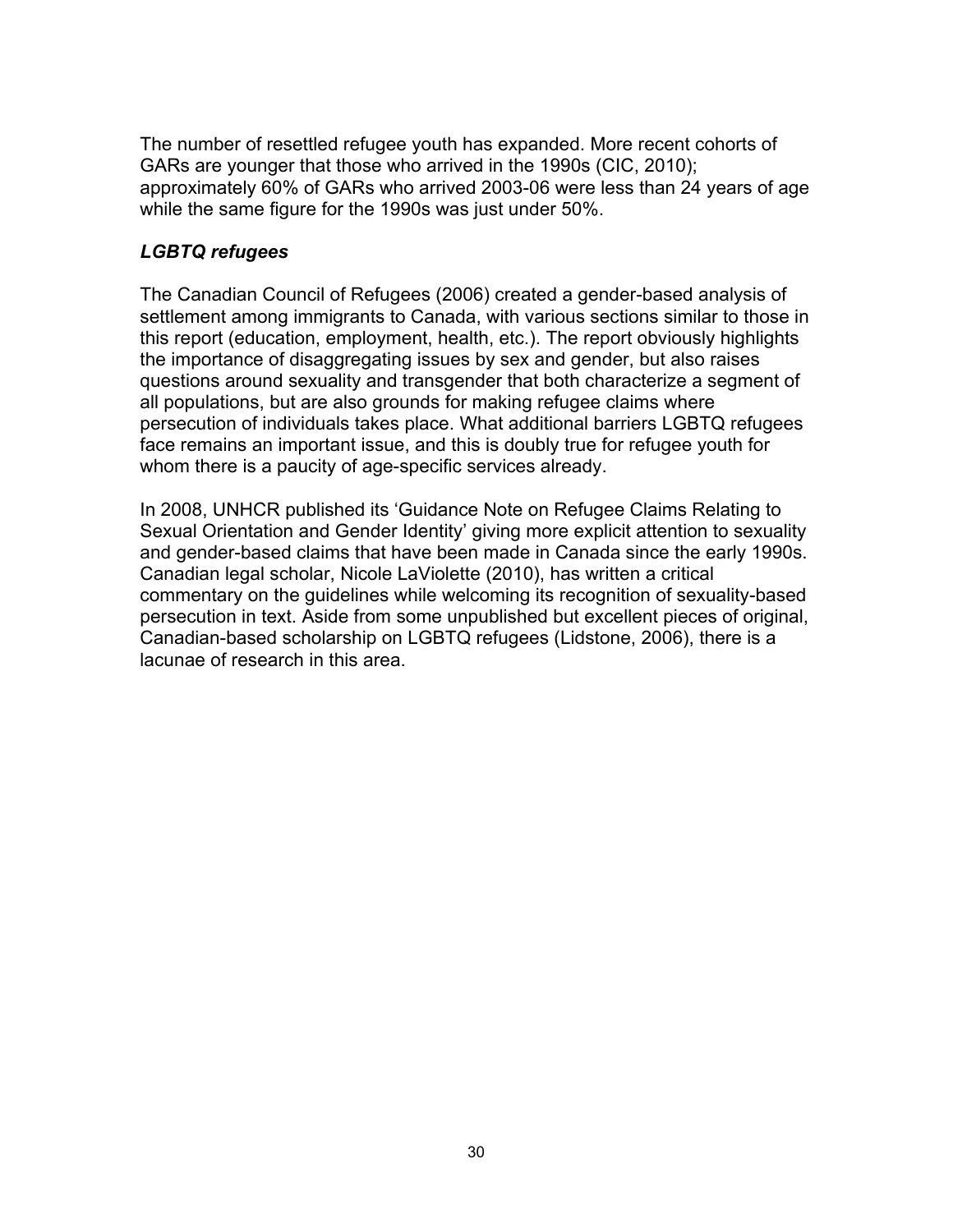## **3: DIRECTIONS FOR FUTURE RESEARCH**

Throughout this paper, I have signalled areas and questions that demand further inquiry. Based on this literature review above, a number of salient directions for future research emerge:

 What are the economic outcomes for PSRs based on longitudinal immigrant database in comparison to GARs? The data for GARs is out (CIC, 2010b) and represents one of the sharpest pictures of how resettled refugees are doing. Research on comparable PSR outcomes would complement this analysis.

 Careful and comprehensive research into the initial income levels of PSRs and their more rapid transition to employment than GARs should be probed as soon as possible. CIC's data on PSRs' median incomes upon arrival are pitifully low, though these may mask other in-kind contributions (such as free room and board on a short-term basis) that make income comparisons between GARs and PSRs impossible.

• Is there a relationship between uptake levels of settlement services among refugees and their access to social assistance? If an inverse correlation could be made with reference to specific settlement services (i.e. LINC, ISAP), this could be a powerful policy tool in guiding where public funds should be directed to help resettled refugees access the labour market after their initial period of adjustment.

 What are the health needs of refugees from protracted situations, who make up a significant portion of resettled refugees to Canada? Do they have more health problems, on average, than other resettled refugees, or not? If so, do these higher levels even out over time?

 While national datasets and analyses are invaluable in showing improvements over time, comparison between or among groups of refugees, or disparate outcomes in labour force participation, they often cannot explain 'why' this is the case. Mixed methods that combine quantitative and qualitative research are best suited this purpose and should be considered in any future research.

This list is, of course, just a beginning. Most of the research cited has been produced by government and/or academics working in collaboration, though a significant number of studies have also been produced by or in partnership with refugee-serving agencies themselves. This report has not been able to survey all of this literature, as much of it remains unpublished. Nonetheless it represents a valuable resource and a compilation and review of this grey literature would reveal a great deal more than I have managed to cover here.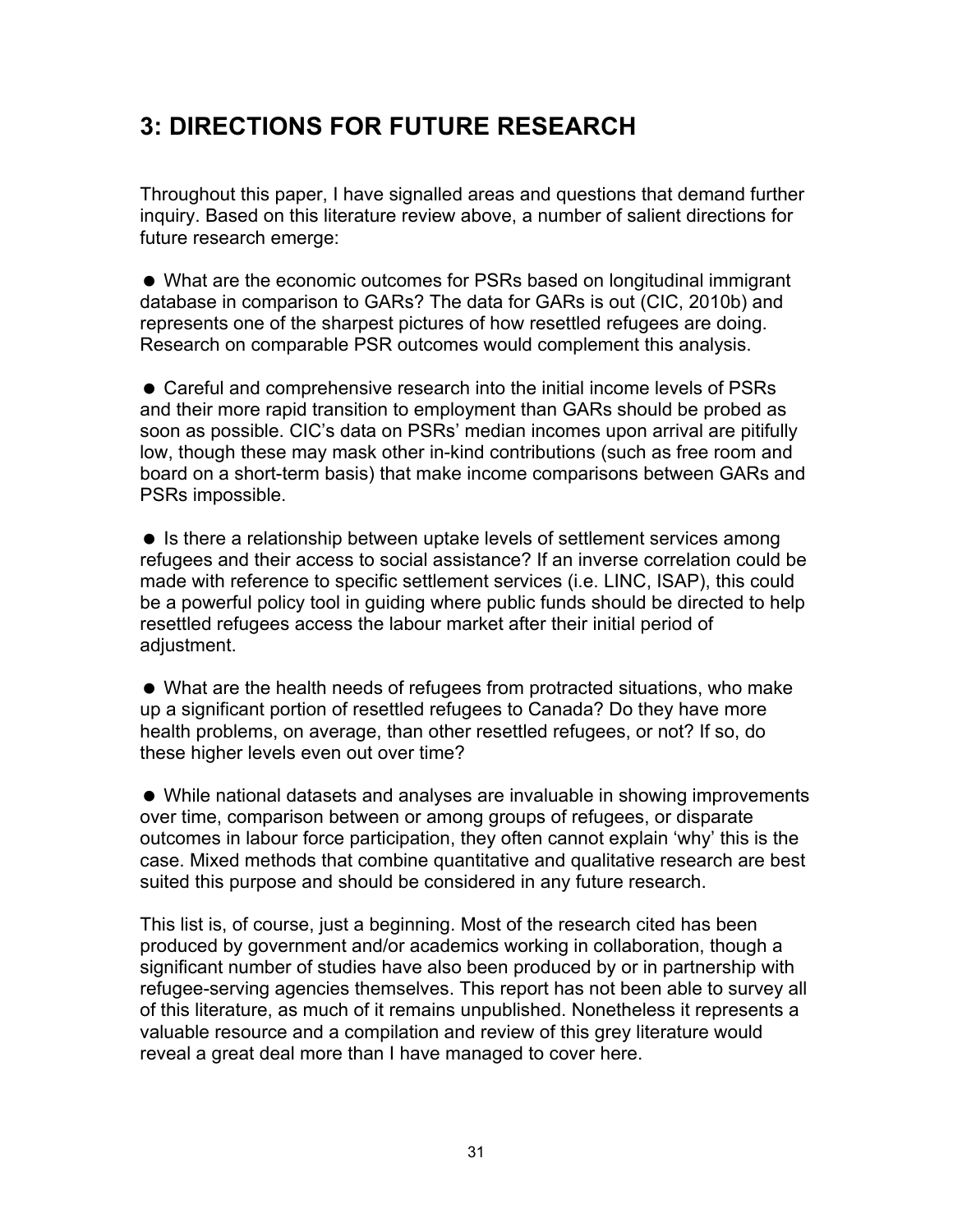In December 2010, Hyndman and Friesen released the compilation of a 'refugee research agenda' based on nation-wide consultations in the summer of 2010 with all agencies that provide the 'Resettlement Assistance Plan' (RAP) for GARs, including those in Quebec. I conducted the individual consultations with RAP providers with a view to creating a relevant, timely and applied research agenda that would attend both to the demands of academic scholarship but especially to the research needs of the settlement sector. This agenda is attached here as Appendix C and highlights some important research questions identified by staff at agencies who provide settlement services for resettled refugees. Of course, this begs the question of PSRs: what are the research questions stemming from services for them, or issues affecting them?

Hyndman, Friesen, and Sherrell (forthcoming) also canvassed RAP providers to ascertain what data they collect on GARs that they assist. The findings of this national research project are yet to be published, but the preliminary analysis shows a great range of data collection practices that make national comparisons among RAP agencies impossible at the current time. Some agencies have sophisticated databases with dedicated staff to run them; others simply use paper forms that are required as part of the RAP reporting protocol. Many find a happy medium in between, customizing Excel spreadsheets according to their information needs and collection practices.

According to my consultations on data collection practices among RAP agencies, conducted at the same time as the research agenda questions, the most promising data source for future research is the Client Support Services Program (CSS). Currently, CSS is operating in Ontario and comprehensively tracks the needs and services accessed for each client, in detail. According to RAP agencies that settle GARs, CSS has improved the quality of data collected, of reporting, and most importantly the ability to advocate for refugee clients whose needs exceed the basic provisions. If such data can be code for privacy and implemented on a broader scale, they would be invaluable as a basis for longitudinal research, pan-Canadian comparisons, and more nuanced refugee integration research that disaggregates PSRs, GARs, and LCRs in all cases.

Returning to Bakewell's (2008) case for 'policy irrelevant research', there is much more data on GARs because they are settled by the Canadian government, whereas the state can 'see' less in relation to PSRs because their support and integration is managed by sponsors and in the communities in which they are destined. More attention and resources may well need to be directed towards PSR-focused research, or even better comparative research between GARs and PSRs, so that integration issues can be better understood.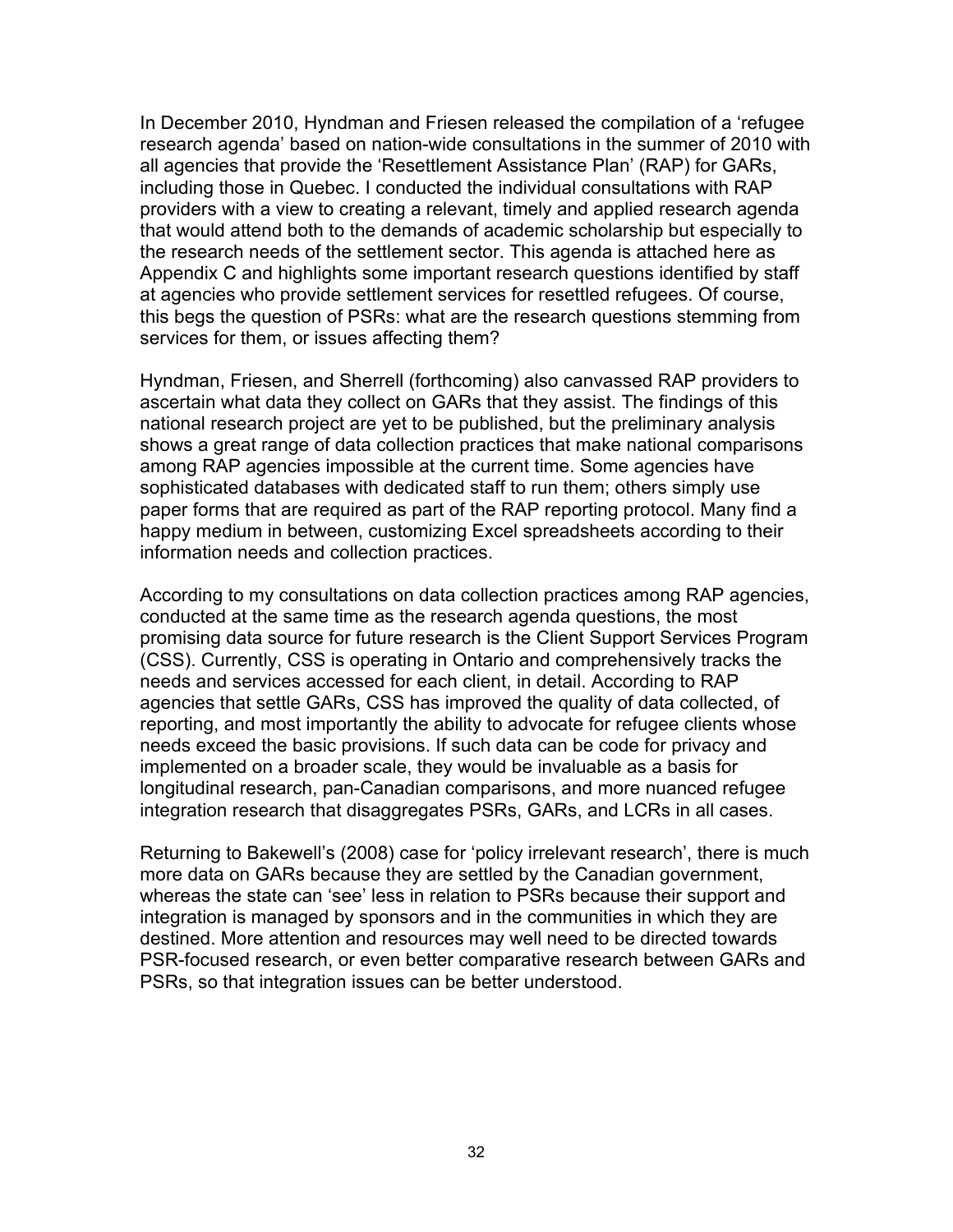## **APPENDICES Appendix A: Terms of Reference for Integration Consultancy**

### **Purpose and Scope**

The Consultant will draft and finalize a research paper entitled "Research Summary on Resettled Refugee Integration in Canada" for UNHCR Representation in Canada to assist it in its resettlement monitoring and future activities surrounding refugee integration in Canada.

The consultancy will begin at the signing date of the consultancy and end on 31 December 2010. The paper will:

- Summarize key existing research findings on the integration of resettled refugees;

- Identify gaps in research relating to refugee integration;

- Highlight information or gaps as they relate to age, gender and diversity;

- Propose areas of possible inquiry appropriate for UNHCR to pursue in the future.

When examining integration, the focus will include legal, economic and social integration of resettled refugees. In particular when examining areas of integration outcomes, the study should be guided by the thematic areas relating to the reception and integration of resettled refugees set out in the handbook, *Refugee Resettlement: A Handbook to Guide Reception and Integration*.

Within the research where possible the paper will focus on findings relating to the integration of resettled refugees since the introduction of the Immigration and Refugee Protection Act. Findings that are national in scope are preferred. In addition the information in the paper will be appropriately referenced. Findings are to be disaggregated where possible including concerning gender and age differences as well as regarding the experience of government-assisted and privately sponsored refugees.

**Measurable Outputs**: An outline for the paper, relevant sources and working draft for submission to the Resettlement Officer.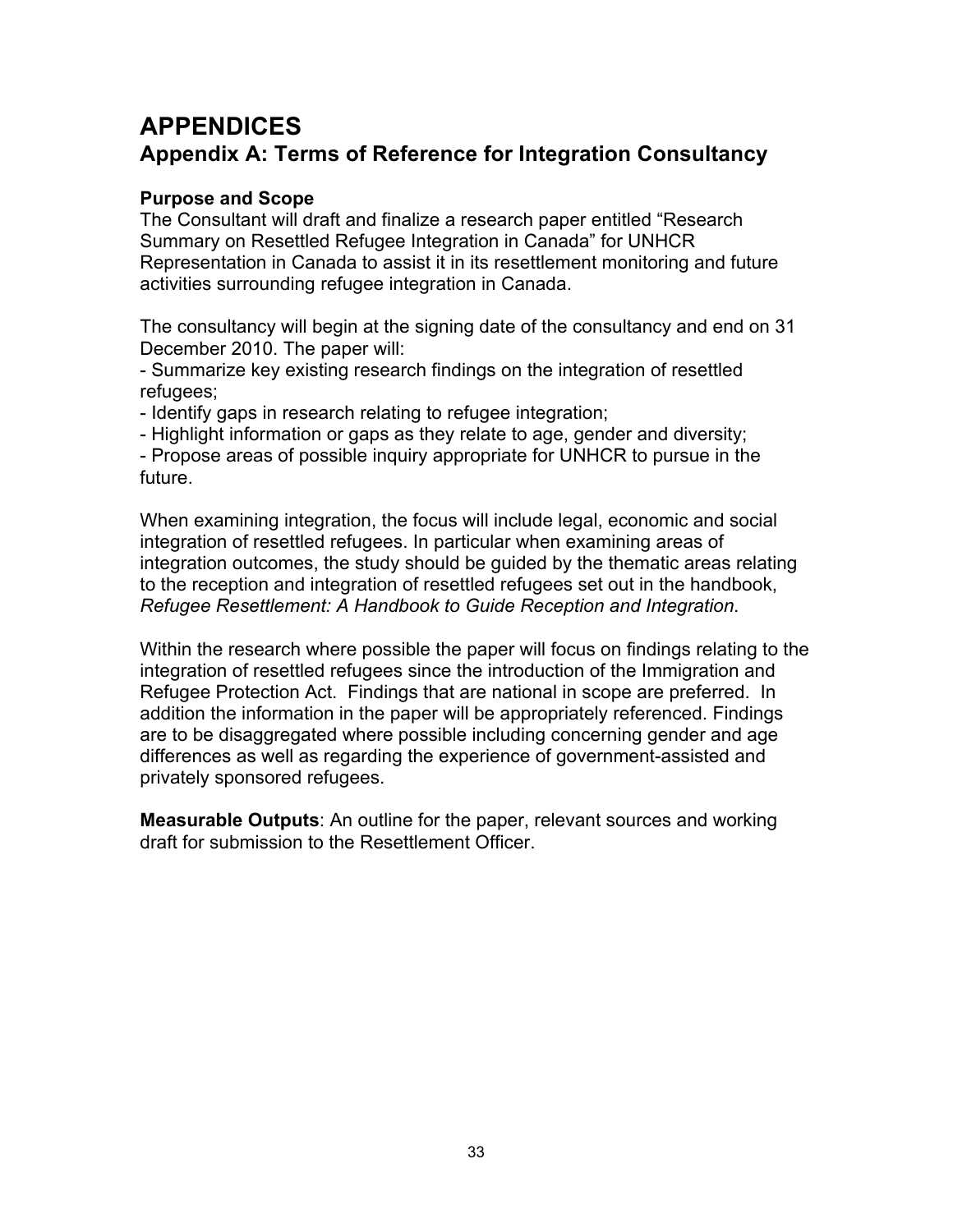### **Appendix B: Glossary of Integration-related terms**

(from Castles et al., 2002, pp. 115 to 118)

Note: This list is *quoted verbatim* from the Castles et al. 2002 document; it offers an idea of meanings attached to specific terms in current social scientific literature on immigration and integration. The authors point out that terms have more than one meaning and rarely a consensus on the precise meaning of terms. The British context in which the report was written is also noteworthy.

### **Integration**

Usage 1: The process through which immigrants and refugees become part of the receiving society. Integration is often used in a normative way, to imply a one-way process of adaptation by newcomers to fit in with a dominant culture and way of life. This usage does not recognise the diversity of cultural and social patterns in a multicultural society, so that integration seems to be merely a watered down form of assimilation.

Usage 2: A two-way process of adaptation, involving change in values, norms and behaviour for both newcomers and members the existing society. This includes recognition of the role of the ethnic community and the idea that broader social patterns and cultural values may change in response to immigration.

• Problem with the concept: the concept is vague and slippery and seems to mean whatever people want it to.

### **Assimilation**

The imagery associated with this term implies bringing immigrants and refugees into society through a one-way, one-sided process of adaptation: the newcomers are supposed to give up their distinctive linguistic, cultural or social characteristics, adopt the values and practices of the mainstream receiving society, and become indistinguishable from the majority population. Sometimes this process is expected to take more than one generation. The state tries to create conditions favourable to this process through dispersal policies, insistence on use of the dominant language and attendance at normal state schools by immigrant children. The emphasis is on the individual immigrant, who 'learns' the new culture and gives up the culture of origin through a process of acculturation. Assimilation has been the prevailing approach in many immigration countries, including the UK, the US, Australia and Canada until the 1960s, and is still important in some European countries, notably France.

• Problems with the concept: (1) assimilation devalues the cultures and languages of minority groups, and thus contradicts democratic principles of diversity and free choice. (2) It pre-supposes that a receiving society is willing and able to offer equality of rights and opportunities to immigrants who assimilate; assimilation fails where there is discrimination. (3) It is based on an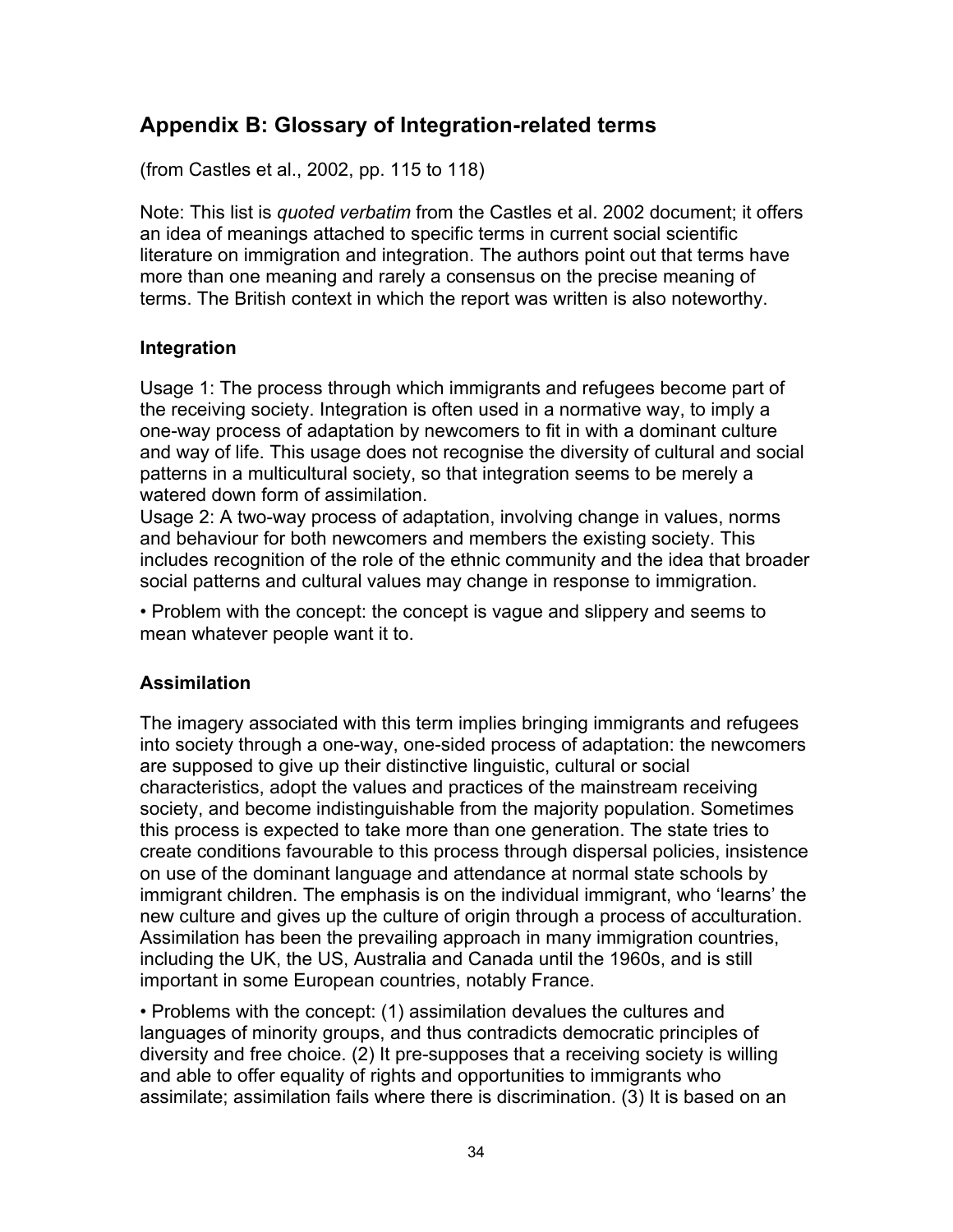individualistic model, and ignores the importance of family and community in social life. (4) It gives little attention to the possibility of diverse paths followed by immigrants.

### **Segmented assimilation**

A term coined by US sociologists (Portes and Zhou,1993) to indicate that immigrants sometimes do not become active members of society as a whole, but rather become assimilated into specific parts of it, defined on the basis of race or ethnicity and class. Thus Mexicans in the US are said to 'become assimilated as blacks' (i.e. into a disadvantaged and discriminated part of society), while Koreans 'become assimilated as whites' (i.e. into the dominant group). The focus of research under the concept of segmented assimilation is thus on the processes that stigmatise or privilege certain groups when they enter US society, and on the ways migrants – especially members of the so-called second generation – direct their strategies of adaptation toward specific ethnic communities and economic niches.

• Problem with the concept: it is in danger of losing sight of broader or multiple patterns of integration.

### **Structural or functional assimilation**

Recognition that immigrants may participate successfully in some spheres of activity (for instance, in the labour market or education system) while they remain highly discriminated against or excluded from other spheres (such as neighbourhood life or the political system).

• Problems with the concept: it may suggest that certain domains are sufficient for integration on their own. This approach may fail to observe important linkages between spheres of activity.

### **Acculturation**

The process through which immigrants are expected to learn the language of the country of immigration, as well as its presumed dominant cultural values and practices.

• Problem with the concept: it seems to pre-suppose that the receiving society is mono-cultural and that immigrants have to give up their own ethnic group cultures.

### **Adaptation**

The selective and often conscious attempt to modify certain aspects of cultural practice in accordance with the host society's norms and values. The idea may coincide with a view that 'public' behaviour should conform with UK culture, while 'private' activities may continue in line with society and culture of sending country.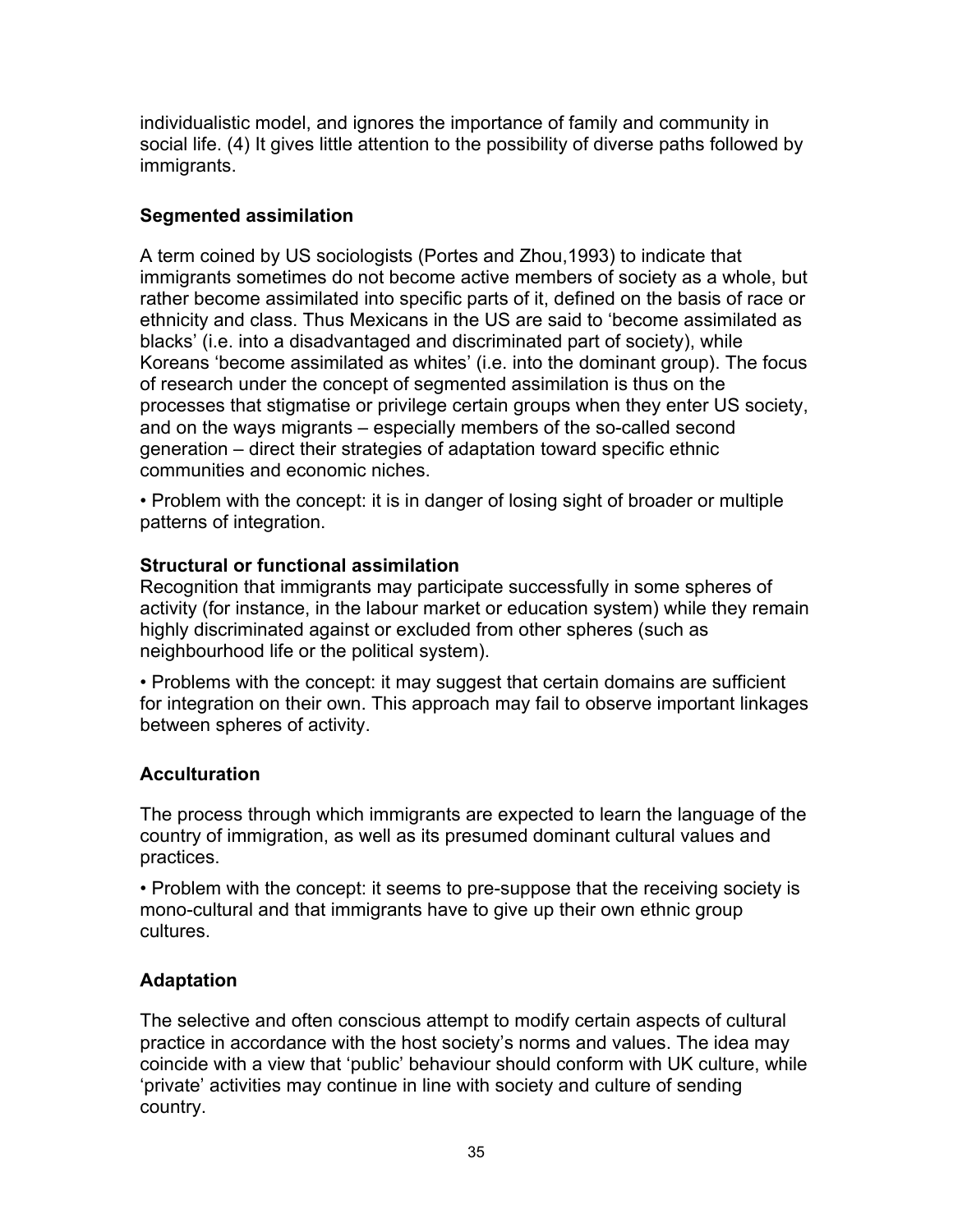• Problem with the concept: assumes the onus is wholly on the immigrant to 'do something' to make himself/herself 'fit in'. Public/private divide very artificial in reality and may propose that assimilationism is appropriate for the public sphere while multiculturalism is pertinent only to the private sphere.

#### **Incorporation**

Usage 1: Incorporation of immigrants is seen by some social scientists as a fairly neutral term to refer to the overall process by which newcomers become part of a society. It is seen as avoiding the normative implications of such terms as assimilation, integration and insertion. Comparative studies then speak of 'modes of incorporation'.

Usage 2: Incorporation is used by other observers to refer to a broadly defined political sphere alongside integration in the social sphere. That is, incorporation is conceived as becoming part of a polity – that is, gaining access to rights and privileges (including those of citizenship), participating in a society's legal, organisational and political structures, and policy measures to assist this (such as encouraging membership in work councils and trade unions, supporting the creation of ethnic associations, establishing forums for consultation, and so forth).

• Problem with the concept: it may lead to an overly rigid conceptualisation of legal/political and social/cultural spheres.

### **Inclusion**

The process whereby immigrants or refugees become participants in particular sub-sectors of society: education, labour market, welfare system, political representation etc. The emphasis is on active and conscious processes: that is policies of public agencies or employers, as well as on the role of the newcomers themselves. This is seen as the antithesis of exclusion or social exclusion. • Problem with the concept: like 'integration', the term is so broad and vague that it can be over-used and invoked without any attempt to establish relevant indicators.

### **Exclusion**

This can refer to denial of access to certain rights, resources or entitlements normally seen as part of membership of a specific society. Immigrants are often included in some areas of society (eg. labour market) but excluded from others (eg. political participation). This leads to the notion of *differential exclusion* as a mode of immigrant incorporation. *Social exclusion* pertains to a situation in which an individual or group suffers multiple types of disadvantage in various social sectors (eg. education, employment, housing, health). *Cumulative exclusion* means that people are largely outside mainstream economic, social and political relationships, and lack the ability to participate which is crucial to full citizenship.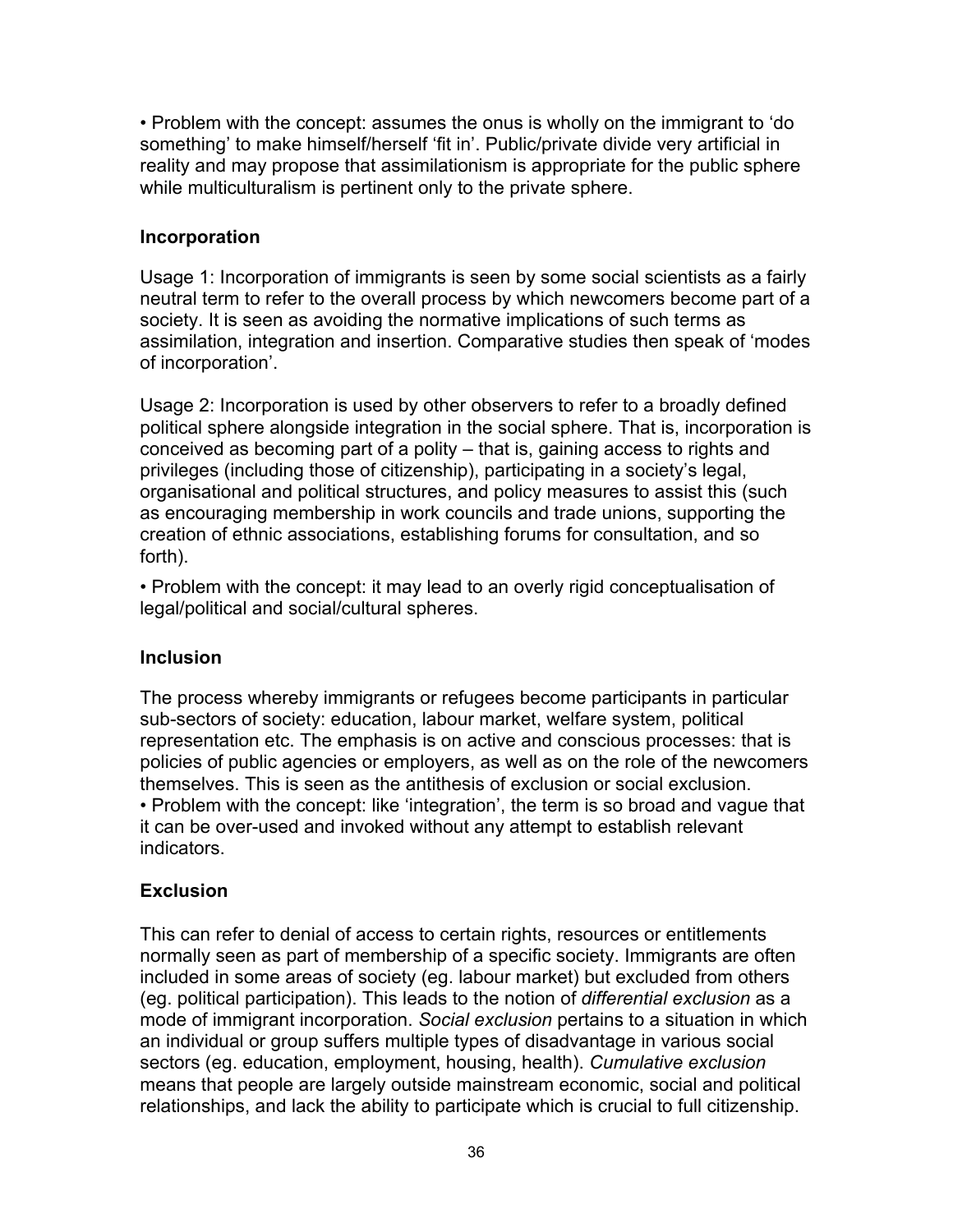Social exclusion affects nationals as well as immigrants. However, specific types of exclusion experienced by immigrants and refugees such as lack of political rights, insecure residence status and racism – increase their vulnerability to social exclusion. The socially excluded tend to become concentrated in disadvantaged neighbourhoods, which are often characterised by poor services and amenities, social stress, crime and racial conflict.

• Problems with the concept: (1) inclusion has normative undertones suggesting that newcomers should change their values and behaviour to 'fit in' with the existing society, rather than society adjusting its structures to accommodate the newcomers. (2) It also seems sometimes to imply that there is just one way of becoming part of a given society.

### **Insertion**

The process though which immigrants and refugees are brought into various social sub-sectors. The term originates in the French Republican Model of individual assimilation of immigrants, and carries the implication of being inserted into an unchanged social institution – in other words that the immigrant has to assimilate to existing structures.

• Problems with the concept: Like assimilation, insertion neglects the collective dimension of societal belonging. The role of the ethnic community is ignored.

### **Settlement**

Another attempt to find a relatively general and neutral term for the process whereby immigrants and refugees become part of society. The term is widely used in countries of permanent immigration like Australia and Canada, where the emphasis is on the role of government services in the process. However, much sociological research on settlement emphasises the active role of the immigrants and the ethnic community. Settlement is also used with reference to geography and spatial patterns and residential trends.

• Problem with the concept: settlement is mainly used in the context of policy models, and tends to define the process in top-down or social engineering terms.

### **Denizenship**

A term coined by Swedish sociologist Tomas Hammar, to indicate that some immigrants in European countries who do not have full formal citizenship still have a legal claim to important rights that are normally seen as part of citizenship, for instance local voting rights (in Sweden and the Netherlands), the right to permanent residence in a country, and social rights.

• Problem with the concept: denizenship appears to contradict the liberaldemocratic principle of full inclusion of all permanent residents as full members of society and above all as active participants in the political system.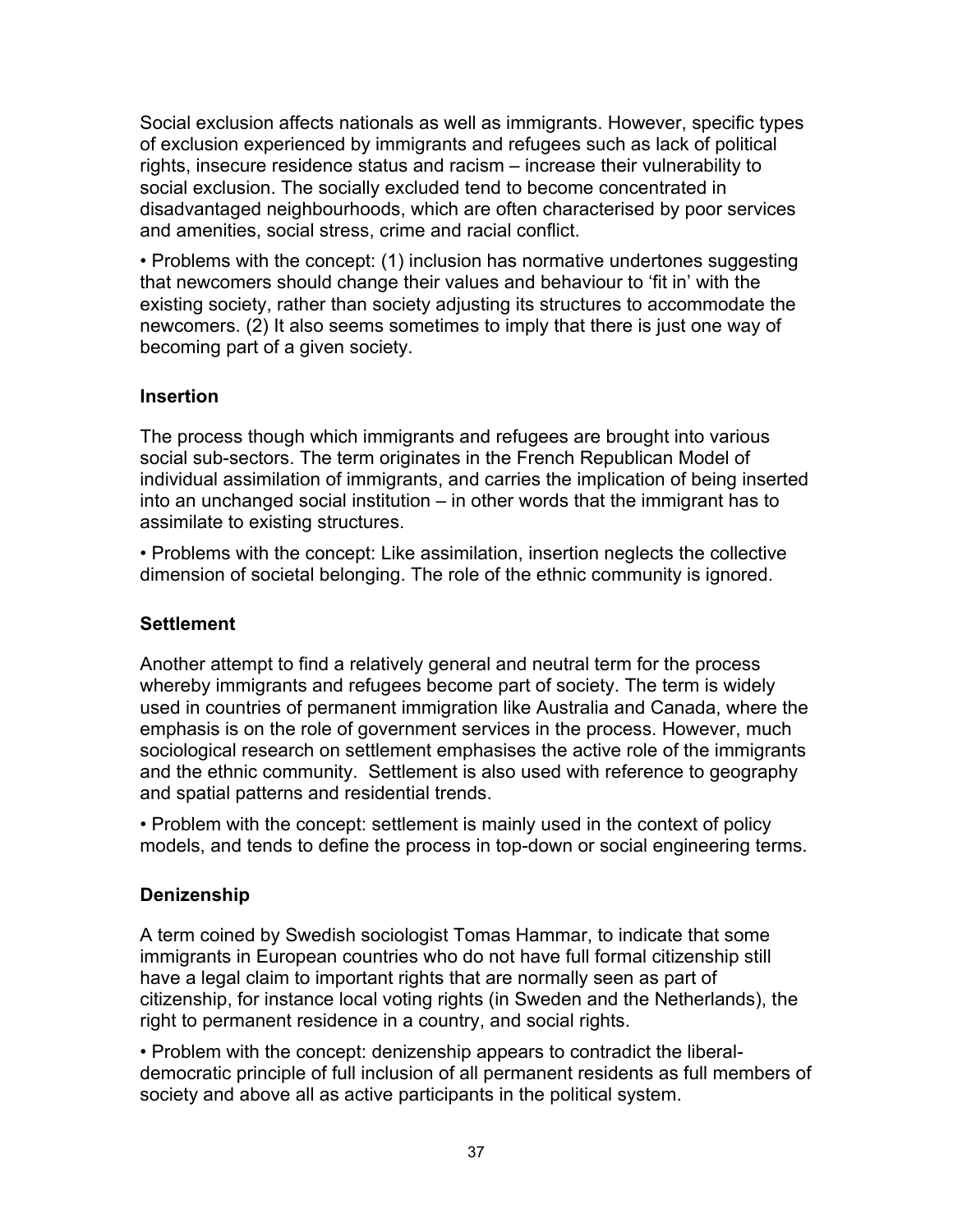### **Citizenship**

Refers either to formal membership of a polity (eg. having a British passport) or to having *de jure* and *de facto* enjoyment of a set of rights (eg. civil, political, economic, social and cultural rights). Citizenship is sometimes seen as a mark of full integration into society.

Problem with the concept: People who have formal citizenship may not enjoy full access to important rights, as a result of racism or social exclusion. In such cases, citizenship may be seen as a necessary, but not sufficient condition for full integration.

#### **Race relations approach**

The idea that group identities based on race or ethnicity play an important and enduring role in structuring relationships between immigrant or minority groups and the majority population. The central concern for policy in this model is to deal with discrimination and racism and to ensure equal opportunity across the various racial or ethnic groups. This approach has been most significant in the UK, the US and the Netherlands.

Problem with the concept: race relations approaches may ascribe unitary identities which ignore the diversity within groups on the basis of gender, social status, cultural differences and individual preferences."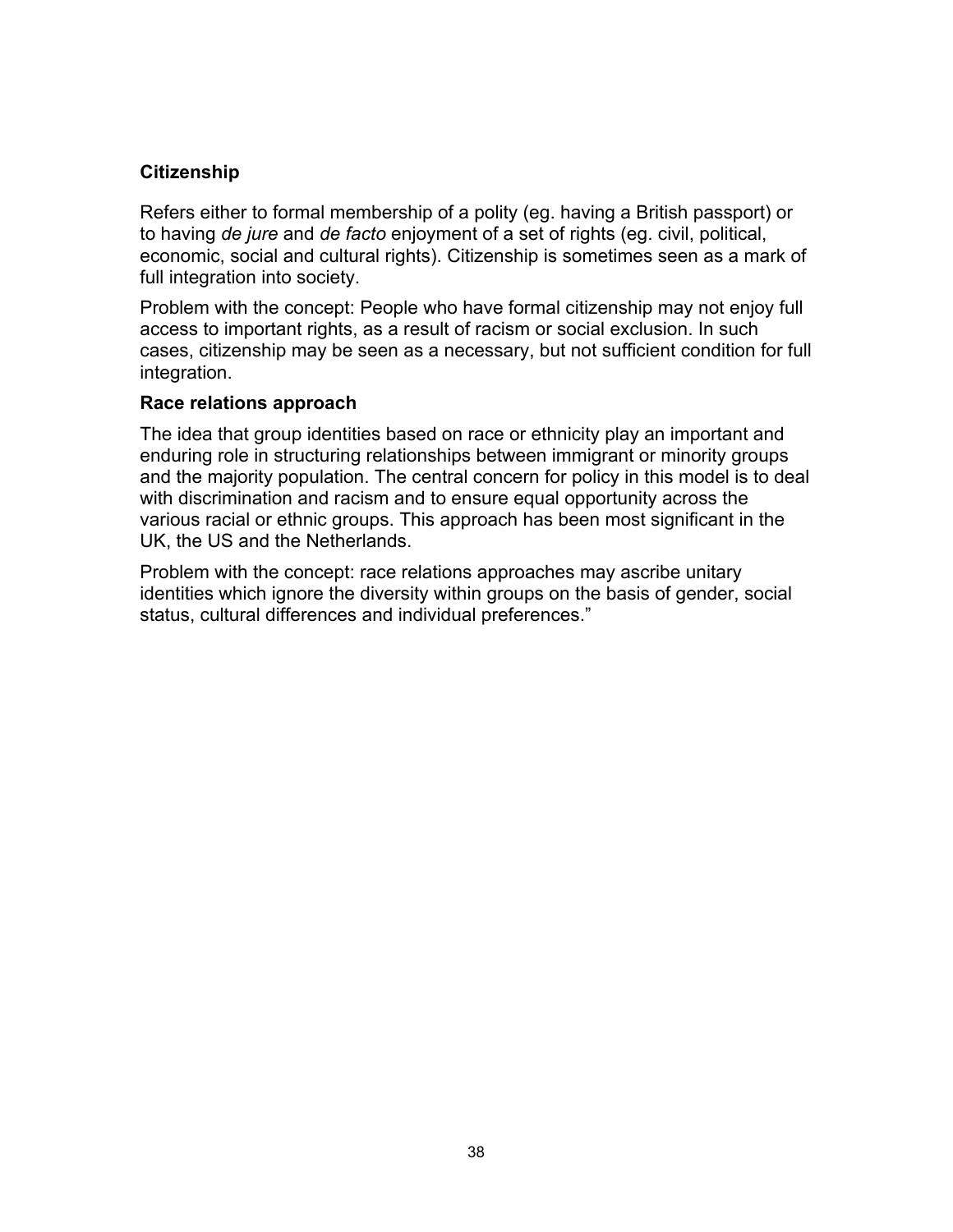### **Appendix C: A Sector-Based Research Agenda: Issues Affecting Government-Assisted Refugees in Canada**

**November 15, 2010**

### **I. Introduction and Context**

Chris Friesen (ISS of BC) and Jennifer Hyndman (Centre for Refugee Studies at York U) undertook a project to establish a research agenda focusing on government-assisted refugees (GARs) assisted by Resettlement Assistance Service Providers (RAP SPOs).<sup>13</sup> Between mid-May 2010 and mid-June 2010, the research team spoke to 28 people at 20 RAP SPOs across the country, including 2 in Quebec. We would like to have included research needs related specifically to privately-sponsored refugees (PSRs) in the study, but our consultation was limited by its modest resources and short timeline. Many of the issues raised, however, will be pertinent to PSRs.

Participants were asked to identify research needs and priorities of RAP agencies across Canada and research areas, questions, and issues of concern to their organization. In September 2010, preliminary findings and emerging themes were circulated and feedback was invited. We thank those who provided feedback and additional input which has now been incorporated into this document. Below, we summarize the issues raised, their importance to Service Providers, and the feedback from RAP agency staff.

Our larger goal is to share these research questions and needs with a broader audience, both at universities across the country but also among foundations and other funders that support applied research that can improve settlement services and the process of 'making Canada home'. The research questions and issues will be posted online at the Centre for Refugee Studies at York University and on the Refugee Research Network (RRN) online at www.refugeeresearch.net. We will also approach provincial umbrella organizations whose members include refugee-serving agencies, i.e. AMSSA, OCASI, to see if they can also post the document. Our objective is to mobilize research based on these themes and issues among faculty and graduate students *in partnership with* refugee-serving agencies that include but are not limited to serving government-assisted refugees.

All identifying information has been removed, so to understand **where** particular issues are pertinent, please contact Jennifer Hyndman at jhyndman@yorku.ca for more information.

 $13$  The facilitators of the Agenda would like to thank Ms. Tanya Zayed and Ms. Irmi Hutfless for their valuable research assistance on this project.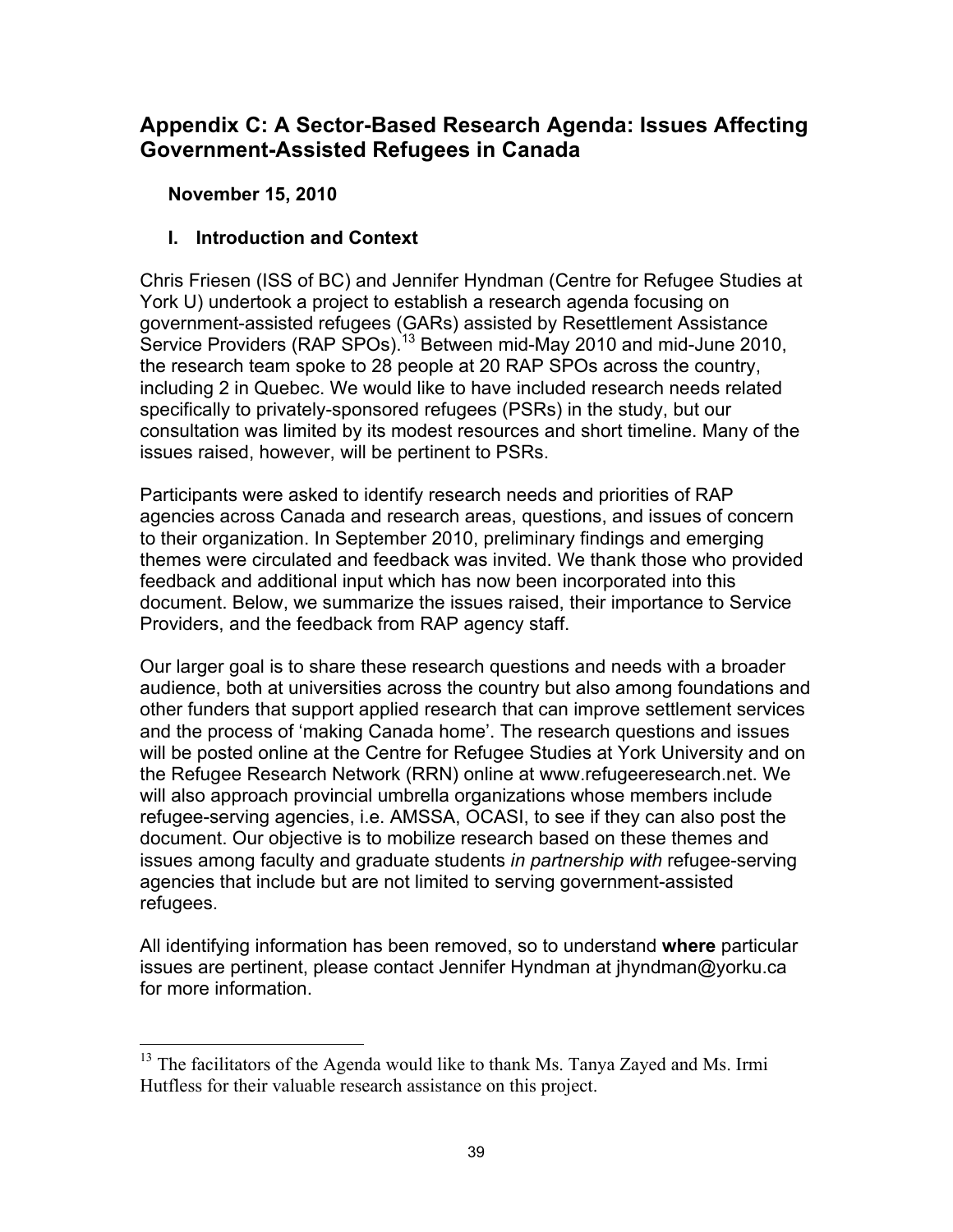In addition to the research themes below, RAP SPO representatives spoke about the need for a code of ethics for service delivery for settlement workers as well as a code or protocol to set standards for language interpretation provided by RAP agencies. Respondents relayed that many interpreters used in RAP service delivery are not trained or accredited to perform an interpreting duty, at times resulting in inadequate or inappropriate personnel for things like medical appointments or family counselling.

### **II. Emerging RAP Research Themes, Questions, Issues**

### *A. Issues and questions mentioned most frequently*

### **GAR youth:**

- How well are GAR youth settling in Canada over time? How do family and integration-related factors/needs impact GAR youth's settlement and high school completion rates?
- How do single (or lone) parents raising refugee youth who have daycare needs and are attending regular school fare?
	- o Longitudinal studies to follow youth progress over time are needed.

### **RAP (Resettlement Assistance Program) funding:**

- Does the limited RAP funding structure reflect the different needs of refugees, especially the (perceived) higher medical requirements of governmentsponsored refugees (GARs) who arrived after the new refugee selection criteria were implemented in 2002 under the Immigration and Refugee Protection Act (IRPA)? Is there a way to allocate settlement resources that corresponds to different levels of need for post-IRPA refugees?
- How effectively does RAP income support settlement and integration of GARs (does it set them up for failure)? Cost-of-living or livelihood studies would be helpful. In large cities where costs are higher, a large study that documents food bank access would be relevant.

### **Settlement outcomes:**

- What are the settlement outcomes for refugees (labour market participation, or not; percentage of GARs on provincial income support, impact of language requirement for citizenship, impact of religion)?
- What factors contribute to barriers/successes and how can longitudinal settlement outcomes be measured? How do refugees find their first job?

### **Family reunification:**

What is the impact of delayed family reunification on refugees? How do family dynamics change (including gender relations), and how does this impact settlement, if at all?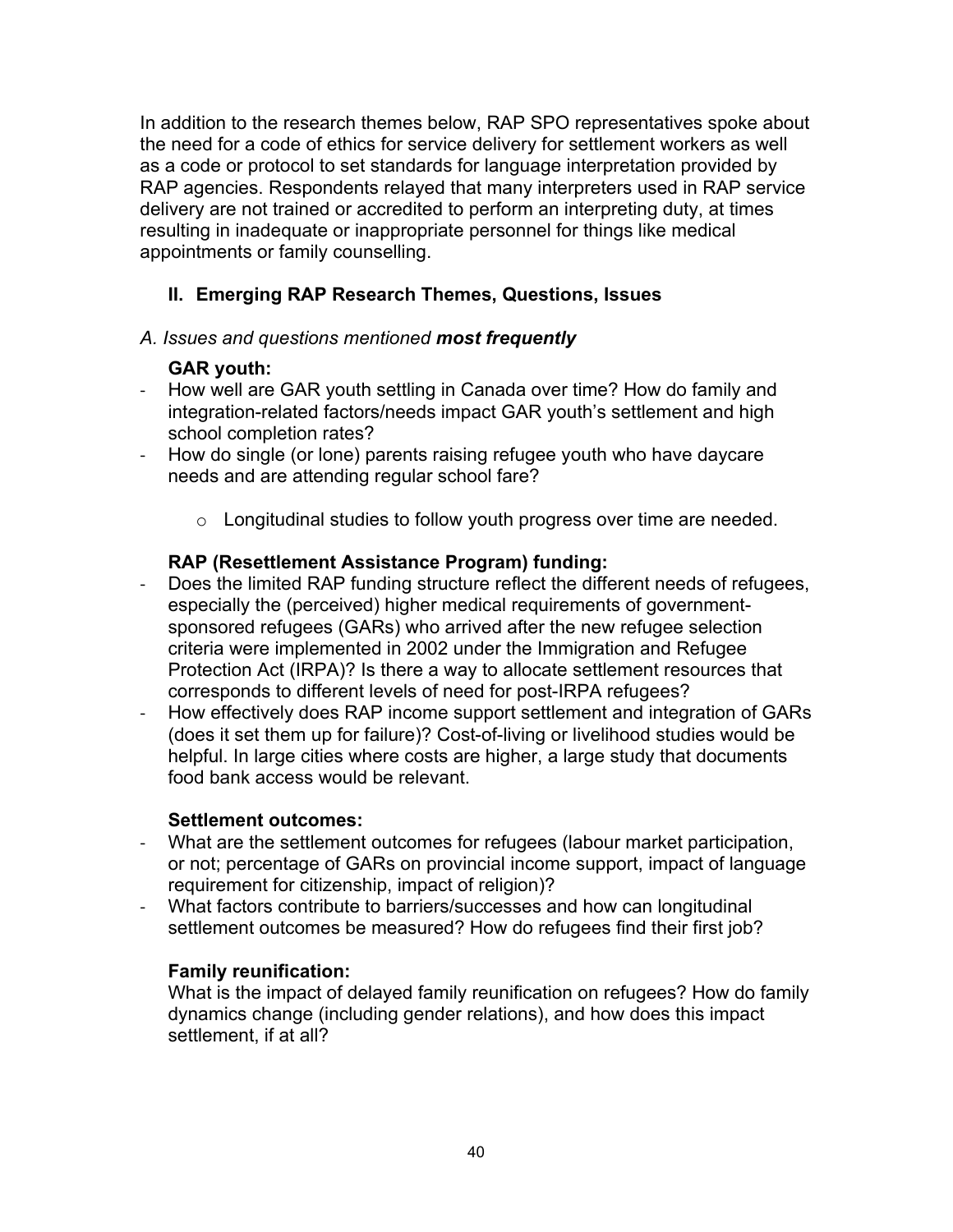$\circ$  How do delays in reunification affect single/lone parents who face the double stress of raising children alone and supporting a spouse abroad?

#### **Pre-arrival info-sharing:**

- How effective is pre-departure training for refugees? Does it make a difference to settlement outcomes?
- What gaps, if any, exist in pre-arrival orientation and information-sharing, and how can they be filled? A critical content analysis of orientation abroad materials would be valuable.

#### **Destination policy:**

- What factors should be considered in destining refugees? Which factors drive secondary migration? Retention?
- How many refugees from one ethnic/national group should be destined to a specific location in order to maximize retention? How can better matches be created between destination and refugees' needs?

#### **Transportation loans:**

- How does refugees' repayment of transportation loans impact settlement outcomes of refugee families and youth (employment, language acquisition, high school completion rates)?

#### *B. Issues and questions mentioned often*

- **Mental health:** What are the mental health issues of GARs and what treatment models/approaches are culturally appropriate?
- **Protracted situations:** What are settlement needs and outcomes, especially health and mental health (i.e. PTSD), of refugees from protracted situations compared to people from shorter term displacements?
- " **Discrimination/stereotyping:** How can discrimination, stereotypes of refugees and prejudice be addressed in host communities? What tools can be created to educate Canadian communities to dispel stereotypes and help prepare for arrival of newcomers?
- " **Spirituality:** What is the role of spirituality in settlement and integration of resettled refugees?
- *C. Issues and questions mentioned by respondents at least once*
- Are refugee ghettoes forming (links between poverty, geographical concentration, refugee status)?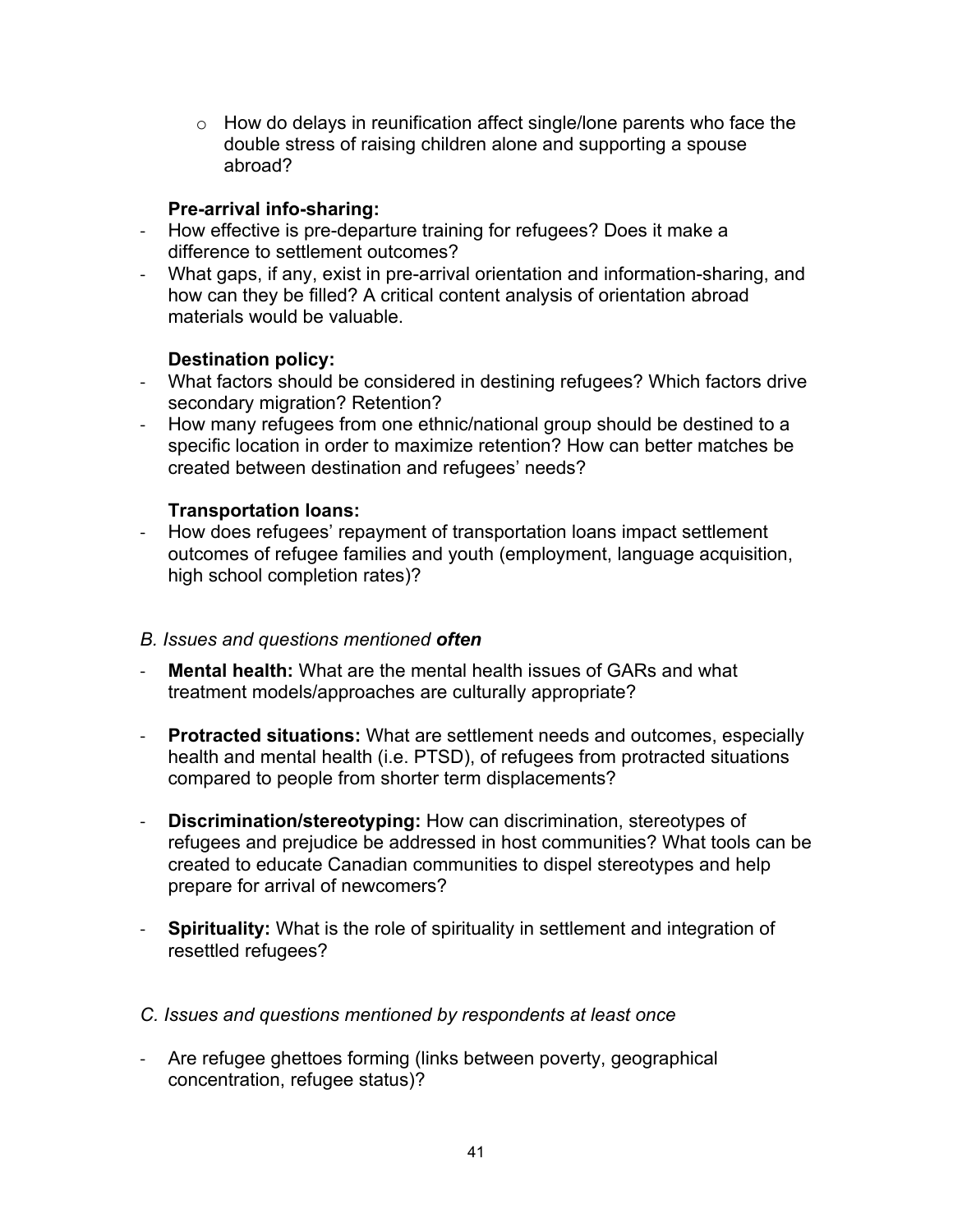- How do refugees **themselves** define successful integration? Could an index of life satisfaction be created (apart from official data i.e. language attainment etc.)?
- Are there differences in income support for GARs and PSRs and how does this affect settlement outcomes? Are settlement outcomes different for GARs/PSRs/LCRs? <sup>14</sup>
- What difference does timing of health check ups and availability of medical services, interpreter have on settlement outcomes? What difference does having a health clinic inside the service organization have on facilitating settlement and integration, if any?
- To what extent do GARs send remittances and what is the impact on households in Canada?
- How does availability of public housing options impact refugees' housing stability, settlement/labour market attachment and home ownership?
- How useful is iCAMS?
- What is the role of a communal dining room for all GARs during the first weeks in facilitating settlement and integration? Is this a 'best practice' in contrast to sending people grocery shopping?
- What should settlement agencies do to assist hard-to-house groups such as Roma?
- How are GAR seniors faring and what methods can be used to get a candid picture of their life in Canada?
- How can orientation and diversity training for school teachers and principals be enhanced so schools take ownership for learning about new cultures and engaging differences?
- What are the average waiting times for accessing French language instruction in smaller Quebec cities/rural areas (as compared with larger cities), and what impact, if any, does this have on social and economic inclusion?
- What impact does getting paid for attending language classes versus obtaining free language classes have on overall language acquisition and longitudinal settlement outcomes?

<sup>&</sup>lt;sup>14</sup> GAR: Government-assisted Refugee, PSR: Privately Sponsored Refugee, LCR: Landed Convention Refugee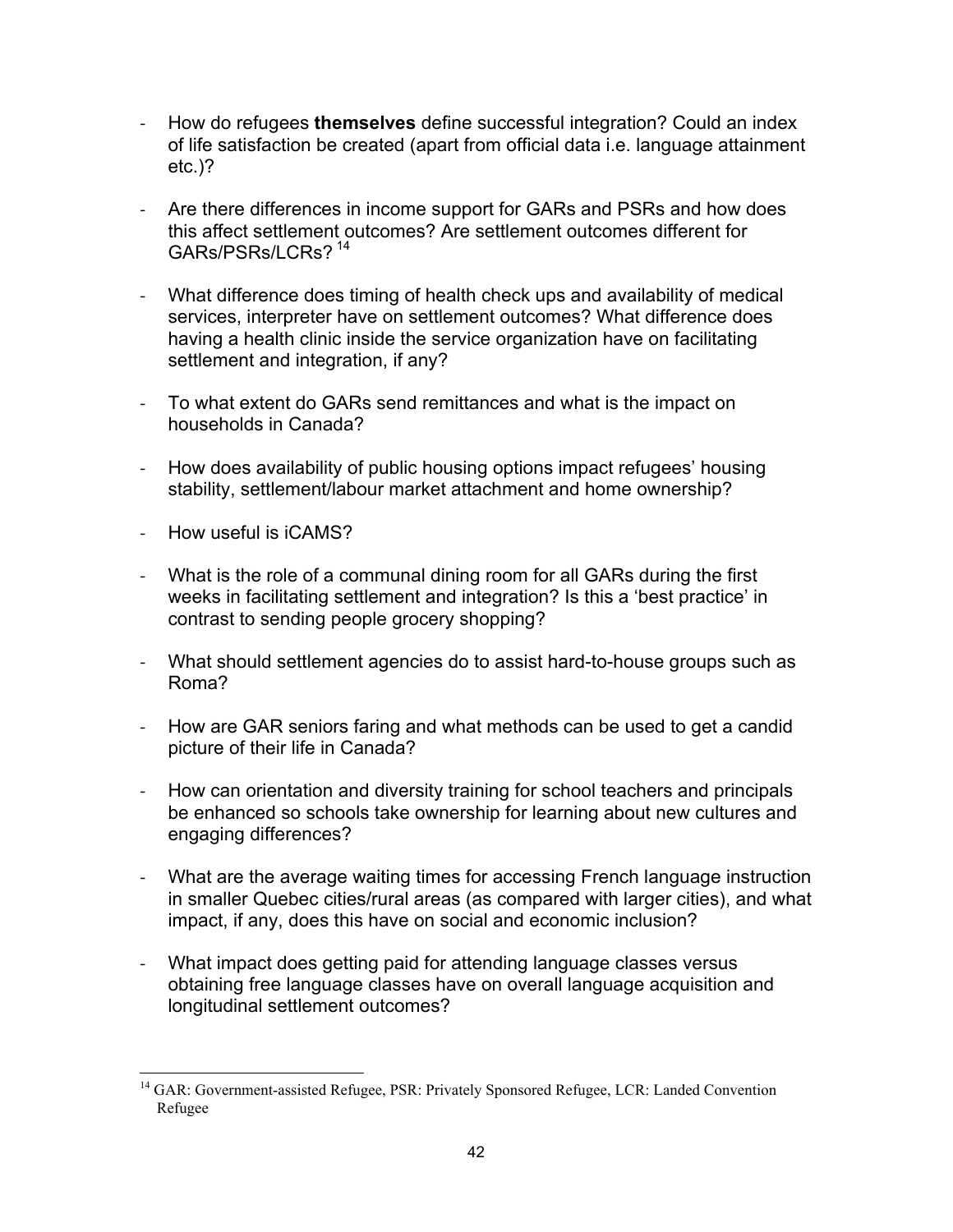- How do services for GARs in smaller communities compare to those in the bigger cities and how does this impact on settlement outcomes?
- How are refugee children assessed for placement in school grades? What impact does this have on the child's education and risk of dropping out?
- Planning for optimal delivery of settlement services for GARs is difficult without good information and advance notice of their arrival, their profile, and special needs. The 'feast or famine' cycles of GAR resettlement are less than optimal for RAP agencies who face either no GAR arrivals or a plethora of people all at once. What impact do such cycles have on the delivery of settlement services?
- What are the needs of resettled refugees with disabilities, and what could a systematic, structured approach to serving them look like?

The French language version of this document is available upon request.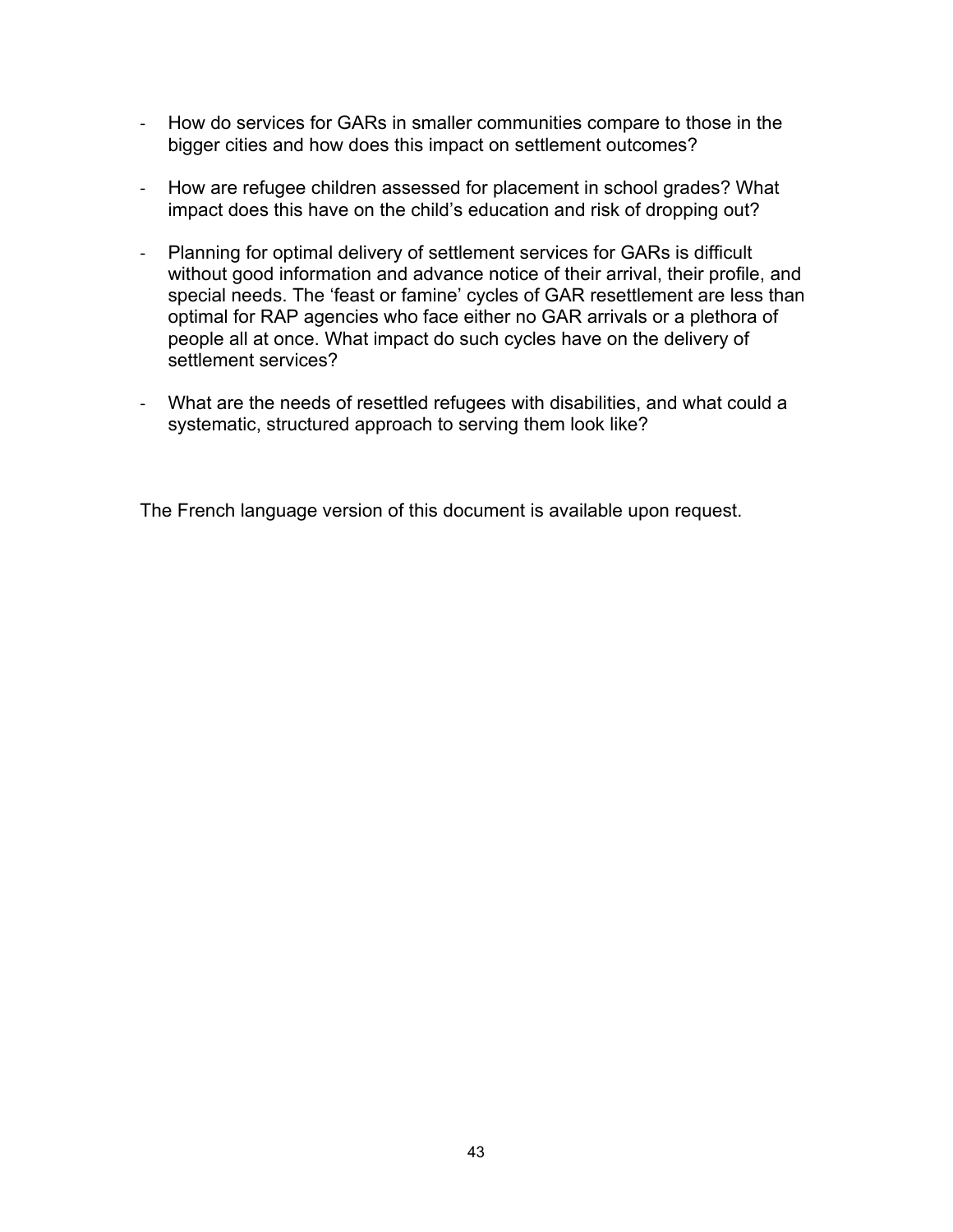## **REFERENCE LIST**

Abu-Laban, B., T. Derwing, H. Krahn, M. Mulder, and L. Wilkinson. (1999). *The settlement experiences of refugees in Alberta: A study prepared for Citizenship and Immigration Canada*. Edmonton: Prairie Centre of Excellence for Research on Immigration and Integration Metropolis and Population Research Laboratory (PCERII). http://pcerii.metropolis.net/Virtual%20Library/RefugeeStudy/vol1/html/ch7\_ 06.htm.

- Access Alliance. (2008). *Impact of Transportation Loan Repayment Requirement on Government Assisted Refugees (GARs) in Toronto*. Multicultural Health and Community Services Research for Change Report. Accessed from http://www.ccrweb.ca/documents/accessalliance\_summary\_transportation loans.pdf.
- Ager, A., and Strang, A. (2008). Understanding Integration: A Conceptual Framework. *Journal of Refugee Studies*, 21(2), 166-191.
- Alba, R. D., and V. Nee. 2003. Remaking the American mainstream: Assimilation and contemporary immigration. Cambridge: Harvard University Press.
- Bakewell, O. (2008). Research Beyond the Categories: The Importance of Policy Irrelevant Research into Forced Migration. *Journal of Refugee Studies*, 21(4), 432-453.
- Beeby, D. (2010) Immigrants failing citizenship test in record numbers. *Globe and Mail*, Nov. 28. Accessed December 31, 2010 at www.theglobeandmail.com/news/politics/immigrants-failing-citizenshiptest-in-record-numbers/article1816501/
- Brunner, L. (2010) From Protracted Situations to Protracted Separations: Acehnese-Canadian Refugee Settlement in Vancouver, BC. Unpublished MA Thesis, Department of Geography, Simon Fraser University, December.
- Brunner, L. R., Friesen, F. & Sherrell, K. (2010). Changing Faces, Changing Neighbourhoods: Government Assisted Refugee Settlement Patterns in Metro Vancouver 2005 – 2009. *ISSofBC Publications: Immigrant Issues*. Retrieved from http://www.issbc.org/publications
- Brunner, L. R., Hyndman, J., & Friesen, C. (2010). Aceh-Malaysia-Vancouver: Settlement Among Acehnese Refugees Five Years On. *Research on Immigration and Integration in the Metropolis Working Paper Series*,10(12), 1-55. Retrieved from

http://mbc.metropolis.net/assets/uploads/files/wp/2010/WP10-12.pdf

- Brunner, L. R., Mountz, A., & Hyndman, J. (forthcoming). Waiting for a wife: Asymmetrical gender ratios among Acehnese refugees and the challenge of 'integration.' *Research on Immigration and Integration in the Metropolis Working Paper Series*, forthcoming.
- CCR [Canadian Council for Refugees] Gender-based Analysis of Settlement. Montreal. Funded by CIC and Status of Women Canada. Accessed December 15, 2010 at ccrweb.ca/eng/issues/library.htm.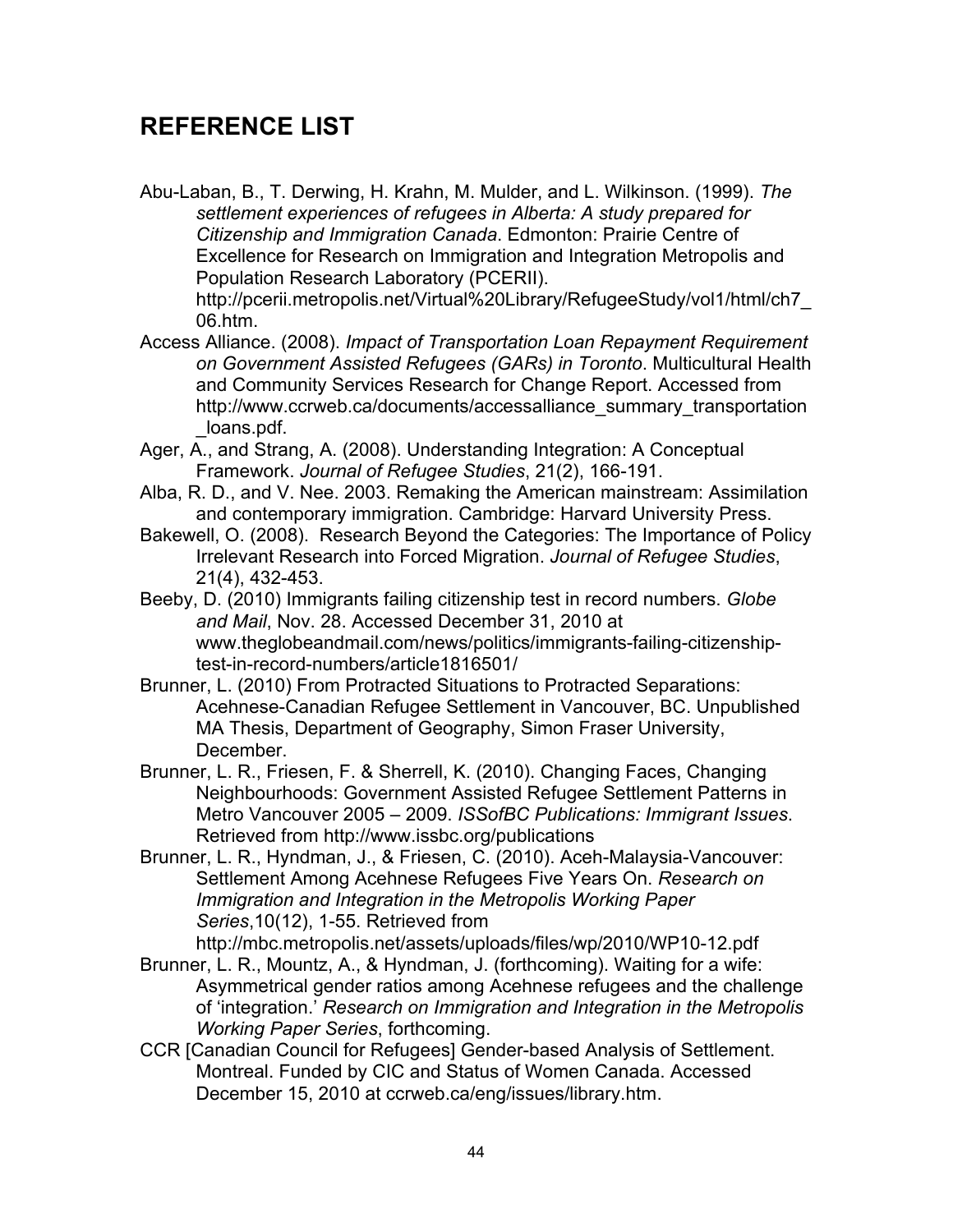CIC [Citizenship and Immigration Canada] (2007) Summative Evaluation of the Private Sponsorship of Refugees Program. Accessed Dec. 10, 2010 at http://www.cic.gc.ca/english/resources/evaluation/psrp/psrp-summary.asp (2010a) *Facts and Figures 2009*. Accessed Dec. 10, 2010 at

www.cic.gc.ca/english/resources/statistics/facts2009/permanent/01.asp

 (2010b) "Economic Outcomes of Government-Assisted Refugees By Country of Birth", unpublished research note prepared by Research and Evaluation Unit, December 7.

 (2010c) "Report on Plans and Priorities: Citizenship and Immigration Canada 2010-2011." Accessed Dec. 31, 2010 at http://www.tbs-sct.gc.ca/rpp/2010-2011/inst/imc/imc-eng.pdf.

 (2010d) A Comprehensive Look at Settlement and Integration Outcomes, unpublished powerpoint presentation, Nov. 22.

 (2011) "Application for permanent residence in Canada", accessed Jan. 2, 2011 at

http://www.cic.gc.ca/english/information/applications/guides/EG6.asp. Derwing, T., Munro, M., Mulder, M., and Abbott, M. (2010). An examination of the

Canadian Language Benchmark data from the Citizenship Language Survey. Report prepared for CIC, accessed Dec. 10, 2010 at http://www.ci.gc.ca/english/pdf/research-stats/language-benchmark.pdf.

DeVoretz, D., Pivnenko, S., and Beiser, M. (2004). The Economic Experiences of Refugees in Canada. Institute for the Study of Labor (IZA), Research Paper Series no. 1088.

http://papers.ssrn.com/sol3/papers.cfm?abstract\_id=526022.

Dempsey, C. (2005). Elderly immigrants in Canada: Income sources and selfsufficiency, Strategic Research and Statistics, CIC. Accessed December 10, 2010 at

http://www.cic.gc.ca/english/resources/research/elderly/index.asp

 (2006) Immigrant income and the family, Research and Evaluation, CIC. Accessed December 10, 2010 at

www.cic.gc.ca/english/resources/research/income/index.asp Dempsey, C., L. Xue, and S. Kustec (2009). Language Instruction for

Newcomers to Canada: Client profile and performance indicators. Research and Evaluation, CIC, April. Accessed Dec. 10, 2010 at www.cic.gc.ca/english/resources/research/linc-indicators/index.asp

- DesMeules, M., Gold, J., McDermott, S., Cao, Z., Payne, J., Lafrance, B., et al. (2005). Disparities in mortality patterns among Canadian immigrants and refugees, 1980-1998: results of a national cohort study. *Journal of Immigrant Health*, 7(4):221-32.
- Grabska, K. (2010). Lost Boys, Invisible Girls: Stories of marriage across borders. *Gender, Place and Culture*, 17(4), 479-497.
- Hiebert, D. (2009a). The Economic Integration of Immigrants in Metropolitan Vancouver. *IRPP Choices*, 15 (7): 1-42.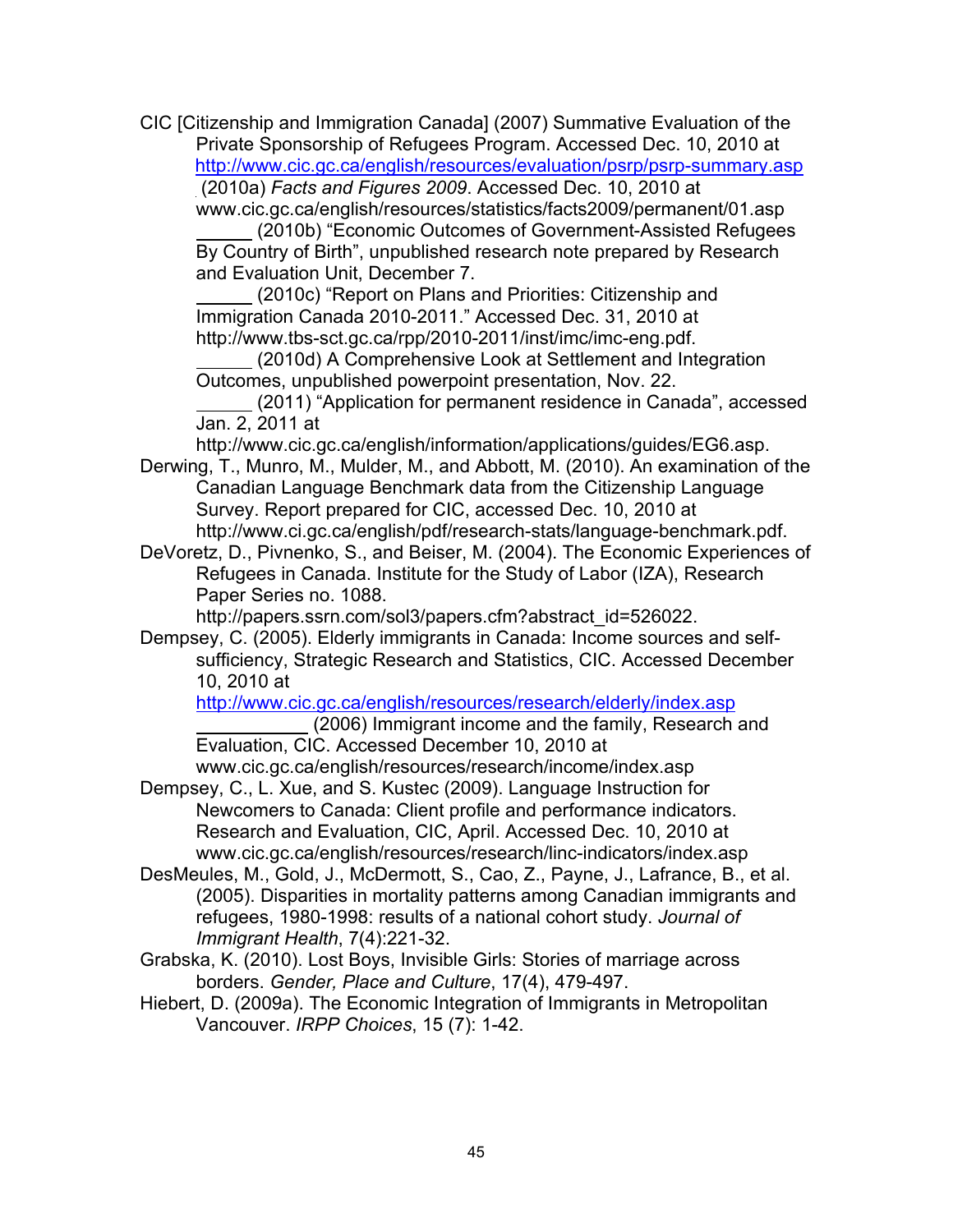(2009b). The Economic Integration of Immigrants in Metro Vancouver. *Research on Immigration and Integration in the Metropolis Working Paper Series*, 09(08), 1-99. Retrieved from

http://mbc.metropolis.net/assets/uploads/files/wp/2009/WP09-08.pdf

- Hiebert, D., & Ley, D. (2006). Characteristics of Immigrant Transnationalism in Vancouver. In V. Statzewich and L. Wong (eds).,*Transnational Identities and Practices in Canada*. Vancouver: UBC Press.
- Hiebert, D., Mendez, P., & Wyly, E. (2008). The Housing Situation and Needs of Recent Immigrants in the Vancouver Metropolitan Area. *Research on Immigration and Integration in the Metropolis Working Paper Series*, 08(01), 1-123. Retrieved from

http://mbc.metropolis.net/assets/uploads/files/wp/2008/WP08-01.pdf

Hiebert, D., & Sherrell, K. (2009). The Integration and Inclusion of Newcomers in British Columbia. *Research on Immigration and Integration in the Metropolis Working Paper Series*, 09(11), 1-44. Retrieved from http://mbc.metropolis.net/assets/uploads/files/wp/2009/WP09-11.pdf

- Hiebert, D., A., Germain, R. Murdie, V. Preston, J. Renaud, D. Rose, E. Wyly, V. Ferreira, P. Mendez and A.M. Murnaghan (2006). *The Housing Situation and Needs of Recent Immigrants in the Montréal, Toronto, and Vancouver CMAs: an Overview.* Ottawa: Canada Mortgage and Housing Corporation.
- Hyndman, J. (2010). Introduction: the gendered politics of refugee migration. *Gender, Place and Culture*, 17(4), 453-459.

 (2009). Second-Class immigrants or First Class Protection? Resettling Refugees to Canada. In P. Bevelander, M. Hagstrom, and S. Ronnqvist (eds.), *Resettled and Included? Employment Integration of Refugees* (pp. 247-265). Malmo: Malmo University.

- Hyndman, J., & Giles, W. Waiting for What? (forthcoming). The Feminization of Refugees in Protracted Situations. *Gender, Place and Culture*.
- Hyndman, J., & McLean, J. (2006). Settling Like a State: Acehnese Refugees in Vancouver. *Journal of Refugee Studies*, 19(3), 345-360.
- Hyndman, J., & Walton-Roberts, M. (1999). Transnational Migration and Nation: Burmese Refugees in Vancouver. *Research on Immigration and Integration in the Metropolis Working Paper Series*, 99(07), 1-29. Retrieved from

http://mbc.metropolis.net/assets/uploads/files/wp/1999/WP99-07.pdf

- Hyndman, J., N. Schuurman, and R. Fiedler (2006). "Size Matters: Attracting Immigrants to Canadian Cities Journal of International Migration and Integration, 7 (1): 1-26.
- Hyndman, J. and C. Friesen (2010) A Sector-Based Research Agenda: Issues Affecting Government-Assisted Refugees in Canada. Centre for Refugee Studies, York University, November 15.
- iCAMS (no date). Refugees (Destined to the Areas where Settlement Services are Recorded in iCAMS) who Received Settlement Services. CIC.
- Khanlou, N. and E. Peter. (2005). Mental Health Promotion among Newcomer Female Youth: Post-Migration Experiences and Self-Esteem. *Policy*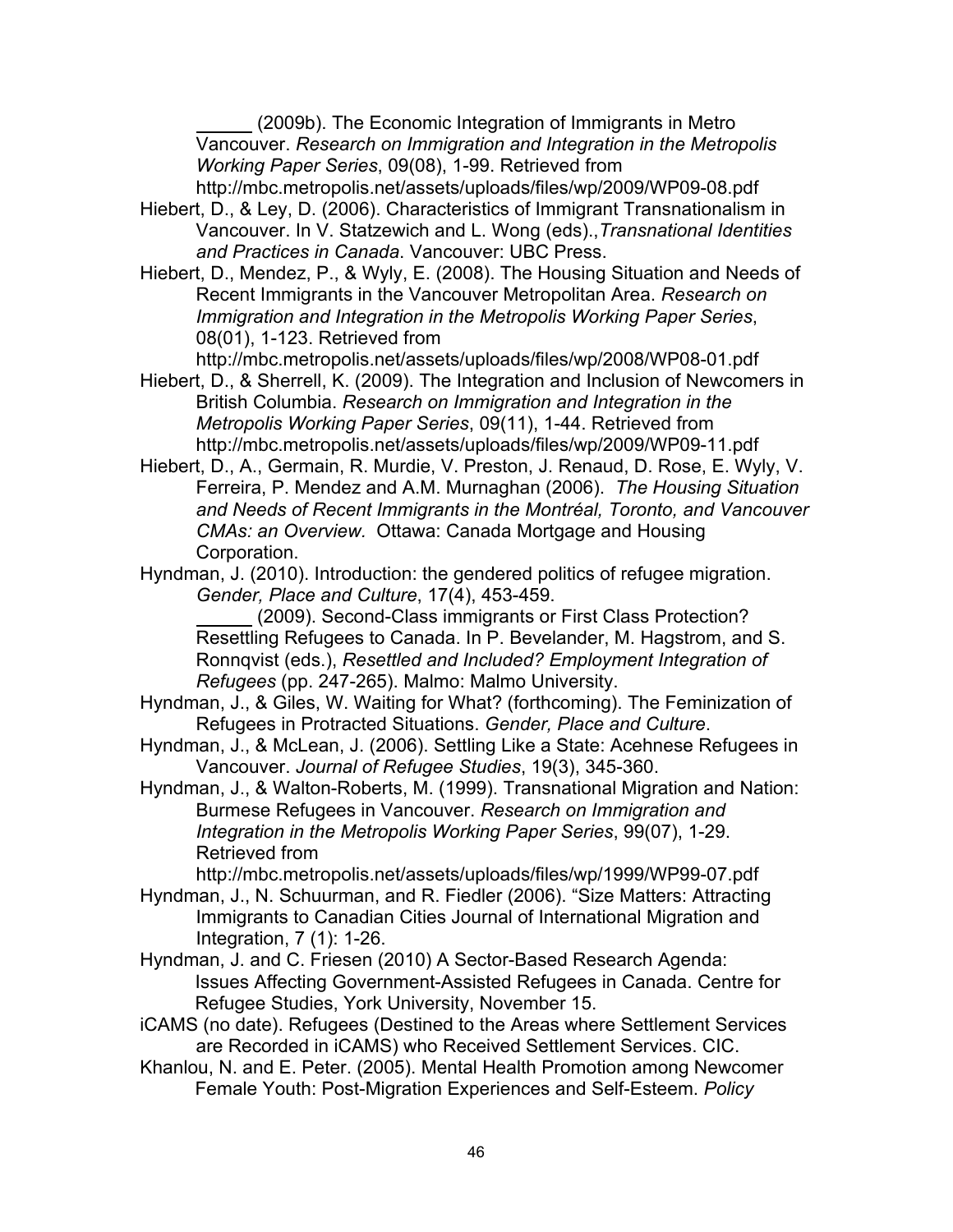*Research/Recherche en matière de politiques.* Accessed Jan. 3, 2011 at canada.metropolis.net/pdfs/immigrant\_mental\_health\_10aug10.pdf

- Kymlicka, W. (1995). *Multicultural Citizenship: A Liberal Theory of Minority Rights*. Oxford: Oxford University Press.
- LaViolette, N. (2010) 'UNHCR Guidance Note on Refugee Claims Relating to Sexual Orientation and Gender Identity': a Critical Commentary. *International Journal of Refugee Law* 22 (4): 1-36. Accessed online December 30, 2010 at

http://ijrl.oxfordjournals.org/content/early/2010/05/12/ijrl.eeq019.full

- Lidstone, R. (2006) *Refugee Queerings: Sexuality, Identity and Place in Canadian Refugee Determination*, MA thesis, SFU Geography, accessed July 16, 2009 at http://ir.lib.sfu.ca/retrieve/2914/etd2223.pdf.
- McLean, J., Friesen, C., & Hyndman, J. (2006). "The First 365 Days: Acehnese Refugees in Vancouver, British Columbia."Research on Immigration and Integration in the Metropolis Working Paper Series, No. 06-07. Vancouver Centre for Excellence.
- Miraftab, F. (2000). "Sheltering Refugees: The Housing Experience of Refugees in Metropolitan Vancouver, Canada," *Canadian Journal of Urban and Regional Research* 9: 42-62.
- Mulvihill, M. A., L. Mailloux and W. Atkin. (2001). Advancing Policy and Research Responses to Immigrant and Refugee Women's Health in Canada. Winnipeg: Centres of Excellence for Women's Health.
- Murdie, R. (2002). "The Housing Careers of Polish and Somali Newcomers in Toronto's Rental Market." *Housing Studies* 17 (3): 423-443.

 (2003) "Housing affordability and Toronto's rental market: Perspectives from the housing careers of Jamaican, Polish and Somali newcomers' Housing", *Theory and Society* 20(4),183–196.

 (2005) "Pathways to Housing: The Experiences of Sponsored Refugees and Refugee Claimants in Accessing Permanent Housing in Toronto" (Toronto: Joint Centre of Excellence for Research on Immigration and Settlement (CERIS).

- Murdie, R., V. Preston, and J. Logan. (2009). *Immigrants and Housing: A Bibliography of Canadian Literature from 2005 to 2008* (Ottawa: Canada Mortgage and Housing Corporation)
- Nolin, C. (2006). *Transnational Ruptures: Gender and Forced Migration*. Aldershot: Ashgate.
- Okonny-Myers, I. (2010) The Interprovincial Mobility of Immigrants in Canada, Research and Evaluation Unit, CIC. Accessed December 10, 2010 at http://www.cic.gc.ca/english/resources/research/interprovmobility/index.asp
- Pressé, D., & Thomson, J. (2007). The Resettlement Challenge: Integration of Refugees from Protracted Refugee Situations. *Refuge*, 24(2), 48-53.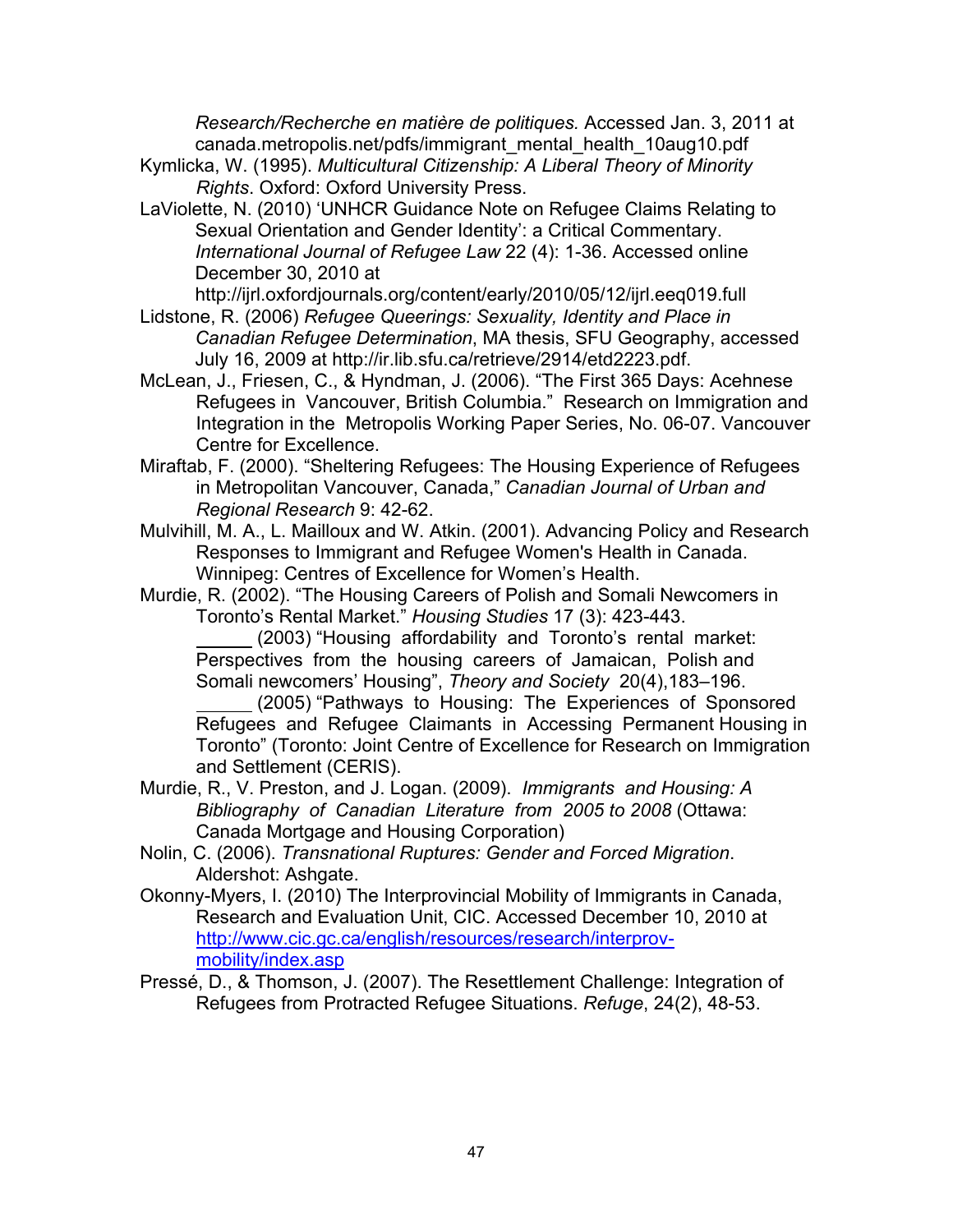- Preston, V. with R. Murdie, J. Wedlock, S. Agrawal, U. Anucha, S. D'Addario, M.J. Kwak, J. Logan and A.M. Murnaghan (2009). "At Risk in Canada's Outer Suburbs: A Pilot Study of Immigrants and Homelessness in York Region" in *Finding Home: Policy Options for Addressing Homelessness in Canada* ed. J.D. Hulchanski, P. Campsie, S. Chau, S.W. Hwang and E. Paradis (Toronto: Cities Centre, University of Toronto).
- Pruegger, V. J. (2007) *Housing Issues of Immigrants and Refugees in Calgary* (Calgary: United Way)

"Refugees with HIV." (2006, Sept. 23). *The Globe and Mail*, p. A18.

Rose, D. and B. Ray (2001) "The housing situation of refugees in Montreal three years after arrival: the case of asylum seekers who obtained permanent residence", Journal of International Migration and Integration 2(4), 493–527

Sherrell, K., & Hyndman, J. (2006). Global Minds, Local Bodies: Kosovar Transnational Connections Beyond British Columbia. *Refuge*, 23(1), 16- 26.

- Sherrell, K, S. D'Addario, and D. Hiebert. 2007. "On the Outside Looking In: The PrecariousHousing Situations of Successful Refugee Claimants in the GVRD" *Refuge.* 24(2): 64-75.
- Sherrell, K., Hyndman, J., and Preniqi, F. (2004). Sharing the Wealth, Spreading the "Burden"? The Settlement of Kosovar Refugees in Small B.C. Cities. *Research on Immigration and Integration in the Metropolis Working Paper Series*, 04(06), 1-32. Retrieved from

http://mbc.metropolis.net/assets/uploads/files/wp/2004/WP04-06.pdf

Sherrell, K., & Immigrant Services Society of BC (ISSofBC). (2009) *At Home in Surrey? The Housing Experiences of Refugees in Surrey, B.C. (Final Report).* Retrieved from

http://www.issbc.org/newsletter/At\_Home\_in\_Surrey\_04-2009.pdf

- Simich, L. (2003). Negotiating Boundaries of Refugee Resettlement: A Study of Settlement Patterns and Social Support. *Canadian Review of Sociology and Anthropology*. 40(5), pp. 575-591.
- Simich, Laura, Morton Beiser, Miriam Stewart, and Edward Mwakarimba. 2005. Providing social support for immigrants and refugees in Canada: Challenges and directions. Journal of Immigrant and Minority Health 7(4): 259-68.
- Social Research and Demonstration Corporation. (2002). *A Statistical Profile of Government-Assisted Refugees*. Report submitted to Citizenship and Immigration Canada. Retrieved from

http://www.srdc.org/uploads/statistical\_profile.pdf

- Statistics Canada (2007) "Low Income Cut Offs for 2007 and Low Income Measures for 2006", Income Research Paper Series Cat. #75F0002M — No. 004, ISBN 978-0-662-48901-6. Accessed Dec. 17, 2010 at www.statcan.gc.ca/pub/75f0002m/75f0002m2008004-eng.pdf
- Szczepanikova, A. (2010). Performing refugeeness in the Czech Republic: gendered depoliticisation through NGO assistance. *Gender, Place and Culture*, 17(4), 461-477.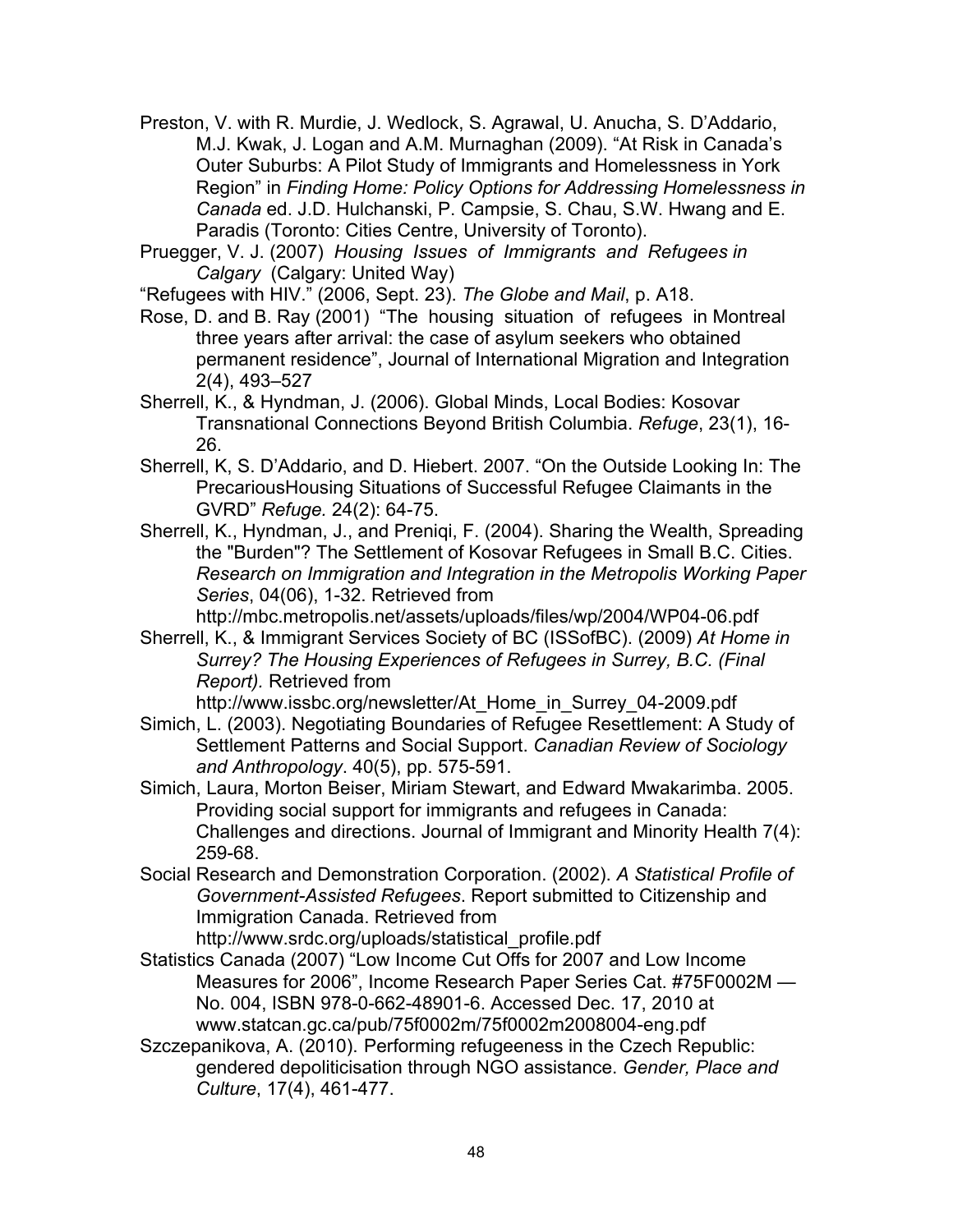- Teixeira, C. (2006). "Housing Experiences of Black Africans in Toronto's Rental Housing Market: A Case Study of Angolan and Mozambican Immigrants", Canadian Ethnic Studies , XXXVIII (3): 58-86.
- Tran, K., Kustec, S., & Chui, T. (2005). Becoming Canadian: Intent, process and outcome. *Canadian Social Trends*, Statistics Canada Catalogue No. 11- 008, pp. 1-13.
- United Nations High Commissioner for Refugees. (2002, September 30). *Refugee Resettlement. An International Handbook to Guide Reception and Integration*. Retrieved from

http://www.unhcr.org/refworld/docid/405189284.html

- United Nations High Commissioner for Refugees. (2004) UNHCR Resettlement Handbook. Accessed Dec. 29, 2010 at http://www.unhcr.org/3d464b239.html.
- United Nations High Commissioner for Refugees. (2004). *Protracted Refugee Situations*. Retrieved from http://www.unhcr.org/40ed5b384.pdf
- United Nations High Commissioner for Refugees. (2009). "Measuring resettlement outcomes by looking at integration indicators", Working Group on Resettlement, Geneva, 24-25 February.
- United Nations High Commissioner for Refugees. (2010a). *2009 Global Trends: Refugees, Asylum Seekers, Returnees, Internally Displaced and Stateless People*. Retrieved from http://www.unhcr.org/4c11f0be9.pdf
- United Nations High Commissioner for Refugees. (2010b). *Resettlement: A New Beginning in a Third Country*. Retrieved from http://www.unhcr.org/pages/4a16b1676.html
- United Nations High Commissioner for Refugees. (2010c). Durable Solutions. In *UNHCR 'What We Do.'* Retrieved from http://www.unhcr.org/pages/49c3646cf8.html
- United Nations High Commissioner for Refugees. (2011). Urban Refugees. Accessed Jan. 1, 2011 at http://www.unhcr.org/pages/4b0e4cba6.html
- United Nations Research Institute for Social Development. (1994, March). Social Integration: Approaches and Issues. *World Summit for Social Development UNRISD Briefing Paper No. 1*. Retrieved from http://www.unrisd.org/80256B3C005BCCF9/%28httpAuxPages%29/51092 0DA18B35A6880256B65004C6A7B/\$file/bp1.pdf
- Van Selm, J. (2004) "The Strategic Use of Resettlement: Changing the Face of Protection", *Refuge* 22 (1): 39-48.
- Watson, C. (2006). *Integration of Government Assisted Refugees in British Columbia.* Unpublished Master of Arts thesis, Simon Fraser University, Burnaby, BC. Retrieved from http://www.sfu.ca/mppold/pdf\_news/Capstone/Watson\_Craig.pdf
- Wu, Zheng, C. M. Schimmele, and Feng Hou (2010) "Social Integration of Immigrants and their Children in Canada's Urban Neighbourhood" Working paper 10-10, Metropolis BC, September. Accessed Nov. 29, 2010 at http://riim.metropolis.net/wp\_2010.html
- Yu, S., Ouellet, E., & Warmington, A. (2007). Refugee Integration in Canada: A Survey of Empirical Evidence and Existing Services. *Refuge*, 24(2), 17-34.